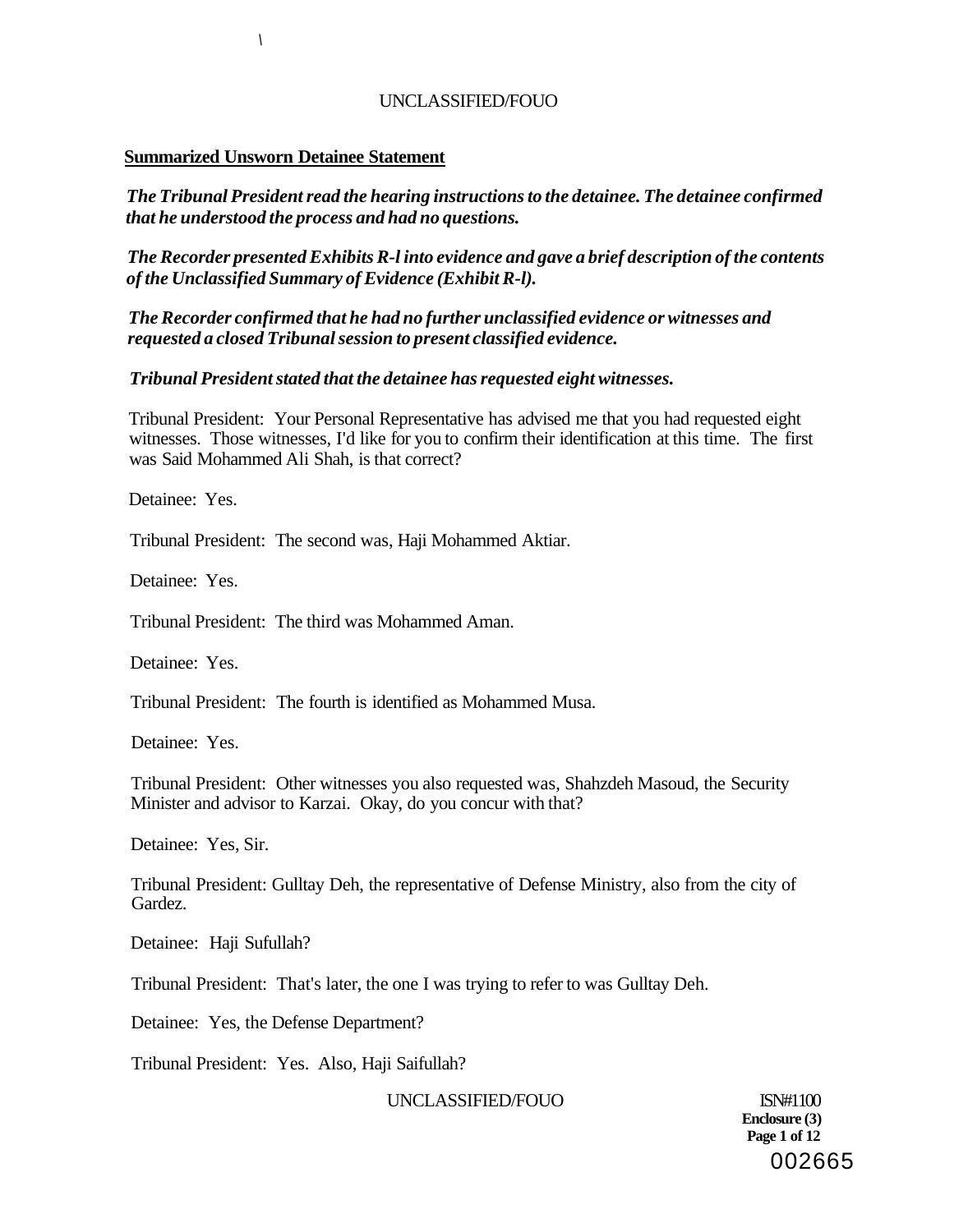Detainee: Yes.

Tribunal President: The fourth, the last, of the eight witness you requested was not by name, but the Minister of Interior, Interior Ministry, Office of Pzhanton?

Detainee: The Interior of Ministry.

Tribunal President: Right. The Minister of the Interior. You just wished whoever was holding that post, was that my understanding?

Detainee: My records are over there. If you want you can ask them for anything. They will give you any information about me.

Tribunal President: I'm a little confused with this last witness request. Was it a request for a person from that office, or just information about you at this office?

Detainee: They have my work history, you know. My files are in there; you guys need to contact them to get information from them. You can verify it from them.

Tribunal President: Then I understand that you were not asking for an individual, you were asking for, directing us, to documentations regarding you and your work history. Thank you.

Detainee: Yes, you can find that out from the Ministry.

Tribunal President: Okay, I understand that the last witness was not actually a witness, it was a direction for finding documentation and regarding that point, I will take that under advisement and if I believe that this tribunal would find that documentation useful, we could request it at a later date from, I believe the Afghanistan government, particularly, the city of Gardez.

Detainee: Yes.

Tribunal President: Just a moment, I'd like to confer with my panel member. (A brief pause) Thank you for your patience. Regarding that last point I'd like to formally note that at this time, I'm denying the request for documents for a number of reasons. First, the documents weren't specific, in terms of exactly what was requested and what they would provide us. And, another reason was that it's a little untimely notification to this panel. That denial is provided with the option for the tribunal to change that ruling at a later date if we find it necessary to have, for making a critical decision regarding your classification as an enemy combatant. Abdullah Mujahid, I appreciate you clarifying the information at this time and we will consider this information at a later time.

Detainee: Thank you very much.

Tribunal President: I need to address the other witnesses that you called, the seven other witnesses at this time. Of the seven witnesses, three were identified to be in Afghanistan. From

#### UNCLASSIFIED/FOUO 1SN#1100

**Enclosure (3) Page 2 of 12** 

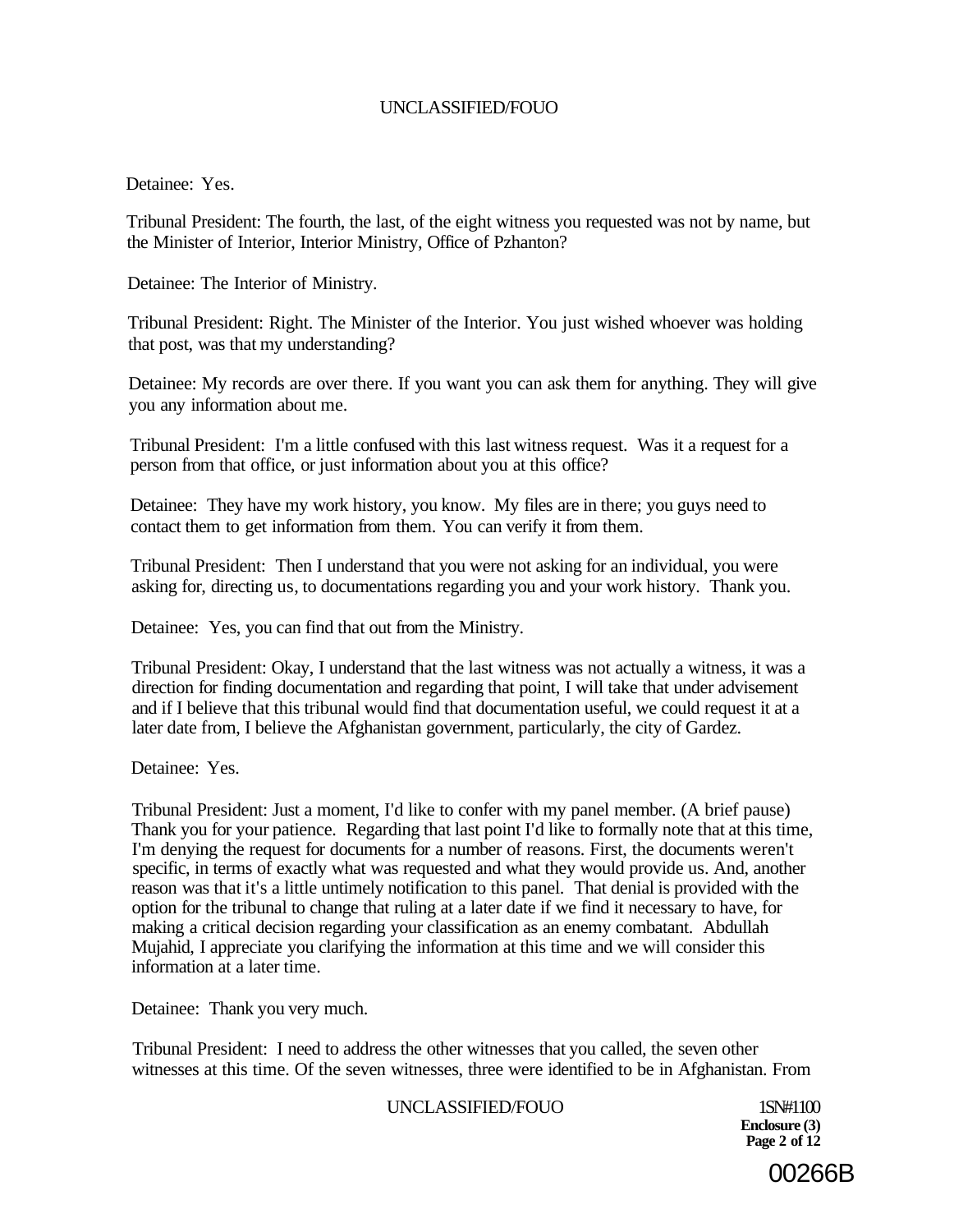the information provided by the Personal Representative, I have determined that these witnesses would provide relevant testimony. I directed the United States government contact these individuals through the Afghanistan government. I was advised that the Afghan government was contacted on or about 26 November 2004. As of this date, the Afghanistan government has not responded to our request. This has been a reasonable amount of time for the foreign government to respond to our properly made request. Without the cooperation of that government, we are unable to contact those witnesses and to obtain the testimony you requested. Therefore, I make the ruling that I'm forced to find these witnesses are not reasonably available. And I would ask the Personal Representative to remind this Tribunal to ask the detainee to state what these witnesses would've provided if we had been able to contact them.

Personal Representative: Sir, do you want me to ask him, or do you...?

Tribunal President: Just at a later time. Make sure it's appropriate when we receive that information.

Personal Representative: Okay Sir.

Tribunal President: Of the remaining four called witnesses, I understood that all four would provide similar testimony and requested that the Personal Representative ask and get a prioritization of which ones would be preferred out of the four. I approved three of the four witnesses that will provide testimony today. Those witnesses' were Said Mohammed Ali Shah, Haji Mohammad Aktiar, and Mohammed Aman. Those three witnesses are in U.S. custody, but the responsible organization has informed me that these witnesses cannot attend this hearing due to Force Protection reasons. I requested an alternate form of testimony be considered. I understand that an alternate method was used for these witnesses' testimonies. Personal Representative, please inform the Tribunal of these witnesses testimony and describe how they were obtained.

Personal Representative: Yes, Sir. Upon notification of the approval of the three witnesses, I scheduled the interviews with each of them, initially on the  $24<sup>TM</sup>$  of November 2004. All three of the witnesses I met with. During those meeting I asked the following questions: If they knew Abdullah Mujahid, if they would wish to participate in his tribunal, and if they would be willing to take an oath, and swear on it. All three of them said affirmatively that they did want to participate, that they did know Abdullah and they did say that they would swear to tell the truth. I conducted a follow up in more detail interview with each of the detainees on the 16 December 2004, to obtain specific information to help Abdullah dispute the evidence against him. I had a follow up meeting after the interview with the witnesses. That follow up meeting was with Abdullah. We read in his language, each of the witness statements, gave him the opportunity to respond to each of those statements. He has approved that all three statements be submitted to this Tribunal today. Sir, just as a side note on the witness request for the Minister of Interior, the witness request was actually for the current position of the Minister of Interior. For clarification, the witness data worksheet stated that the Ministry of Interior could provide the documented papers as you previously mentioned. It also stated that the Minister of Interior attended his change of post ceremony when he left as the commander as police to go to be the chief of highways.

#### UNCLASSIFIED/FOUO KWHOO

**Enclosure (3) Page 3 of 12**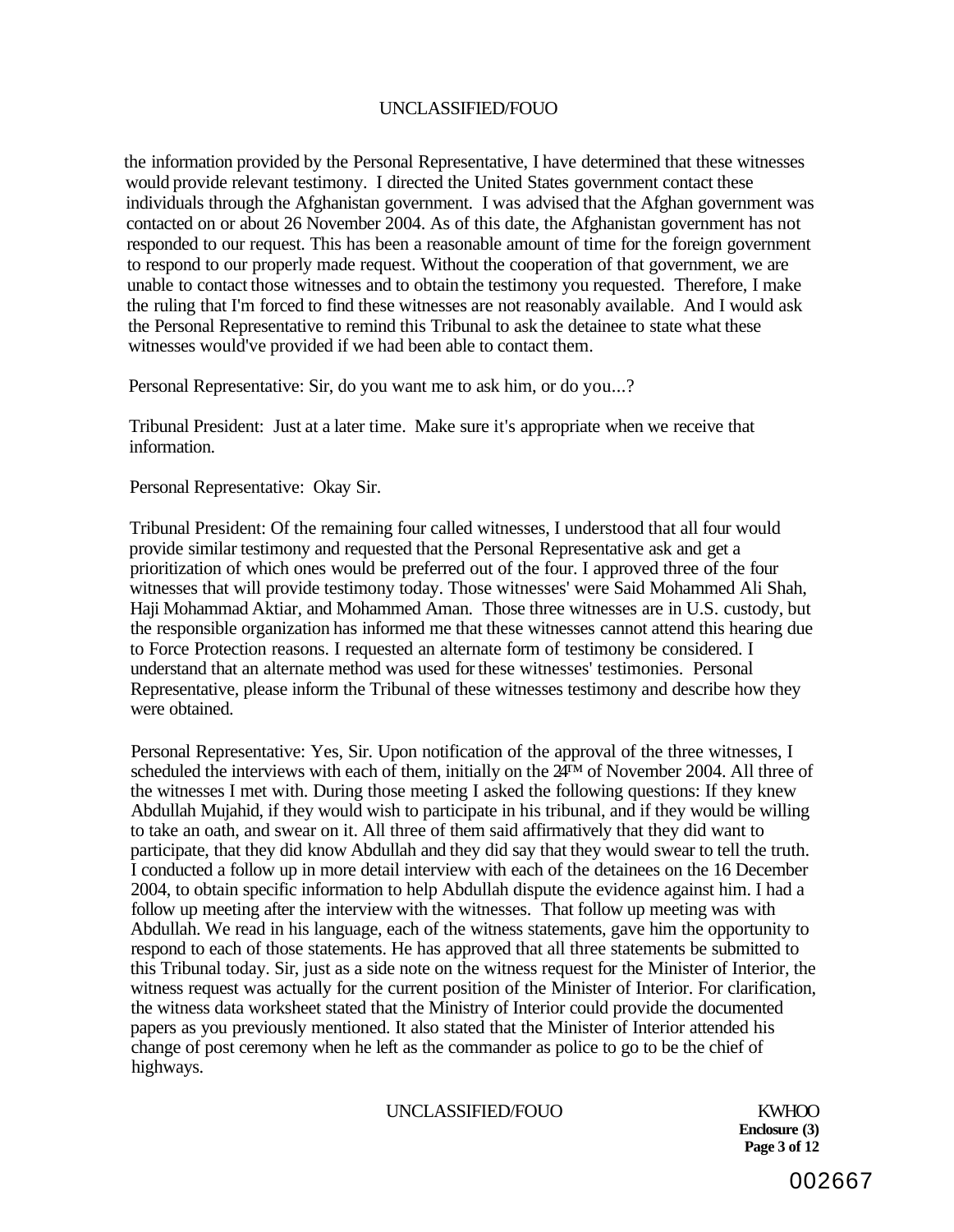#### Detainee: Yes.

Personal Representative: The request also stated as he relayed to me that that Minister of Interior gave him an automobile for that new position.

Detainee: Yes.

Personal Representative: The minister can also explain that Abdullah was not fired from his appointed position due to suspicions of collusion with anti-government forces as indicated on the unclassified summary.

Detainee: Yes.

Personal Representative: Finally, as Abdullah had explained to me that that rninister could also put light on the allegations that he had attacked U.S. Forces in the vicinity of Gardez and help to negate that piece of evidence. So, Sir, you were correct, it was both documentation and also the position that the witness could testify to this.

Tribunal President: (To the detainee) You did not have the name of that minister?

Detainee: Ali Ahmad Jalali.

Tribunal President: I have reviewed my notes and I did note that the United States Government did request the Afghan government help us contact the Minister of the Interior for the office, for the city of Gardez. So, there is still a proper request for that witness, but like I said before, we have no response from the Afghan government.

Detainee: Excuse me; the law in Afghanistan is like this. Just like how the system works here, like this Tribunal, it has a President, just over there too, everything is connected with the Ministry. The Minister has the authority to give out the information if asked.

Tribunal President: Thank you for that information.

Detainee: You're welcome.

Tribunal President: Abdullah Mujahid, you may now present any evidence you have to this Tribunal. Your Personal Representative may assist you if you wish. I understand that you wish to make a statement today, is that true?

Detainee: With your permission, I would like to speak a little about the allegations again.

Tribunal President: But first, I would like to ask you if you would like to make your statement under oath?

UNCLASSIFIED/FOUO ISN#1100

**Enclosure (3) Page 4 of 12**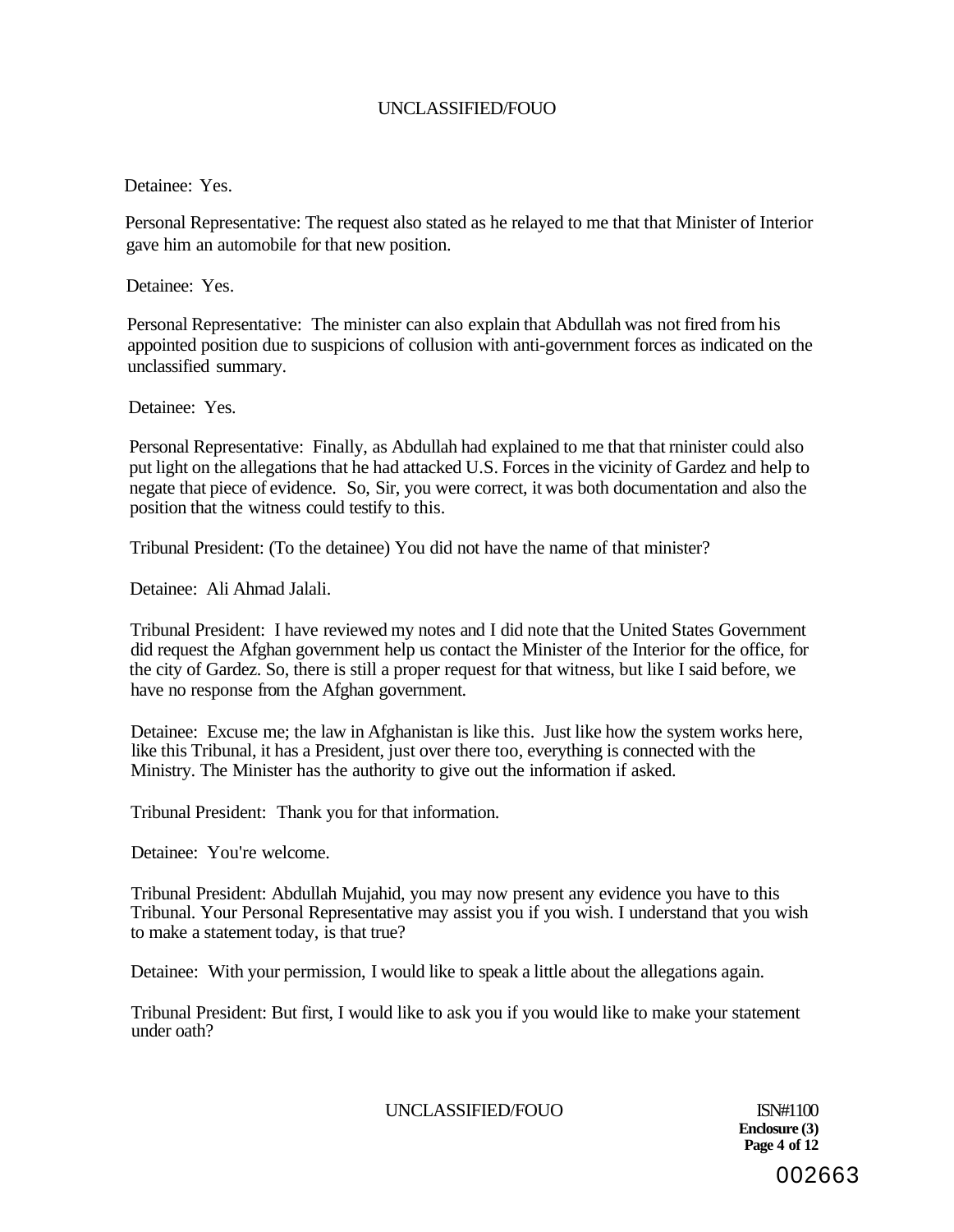Detainee: It's up to you Sir; if you want me to take the oath I'll take the oath. If I have to, I'll doit.

Tribunal President: It is your choice as we gave you instructions before, it is not a requirement, and you may make your statement under oath or not under oath. An oath is a promise to tell the truth. We have a prepared Muslim oath if you would like to use that It is your choice.

Detainee: Like I told you before, if you want me to take the oath, I'll take the oath, you know, what I'm telling you, what I'm telling you here is going to be the truth, and nothing but the truth and if you want me to, I'll take the oath.

Tribunal President: I understand that you have made your own personal oath to tell us the truth and that is fine with us. Please proceed.

Detainee: That's fine too, thank you very much.

*The Detainee did not take the Muslim oath, but made a personal oath instead.* 

*The Personal Representative read the accusations to the detainee so that he could respond to the allegations. The allegations appear in italics, below.* 

*3.a. The detainee is associated with al Qaida.* 

*3.a.l. After the fall of the Taliban, the detainee served as police force commander in Gardez, Afghanistan.* 

*3.a. 2. The detainee was fired from his appointed position due to suspicions of collusion with anti-government forces.* 

Detainee: After the fall of the Taliban government, we started an uprising against the Taliban. The things that we do are known to everybody in Paktia, which is a city in Afghanistan, and to the people. For a while, there wasn't a government present there. The people of that city elected (appointed) me as the one of the security officers. In Gardez, somebody by the name of Haji Pachakhan (ph) was trying to become the governor for three provinces. Paktia, Patika and Khost. He had a problem with the people's delegation. After a few arguments, they sent in a new government from Kabul, from the Karzai government His name was Taj Mohammed Wareak. For a while, we didn't have a security commander there. I was just an officer. He appointed me to be the security commander for there. When I was hired, I served for about eighteen months as the security commander in Gardez.

I then got transferred from Gardez to Kabul. When I went to Kabul, the Interior of Ministry gave me a car as a gift of appreciation for accepting the new job. My title was Commander of the City of Kabul, including roads and highways. When I got transferred to Gardez, there were three delegations that came from the government. One of these people was Shahzdeh Masoud, and he's from the Karzai government The representative from the Defense Department that came also was Gulltay Deh. And from the Interior of Ministry was Haji Saifullah. These people were present when the Interior of Ministry presented me with that car. For about fifty days, I was just

#### UNCLASSIFIED/FOUO ISN#1100

Enclosure (3) **"•me 9**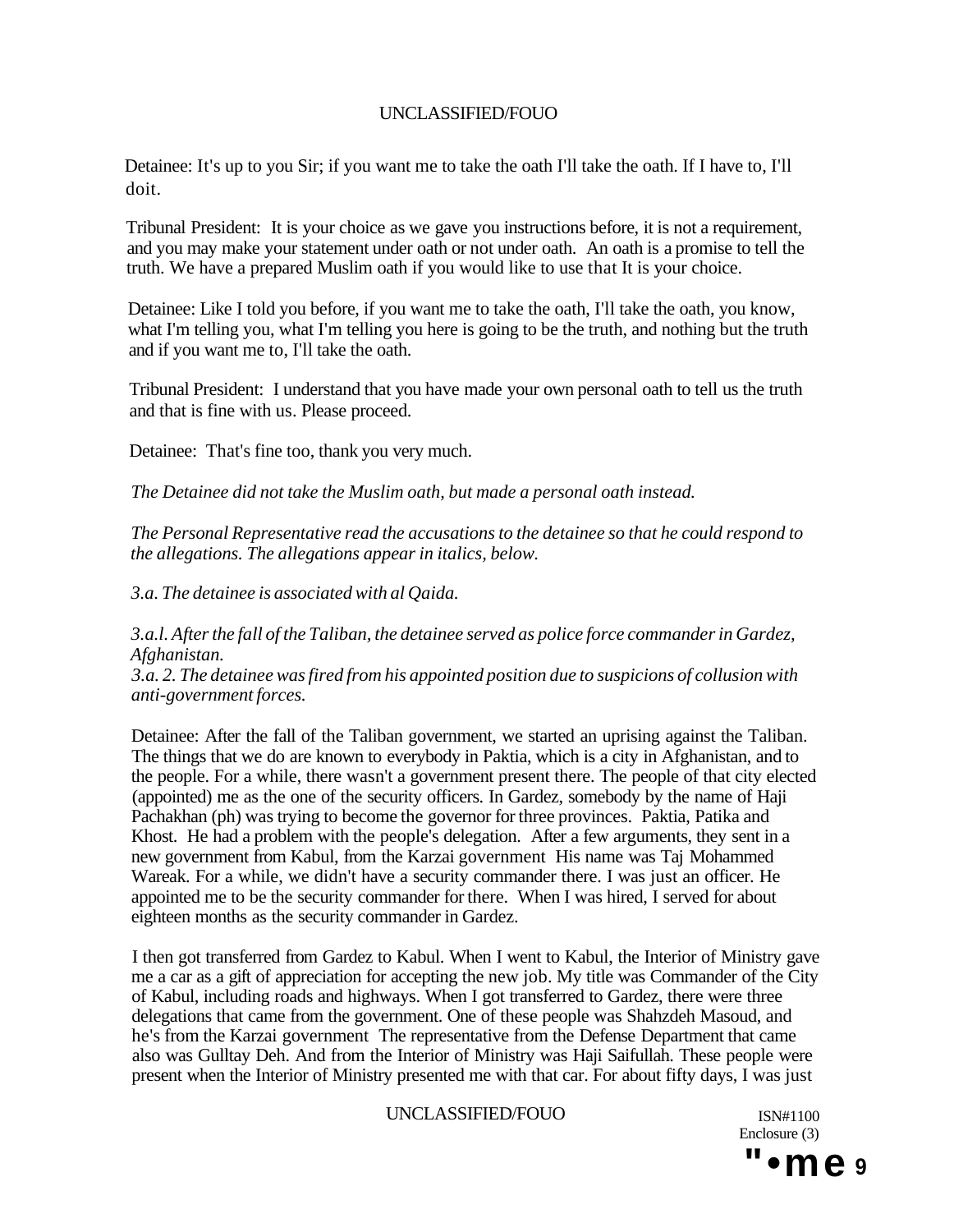#### UNCLASSIF1ED/F0U0

trying to gather my required paper work so I didn't work the position that was given to me. One of the government officials sent a couple of people and myself to Gardez to bring some people back, because the Interior of Ministry wanted to see them. When I went to Gardez, my cousin's wedding was going on, so I stayed there for four days. My plan was that after the wedding I would take the elderly people back to the city. I was at home in the morning, eating my breakfast, when someone asked about me. My father came in to inform me that there are some people there that want to speak to me. When I went outside, I saw one translator and three or four Americans. I greeted them, and invited them into have tea. They said if tea is ready, we'll drink it right now, if not, then when we go over there we'd drink it then. Nobody else was with me, so I sat in the car alone with them. I never had any problem when I went to the camp before, so I thought I would just go and come back. When I went there, one of the Americans asked me if knew anyone by the name of Shireen, and the other one Ziaduian. Both of these people were in Gardez, one of them was a commander of the military post, the other one was also a commander on that post. I told them, that yes, they are there. They asked me what kind of people are they and 1 told them they are good people. I told them these people are good people and they asked for my watch, so I gave my watch to him. They told me if someone steals your watch, is that a good person? I told them that they personally have not stolen anything from me. While I was the Security commander in Gardez I did not hear anything about them. If they did something bad to somebody, maybe that person should come forward and make a complaint, because this has nothing to do with me. He told me that I wasn't telling the truth about these people, so you belong to Cuba. It appears that the decision was made to send me to Cuba already, before I even went there. I was working and helping with the Americans, I'm not al Qaida, I'm not a terrorist, I didn't do anything wrong, I did not hurt anybody, so I was surprised. Sorry I talk too much, I promise to keep my answers short as I can.

Tribunal President: We appreciate the statement and look forward to hearing more about the unclassified summary.

Personal Representative: Sir, for your information at the appropriate time, I will be submitting a written statement as a piece of evidence written by the detainee that specifically addresses each one of the points on the unclassified summary of evidence.

Tribunal President: Thank you.

#### *3.a.3. The detainee has been a member ofHarakat-e-Mulavifor at least the last four years. 3.a.4. Harakat-e-Mulavi is an extremist group that is known to have ties with al Qaida and the Taliban.*

Detainee: When the Russians came to Afghanistan, I was about sixteen years old when I started a Jihad against them. I didn't know anybody, you know, like Mulavi or the other people with power. I only knew one person who was the leader of our group. His name was Abdul Sami. He was from Gardez and he was with the organization, group that I was with. There was a big age difference between Mulavi and I. I had no ties with him, I didn't know him, and I didn't speak or talk with him. After the fall of the communist regime, MajieuIIah, I had no ties or no contact with Mulavi. If he, his son, or any member of his family, had ties with al Qaida, that has nothing to do with me. After the fall of the MajieuIIah government, I did not have any ties with

# UNCLASSIFIED/FOUO ISN#1100

**Enclosure (3) Page 6 of 12**  002670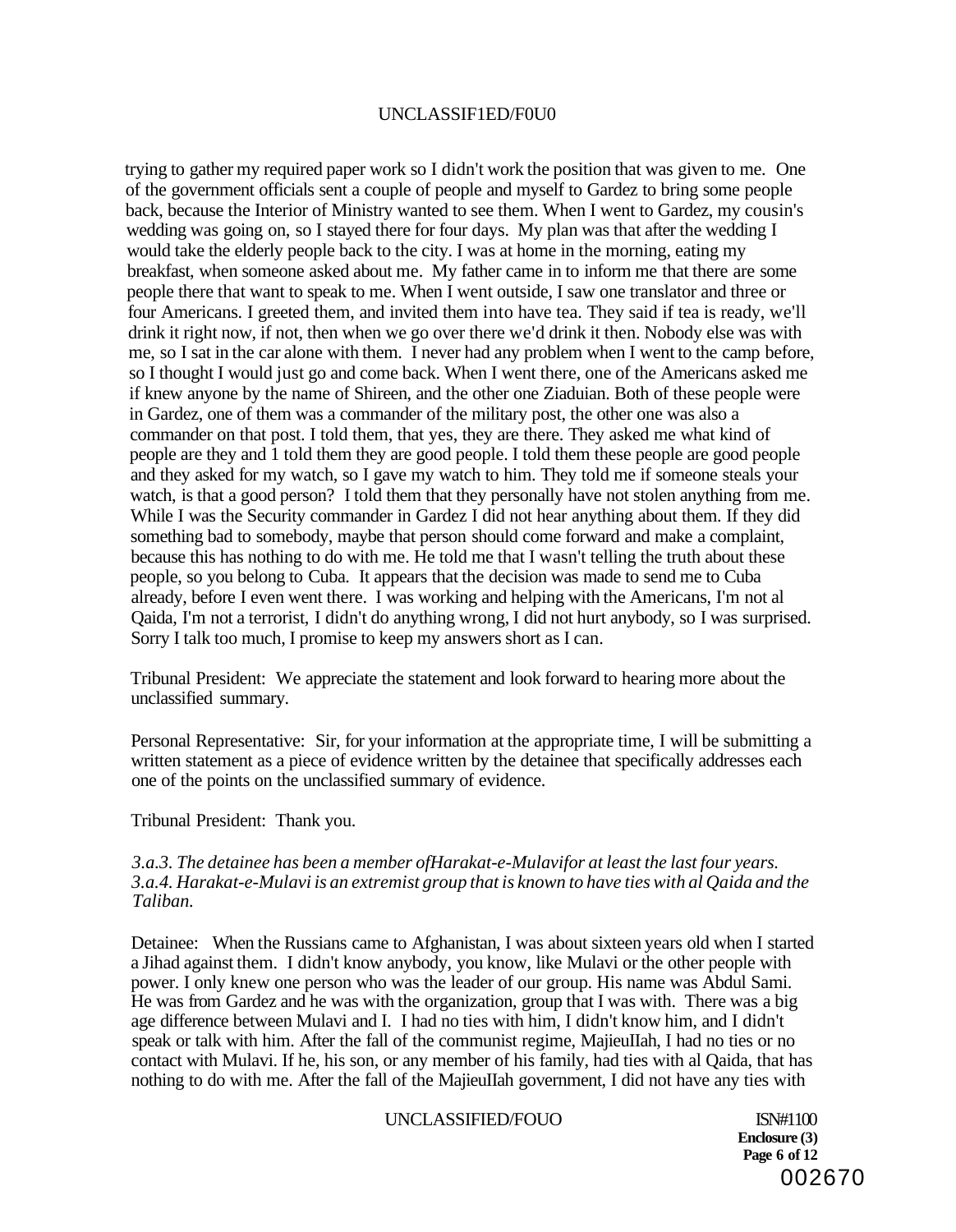# UNCLASS1FIED/F0U0

them; I did not work for them. I had a small store, so I went back working at my store. I also did some police work as a low ranking police officer. When the Americans came to Afghanistan, I joined and we fought along side each other in Shaikote. There were hundreds of others and myself; we fought against this organization (a Muslim organization -inaudible) and against al Qaida.

*3. b. The detainee participated in military operations against the United States or its coalition partners.* 

*3.b. 1. The detainee was responsible for an attack on US Forces in the vicinity o/Gardeyz City, Afghanistan. (Also spelled Gardez)* 

*3.b.2. The detainee was responsible for this attack in retaliation for being fired.* 

Detainee: There was never any fighting in Gardez against Americans. Like I said before, I was not fired, I was transferred. I got a better job. We did not fight with the Americans in Gardez, even al Qaida or Taliban did not fight with Americans in Gardez, for as long as I was there. If you want, you can find proof, you can ask some people if mere has been any fighting in Gardez or not.

## *3.b.3. The detainee* was *captured by U.S. Forces in July 2003.*

Tribunal President: (Referring to an earlier statement by the detainee addressing his capture by U.S. Forces) I think you already did, but, please continue.

Detainee: I would like to add something more to the prior question, and then I'll answer this one. I just wanted to state that I had very close ties with the American camp that was in Gardez, except, for that one person who interrogated me, who asked me questions, other than that, with everybody else, I had worked with them, we had a good relationship.

To answer the question, I was not caught in a mountain, and I was not caught in a battlefield. They came and asked me to go with them to ask me some questions. They wanted me to prove that some people were thieves. I did not see or hear anything so how could I say such a thing? Then, there was tension built up, and I raised my voice, and they raised their voice, and that's how we got in trouble. They sent me to Cuba. When the Taliban was in power in Afghanistan, most of the time, I had either fled from them, or they had arrested me. I was released because of the elders from the village. They promised the Taliban that I did have anything to do, you guys, that I'm not going to fight against you, or do this or that, and they put me under house arrest. I met with the American forces in Lowgar (ph). I invited them to come to Gardez, and I even rented the camp that they are in right now. I rented that camp for them. I helped. And, instead of appreciation, or thankfulness, they punish me, and I get sent to Cuba. I'm sorry if I talk too much, you know, from here on, it's your turn.

Tribunal President: Abdullah Mujahid, I appreciate your comments and does that conclude your statement at this time?

Detainee: Not right now. I don't have anything else to add.

UNCLASSIFIED/FOUO ISK#1100

Enclosure (3) **Page 7 of 12**  002671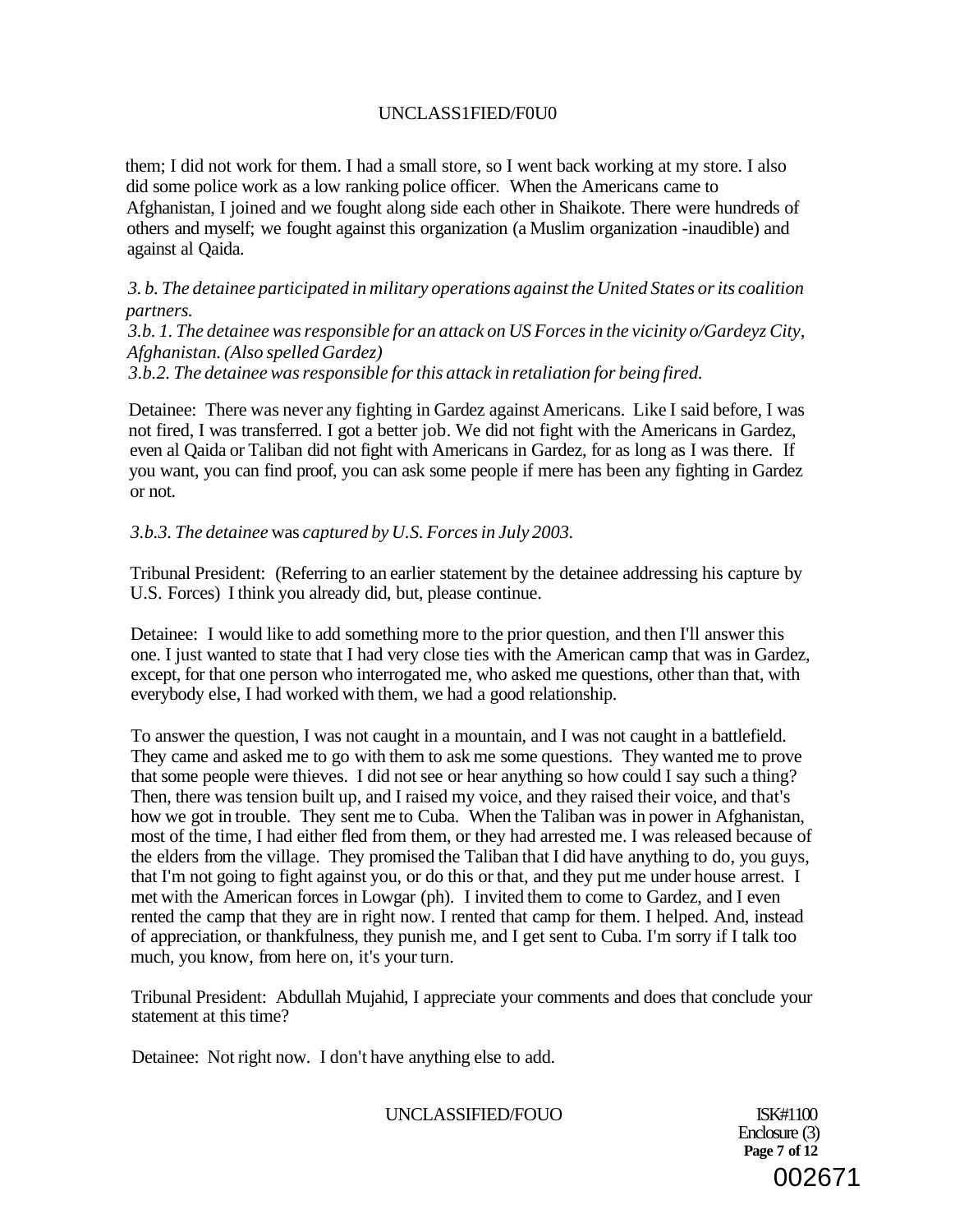Tribunal President: We will shortly be moving to a point where we will be asking questions. And, you are reminded that you don't have to answer if you wish, but it is your option to provide us answers and we would appreciate any information you can give us.

Detainee: If I can answer the questions, I'll answer.

*The Personal Representative at this time provides the Tribunal President with unclassified exhibits D-b, D-c, D-d, andD-e. Exhibit D-b is the detainee's written statement, and the last three exhibits are the witnesses written statements. The Tribunal President states that there will be a brief pause so that the Tribunal team can review these exhibits. Before the pause the detainee makes the following statement* 

Detainee: I just want to make sure [of] one thing. Mulavi, it has been fourteen years since his death. He died fourteen years ago.

Tribunal President: Oh, the leader of that organization. Thank you for that information.

*Tribunal panel reviews written statements.* 

Personal Representative: Thank you for your patience in letting us review those documents.

Detainee: You're welcome.

Tribunal President: Personal Representative, will you please assist us in reviewing the testimony, or possible testimony of the people who could not attend today. Starting with Mohammed Musa. If the detainee could tell us what he would've expected Mohammed Musa to have told us if he was here today. What do you think he would testify too?

Interpreter: Let me clarify the question for him.... I don't think he understood it.

Tribunal President: Let me do that, please. I understand that Mohammed Musa would've provided the same general testimony as the other three witnesses whose testimonies we just read. Items I believe were, that they knew him, that he wasn't against the U.S., and if the Personal Representative can remind me what else...

Personal Representative: It said that he was the commander of the Police force, not prior to the transfer or promotion.

Detainee: He can testify that I was against al Qaida, I wasn't with al Qaida or mat I was fighting with al Qaida and that I was transferred, not fired from my position. He can testify to all of those.

Tribunal President: Okay, thank you. I'd like to review the other three, or four, witnesses that were from Afghanistan that were not able to attend today. I believe you mentioned that they were all part of your ceremony, where you received a car as a reward for assuming the position in Kabul. Is that what they would provide? I want to confirm that.

#### UNCLASSIFIED/FOUO ISN#1100

**Enclosure (3) Page 8 of 12**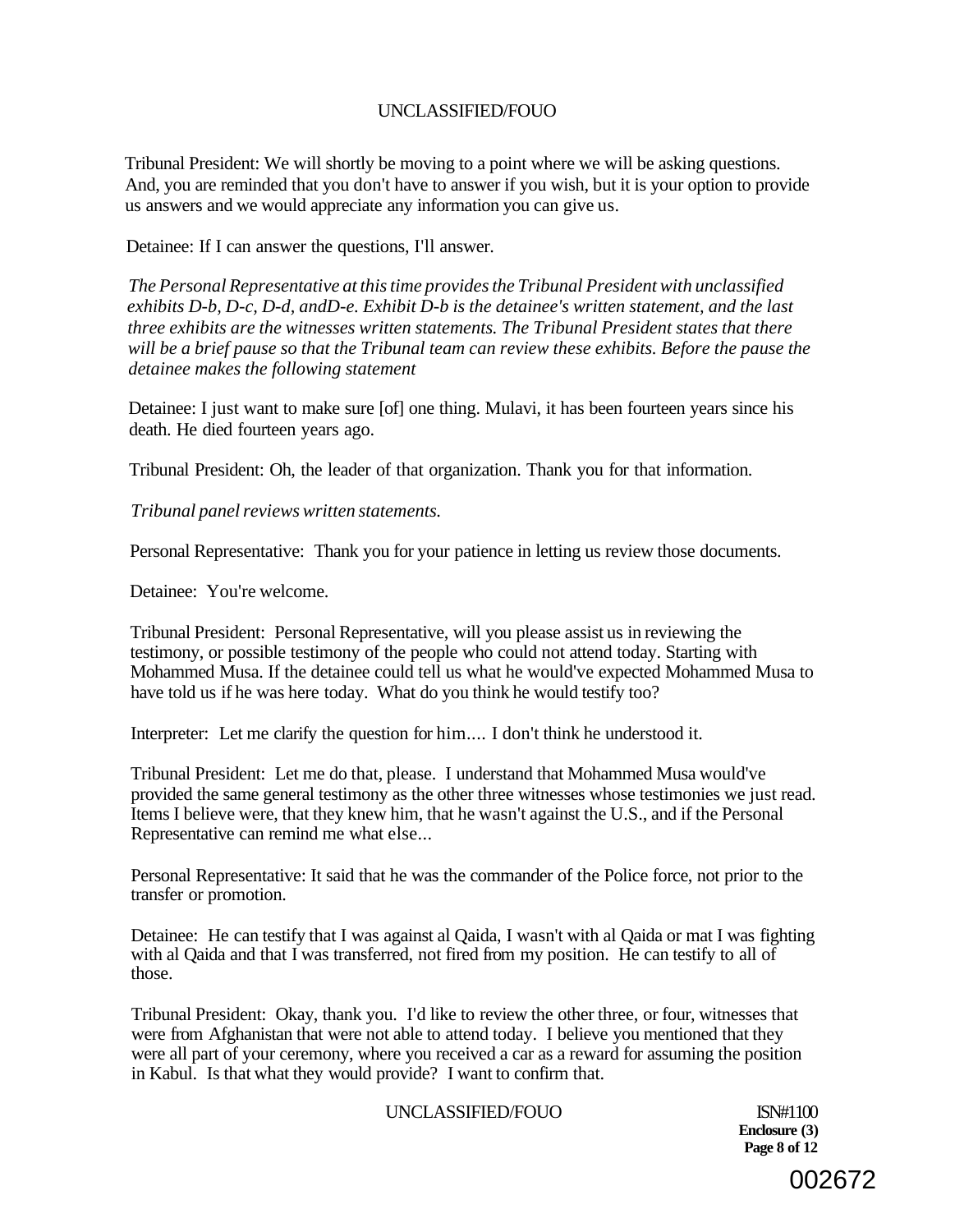Detainee: Yes, they can testify about the promotion that I got, they were present for that promotion. My replacement in Gardez, he was present at that meeting. The Interior of Ministry told me that when you accept this job, by the time you accept this job, the road between Kabul and Kandahar will be paved, and you will have the security of this road.

Tribunal President: Thank you, I just wanted to review what they would provide us.

Detainee: Thank you.

Tribunal President: Personal Representative, do you have any questions for the detainee?

Personal Representative: Just a couple Sir. I've been reviewing the notes from our subsequent meetings that we had, and in our follow up meeting, on 18 November 2004, you had stated to me, made comments about the communists and the communists making raise allegations against you. In that those wrong reports, is what brought you here to Cuba.

Detainee: Yes, that is true.

Personal Representative: Is there anything additional you would like to tell the Tribunal regarding this?

Detainee: When the communists were in power, the Mujadeen were fighting against them. They were trying to, after the fall of the communist regime, sell some of the communists' possessions. The government, they were doing some kind of work that they were doing before. Now they have a personal vendetta against the Mujadeen who used to fight against them. Also, the other problem is mat the people in Afghanistan, some of the people in Afghanistan are narrow-minded. They don't want to see some people succeed in life. The position that I had, that was one of the reasons that had gotten me in trouble. Since I got that position, there were a lot of people who didn't want me to have that position.

Personal Representative: When you were captured in July 2003, what was your position at that time?

Detainee: I was Security Commander for the cities and roads of Afghanistan.

Personal Representative: In Kabul?

Detainee: Yeah, yeah, at the Interior of Ministry in Kabul.

Personal Representative: So, you were still holding your current job, the job that you were promoted too when you were captured?

Detainee: I was in the process of transferring, and that's why I went to Gardez to bring some people from the city of Gardez to the Interior of Ministry.

UNCLASSIFIED/FOUO 1SN#1100

Enclosure (3) Page 9 of 12 002673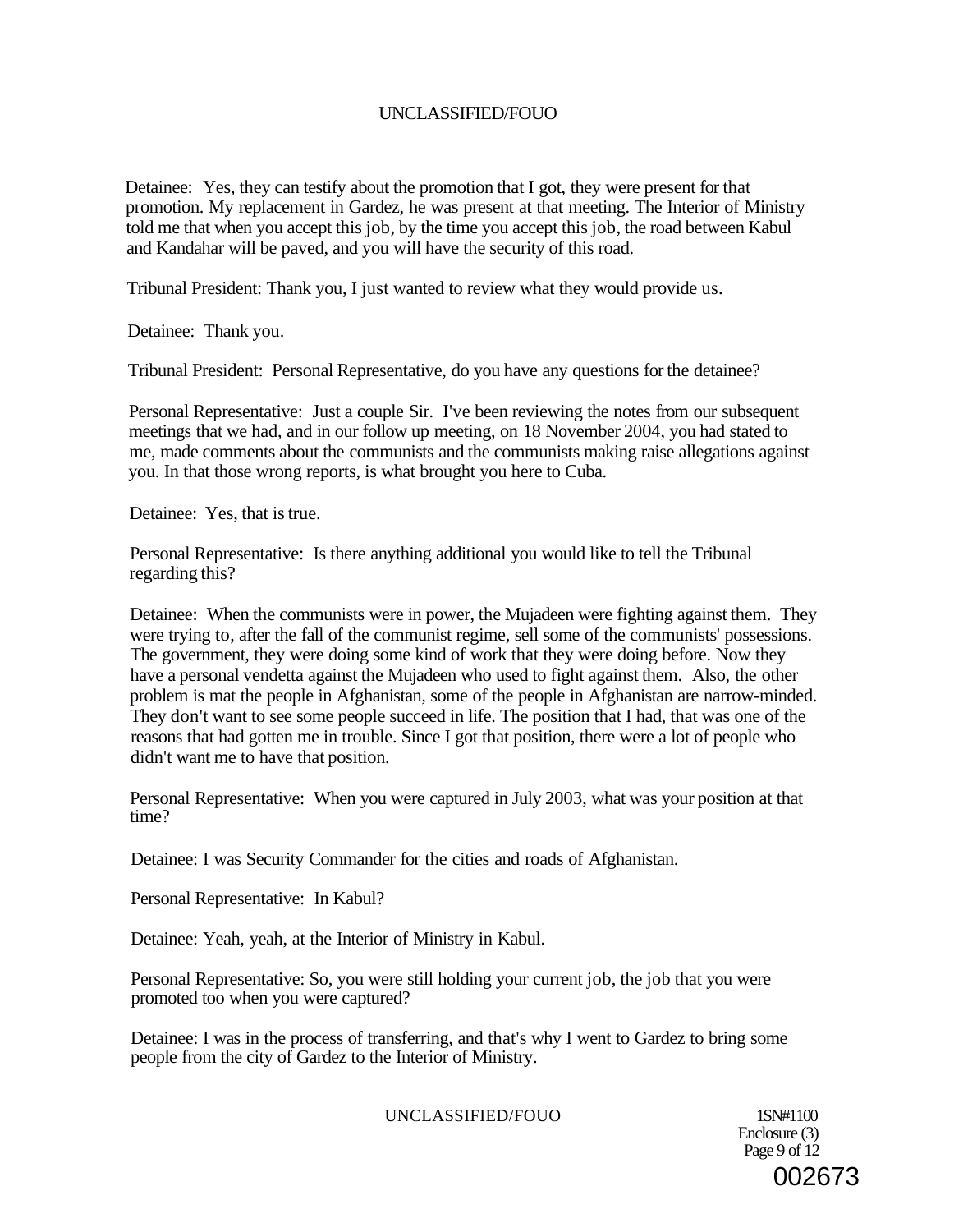Personal Representative: This transfer, fiom Gardez, Chief of Police, to Kabul, that was in July 2003?

Detainee: When I got captured, I was transferred about one month and twenty days prior to that.

Personal Representative: Okay, and the last question I have for you is you had told me in an interview that you were with Harakat-e-Mulavi, you were sixteen or seventeen years old.

Detainee: Yes, I was sixteen years old; I was in the seventh grade in school.

Personal Representative: How old was he?

Detainee: An old man, grey hair.

Personal Representative: Lastly, you told me that you hated that organization. Were you ever a member of it?

Detainee: Now I hate them, because they did a lot of bad things to Afghanistan. They sold everything to Pakistan, they even sold school equipment, trees, whatever they could find. This was years, years after that, so many years after when they were fighting. Most of the people in Afghanistan are illiterate, they can't read or write, because of these people. They continue the war, and people don't have a chance to go to school to get an education.

Personal Representative: Thank you. I've reviewed the content of our session notes, and we have covered everything that we discussed in those two meetings.

*The Personal Representative and the Recorder had no further questions.* 

#### Tribunal Members' questions

- Q. Could you go back and answer the question of were you ever a member of the Harakat-e-Mulavi organization?
- A. During the Jihad, against the Russians, I was with a small group, which was called the Abdul Sammed's group. That group belonged to the Mulavi. But, I personally was not with the Harakat-e-Mulavi.
- Q. Have you been to any of their meetings in the past four years?
- A; Just the four years that I mentioned, the four years that I was in Jihad with them. No, I did not attend any meetings because of my age. I was so young, and they were much older, and I wasn't allowed to go to the meetings. After, when I get out, I grew a beard and I have no ties with them.
- Q. Can you tell me some of the names of the communist conspirators who possibly turned you in?
- A. I don't have any exact or specific names but I can think of one name that's Aktar Gul. He was working for the security organization/agency. He could be one of the people. I can't

UNCLASSIFIED/FOUO ISN# 1100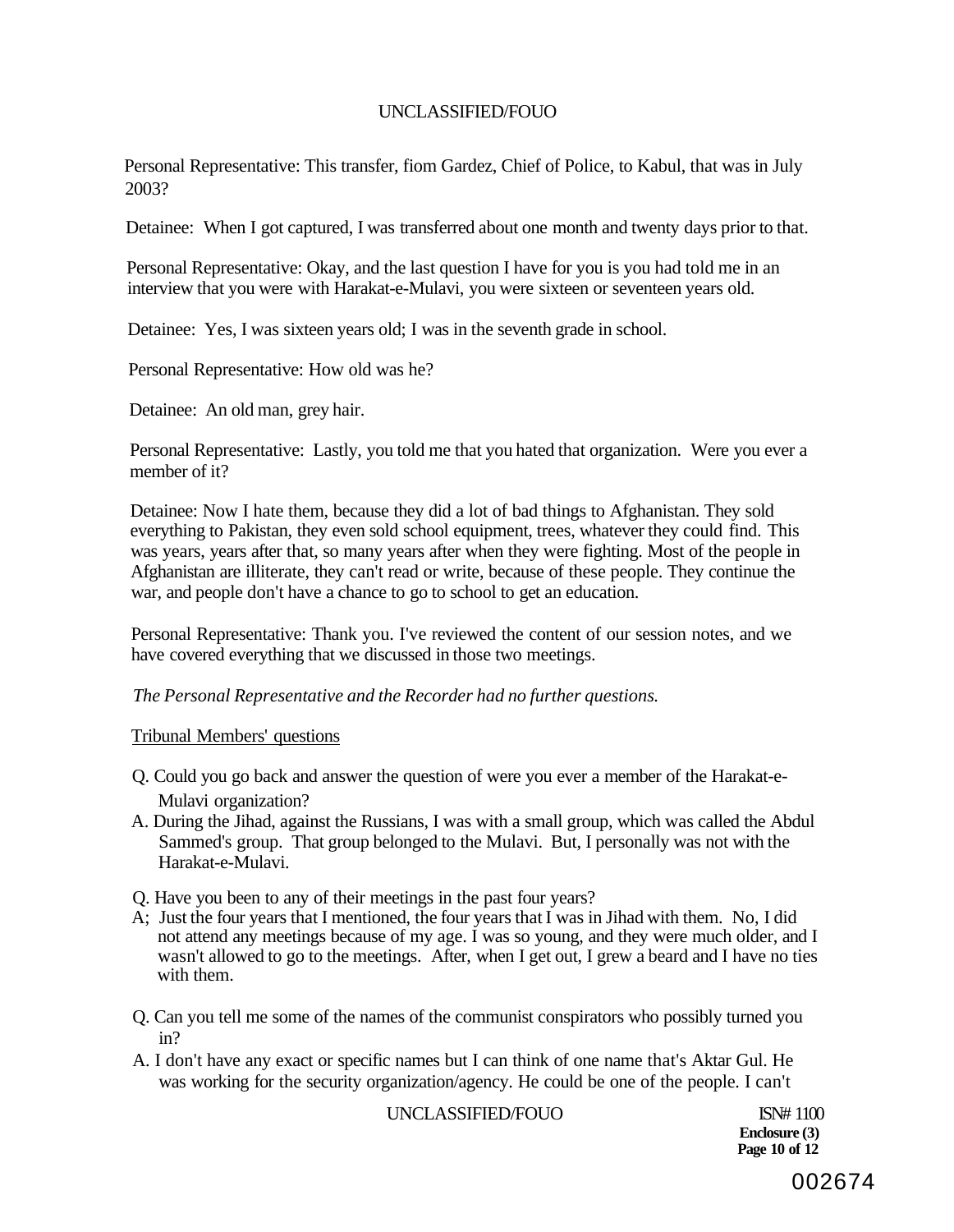think of anybody else, you know, because there were other organizations but I don't have any problem with them and they didn't have any problem with me.

- Q. During me time of the Taliban what was your employment?
- A. In the beginning, for a couple months I was in jail, they arrested me. Then I was running away from them, I was in Kabul, but I was running away from the Taliban. This was at the beginning of the Banez (ph) government. After the fall of the Banez (ph) government, I went to Pakistan for twenty or thirty days. When I came back to Afghanistan, I was arrested, and one of the elders, my uncle, vouched for me that I would not do anything from then on. No ties with any other organization or anything like that, I would just stay home.
- Q. What did you do to make money?
- A. I was living with my femily and we have a few acres of land and also we have a couple of shops. We were buying and selling goods. I wasn't working, but everybody else was working, that's how we were supported. I'm not tired of the life I have here, but I was tired of my life back there.
- Q. When the Taliban fled Gardez, you were appointed head of security, was that head of security for Gardez, or the Paktia province?
- A, First, the city of Gardez and for the Paktia province too. There was a meeting in Germany, prior to choosing the new government for Afghanistan, Pachakhan was there and also another person was there, Momen, and, they offered him the job.
- Q. When you were in charge of security of Gardez, whom did you report to?
- A. I was reporting to someone named Haji Saifullah.
- Q. When you became in charge of security for Paktia province, whom did you report to?
- A. Same person, Haji Saifullah.
- Q. What was General Aziah (Men's role in this?
- A. He was a commander for a military base.
- Q. Where?
- A. In Gardez.
- Q. Mohammed Aman, did he work for you?
- A. No, he wasn't working for me, he was working with the military department.
- Q. Did he work for General Oden?
- A. Yes, he was working for Atculah Lewdon (ph), he was the commander of the military post
- Q. When you went to Kabul, whom did you report to?
- A. That would be the Afghanistan Interior of Ministry department. I was answering to them.
- Q. Was there a particular person then?
- A. They have different department heads in that agency. I don't have a specific name.

UNCLASSIFIED/FOUO ISN#H00

**Enclosure (3) Page 11 of 12**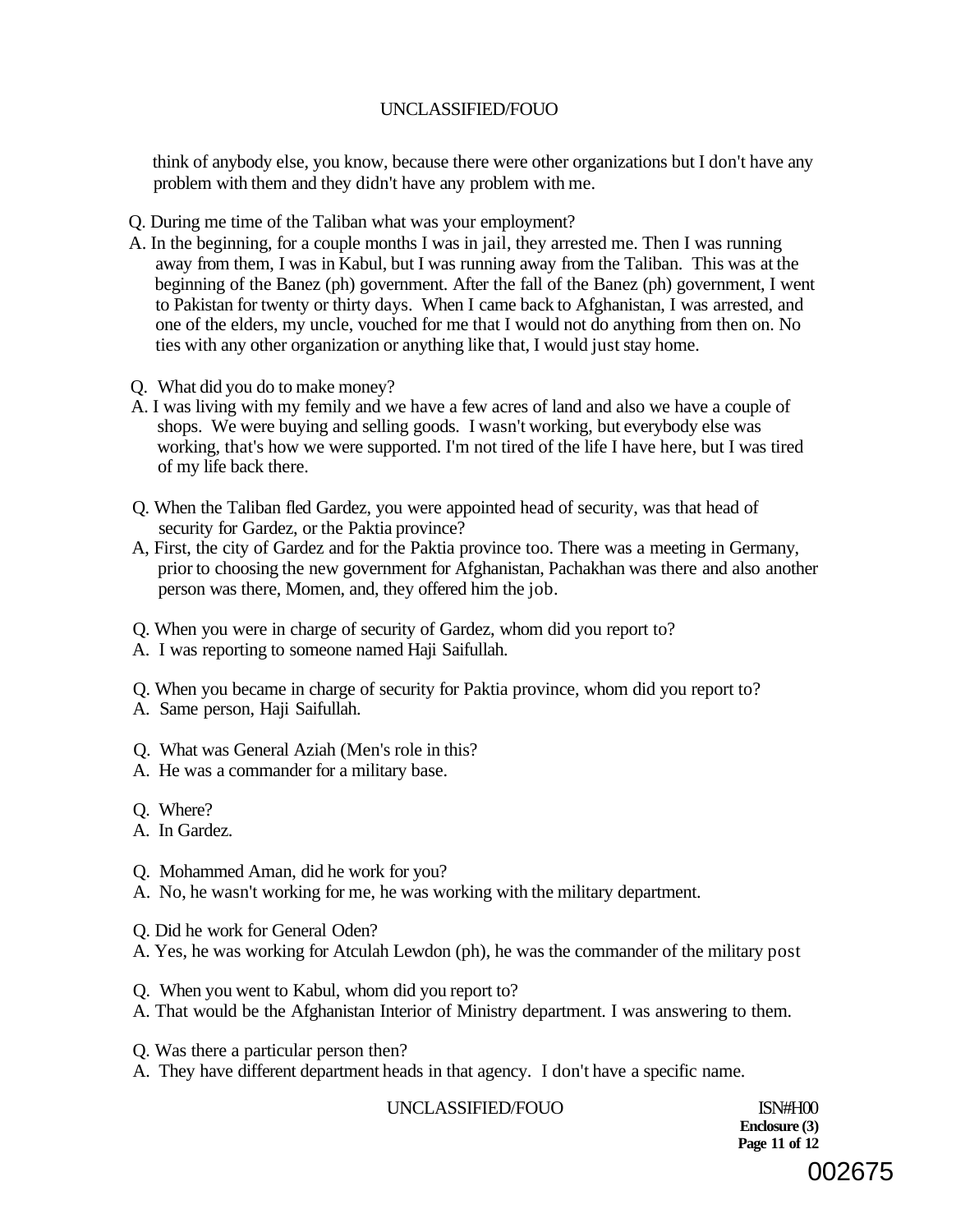think of anybody else, you know, because there were other organizations but I don't have any problem with them and they didn't have any problem with me.

- Q. During the time of the Taliban what was your employment?
- A. In the beginning, for a couple months I was in jail, they arrested me. Then I was running away from them, I was in Kabul, but I was running away from the Talibaa This was at the beginning of the Banez (ph) government. After the fell of the Banez (ph) government, I went to Pakistan for twenty or thirty days. When I came back to Afghanistan, I was arrested, and one of the elders, my uncle, vouched for me that I would not do anything from then on. No ties with any other organization or anything like that, I would just stay home.
- Q. What did you do to make money?
- A. I was living with my family and we have a few acres of land and also we have a couple of shops. We were buying and selling goods. I wasn't working, but everybody else was working, that's how we were supported. I'm not tired of the life I have here, but I was tired of my life back there.
- Q. When the Taliban fled Gardez, you were appointed head of security, was that head of security for Gardez, or the Paktia province?
- A, First, the city of Gardez and for the Paktia province too. There was a meeting in Germany, prior to choosing the new government for Afghanistan, Pachakhan was there and also another person was there, Momen, and, they offered him the job.
- Q. When you were in charge of security of Gardez, whom did you report to?
- A. I was reporting to someone named Haji Sairullah.
- Q. When you became in charge of security for Paktia province, whom did you report to?
- A. Same person, Haji Saifullah.
- Q. What was General Aziah Oden's role in this?
- A. He was a commander for a military base.
- Q. Where?
- A. In Gardez.
- Q. Mohammed Aman, did he work for you?
- A. No, he wasn't working for me, he was working with the military department.
- Q. Did he work for General Oden?
- A. Yes, he was working for Atculah Lewdon (ph), he was the commander of the military post
- Q. When you went to Kabul, whom did you report to?
- A. That would be the Afghanistan Interior of Ministry department. I was answering to them.
- Q. Was there a particular person then?
- A. They have different department heads in that agency, I don't have a specific name.

UNCLASSIFIED/FOUO ISN#1100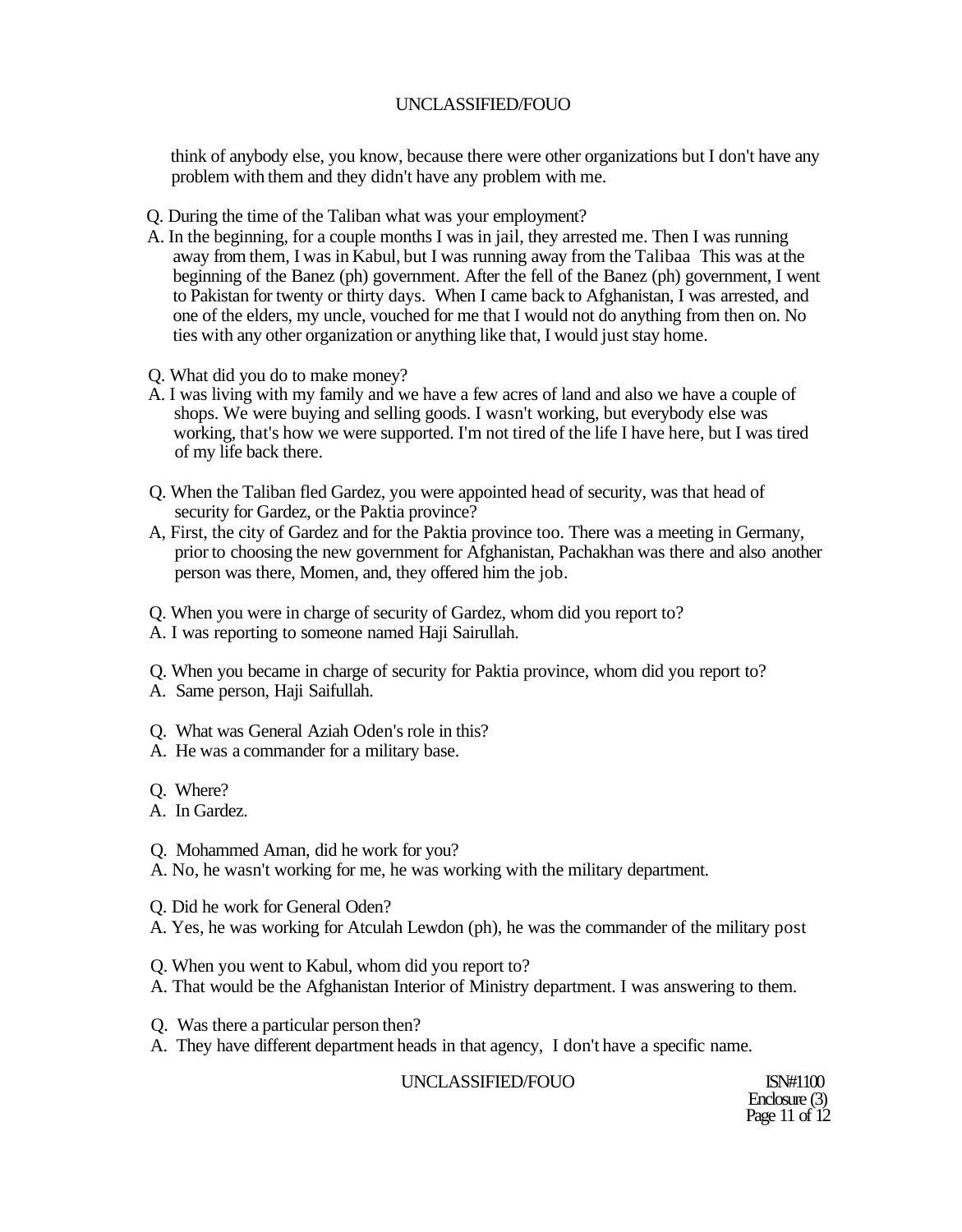# *i\$/vmsrd'^&<sup>t</sup> \*T<sup>J</sup>*

1. Actually after the fall of the Taliban government. I was one of the first who attacked the Taliban and Al-Qaida in the city of Gardez, finally they abandoned the city and escaped. The control of Paktia Province fell in hands of elected council of deferent tribes. The elected council appointed me as security director and later, based on my excellent service in the establishment of security of the area, executive council recommended me as security commander. Upon the completion of legal procedures through the chief of internal ministry, I got the conformation of a promotion from the governor of Paktia. I have all the documents to prove the above statement.

2. It's well known to everyone that I was elected by the tribe leaders and appointed by the interim government of Afghanistan. I havent been terminated but transferred to higher positions. You can ask our internal ministry about it.

3. During the communist regime until the victory of Mujahedeen approximately for 4 years I have lived In the area called Zurmat Which was under the control of Gardezi Movement and Abdul samay was the head of that movement and they were connected to the Mowlowi. In that time I was too young and didn't have any connection with that group, and Mowlowi was killed in the first year of Mujahedeens's power. Personally I have nothing to do with these groups, or any anti U.N., anti current government groups. I hate them.

4. Mowlowi relations with Al-Qaida or Taliban have nothing to do with me. I hate them and actually myself and hundred of others fought against them in areas of Sharri Kot. I have always fought against them.

5.1 never been engaged in any anti U.S. hostilities infact I always served and helped U.S. forces against the oppositions.

6. There never been any anti coalition attacks in the city of Gardez. I have been involved in establishment of security in deferent locations while maintaining very friendly relationships with the responsible campaign Authorities in Gardez. They were showing their satisfaction and appreciations to me all the times. You can inquire about this matter from the authorities of that time.

7. i never had any desire for revenge against U.S., U.N. forces or current government forces in Afghanistan nor I had any problems with them. I haven't been removed or terminated from my positions; in fact l was legally transferred and got promoted to a higher position in Kabul. I don't have any animosity against any body. This all was the result of conspiracy from some communist, who had very intensive activities in our city and unfortunately they have achieved their goals and based on their falls statement I ended up here, You have noticed my cooperation and hopefully I have earned your trust during my detention. I so far have good memories from all the interrogators and M.P.'s

Exhibit *D~b*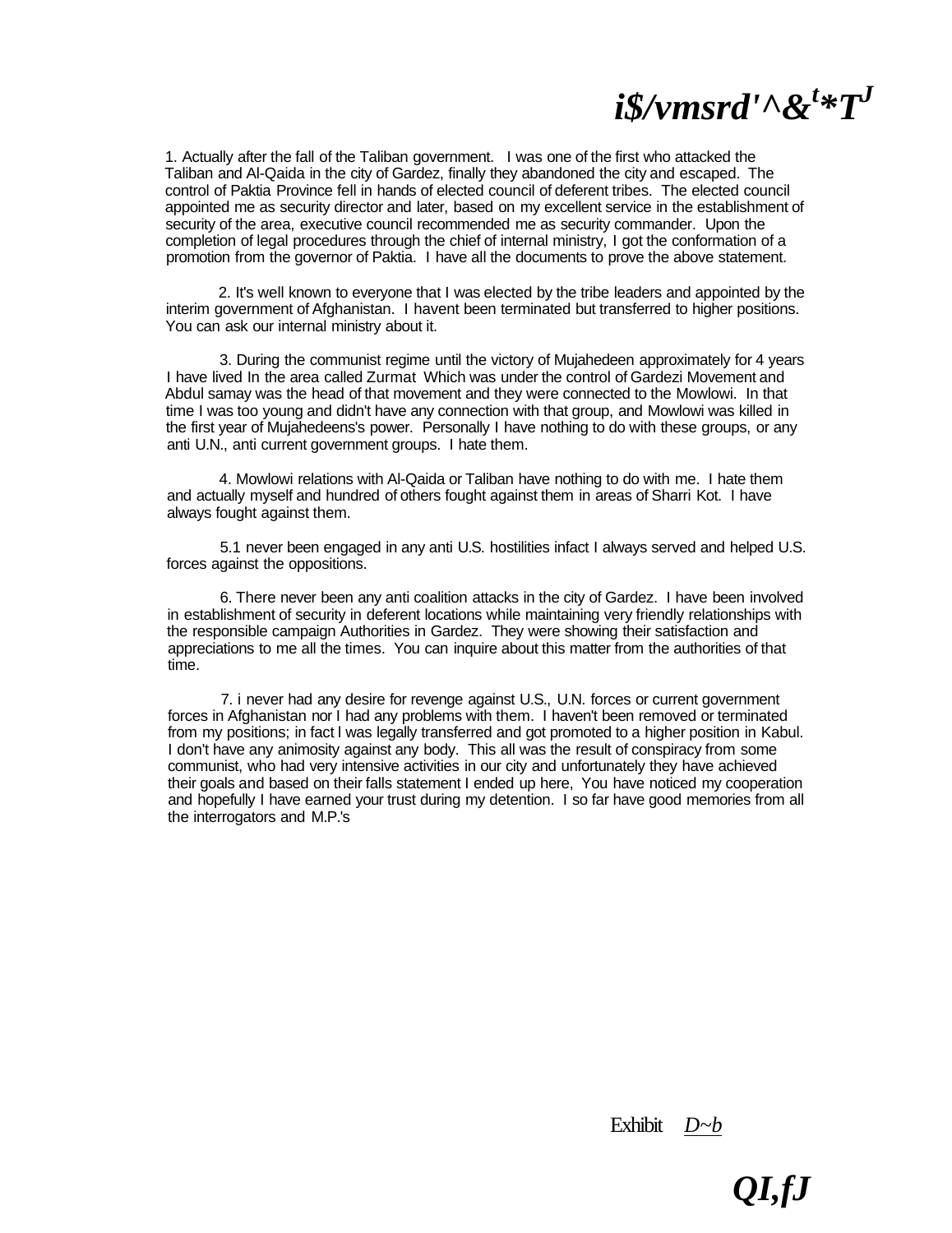#### WITNESS STATEMENTS FOR ABDULLAH MUJAH1D - (ISN 1100)

WITNESS: MOHAMMED AMAN WITNESS ISN: 1074(FARSI) DATE OF WITNESS INTERVIEWS: 24 Nov 04 and l^Dec 04 TODAY'S DATE: 14 Dec 04 PR: 097

NOTE: Comments from the 24 Nov witness statement were made with the understanding that this detainee would be physically present at ISN 1100's tribunal. However, a 13 Dec 04 Joint Detainee Operations Group (JDOG) policy now forbids cross-camp witnesses between Camps 1,2, and 3 with those detainees from Camp 4. As a result, PR 97 requested that he re-interview the witness in order to obtain more details since now only a written statement would be allowed at the tribunal. The second interview was conducted on 14 Dec 04.

#### WITNESS INTERVIEW NOTES FROM 24 NOV 04:

On 24 Nov 04 ISN 1074 stated that he knew Abdullah Mujahid (ISN 1100) and affirmatively elected to participate in ISN 1100's tribunal. He understood that the PR, Recorder, and Tribunal members could ask him questions and expressed a willingness to accept questions and tell the truth. ISN 1074 stated that he knew ISN 1100 for 12 or 13 years and that is occupation was Head of Security in the province of Paktia Afghanistan (AF).

#### WITNESS INTERVIEW NOTES FROM 1^DEC 04:

ISN 1074 stated that he was from the Village of Malek Khil, Afghanistan (AF) which is about 20 minutes by foot from ISN 1154's village of Karmoshi. He knows ISN 1154 as the son of Haji Hassan (Abdullah Mujahid's father) and has known him for 12 or 13 years, attending funerals, weddings and other events between different villages. ISN 1074 worked for the Defense Department and ISN 1100 was the Chief of Police, both of which fall under the Ministry of Interior.

ISN 1074 said that ISN 1100 was brought to Cuba because he started the first fight against the Taliban. There was an American operation in Sharrikot and ISN 1100 was helping the Americans. ISN 1074 continued by saying that the problem in AF is that those who do good things get punished. Because he was fighting against al Qaida those near him were jealous because he (ISN 1100) was doing good things and might easily be promoted to a higher rank.

ISN 1074 said that he (1074) was not a political person and had no political purposes. He was a clerk and had no ties with any party. He didn't like fighting, but only went to

> Witness Statement of ISN 1074 to Support ISN 1100's Tribunal lof3

> > Exhibit Q-fr ft *Is ft I*

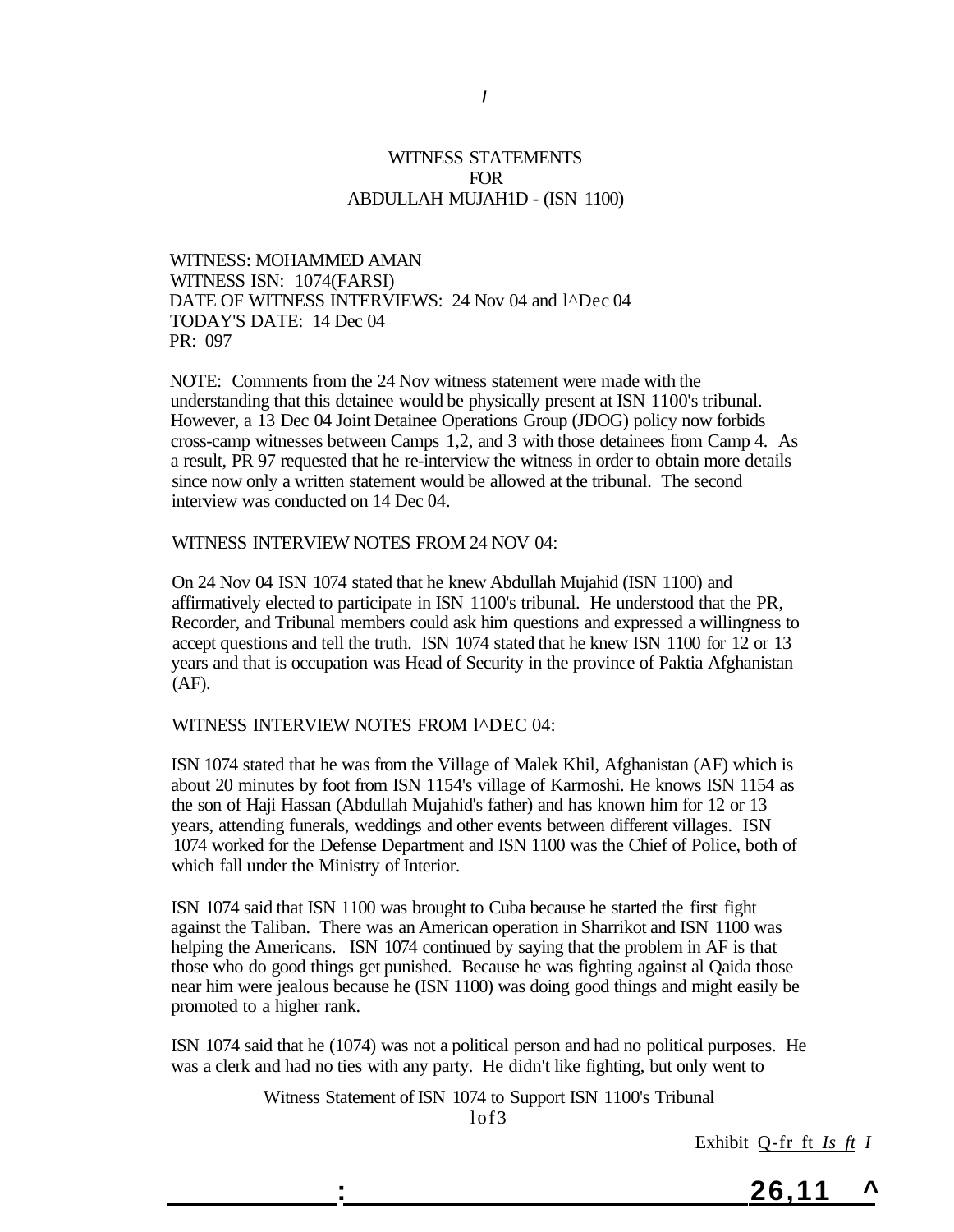school and just worked. He was a simple person but people back in AF plotted a conspiracy because they don't like some people who were to succeed. He stated that he was an ally of the Americans and hopeful that America will actually stay so Afghanies could get used to culture.

ISN 1074 was a low-ranking clerk doing office work while ISN 1100 was a high ranking Police Chief who had little contact with ISN 1100 with the exception of knowing him because of the proximity of their villages, seeing one another at events and often times at the bazaar. ISN 1074 was brought to Cuba approximately 1 to 2 months before ISN 1100.

When asked what ISN 1074 did when the Taliban was in power, he stated that he was an office worker doing paperwork in a personnel office. He was forced by Taliban to work for them when they came to power. The (Taliban) asked ISN 1074 to work for them but he refused. The Taliban wanted ISN 1074 to work in security then in a law agency both times ISN 1074 refused, as he was just a clerk and the work was not related to his field. He said that he would work in the Interior Ministry as a clerk. He said that it was a very small place and that there was no fighting in Gardez—all the fighting was North of AF. His job was to keep track of military people (e.g., promotion letters, transfer requests, etc.) His salary was the equivalent of approximately \$20.00 (US dollars)/month. He said the Taliban had much money, power, cars, and did not obey the rules.

When asked if ISN 1074 and 1100 had the opportunity to see one another in their work, ISN 1074 sated that he did not see ISN 1100 for work-related areas. ISN 1100's brother had a shop at a bazaar and they would sometimes see one another in that location. ISN 1074 also said that ISN 1100 was arrested once or twice while the Taliban was in power but released because village elders vouched for him.

When asked if ISN 1074 knew if ISN 1100 was a member of any organizations, he replied that ISN 1100 was a part of the "Gardez Group" which fought against the Russians. The Group's leader was killed and the group was taken over by the deceased leader's son, Samay. All this took place when the communist were in power.

When asked if ISN 1074 knew if ISN 1100 ever got fired as CMDR of police, he replied, "no, he got transferred, not fired." When asked when ISN 1074 knew about the transfer, he stated that he knew of the transfer while they were in Afghanistan and that ISN 1074 was arrested from his home about  $5 - 7$  days after ISN 1100's transfer to Kabul.

ISN 1074 said that he and others (including ISN 1100) where brought here on false reports and that people should not be falsely arrested. The false report should first be looked into to see if the report is truthful. He said that he was saddened.

He concluded by saying that he is happy the Americans are rebuilding his country. He worked for 1.5 years for the government and never got paid; hopefully, the Americans will stay with our Army.

> Witness Statement of ISN 1074 to Support ISN 1100's Tribunal 2 of 3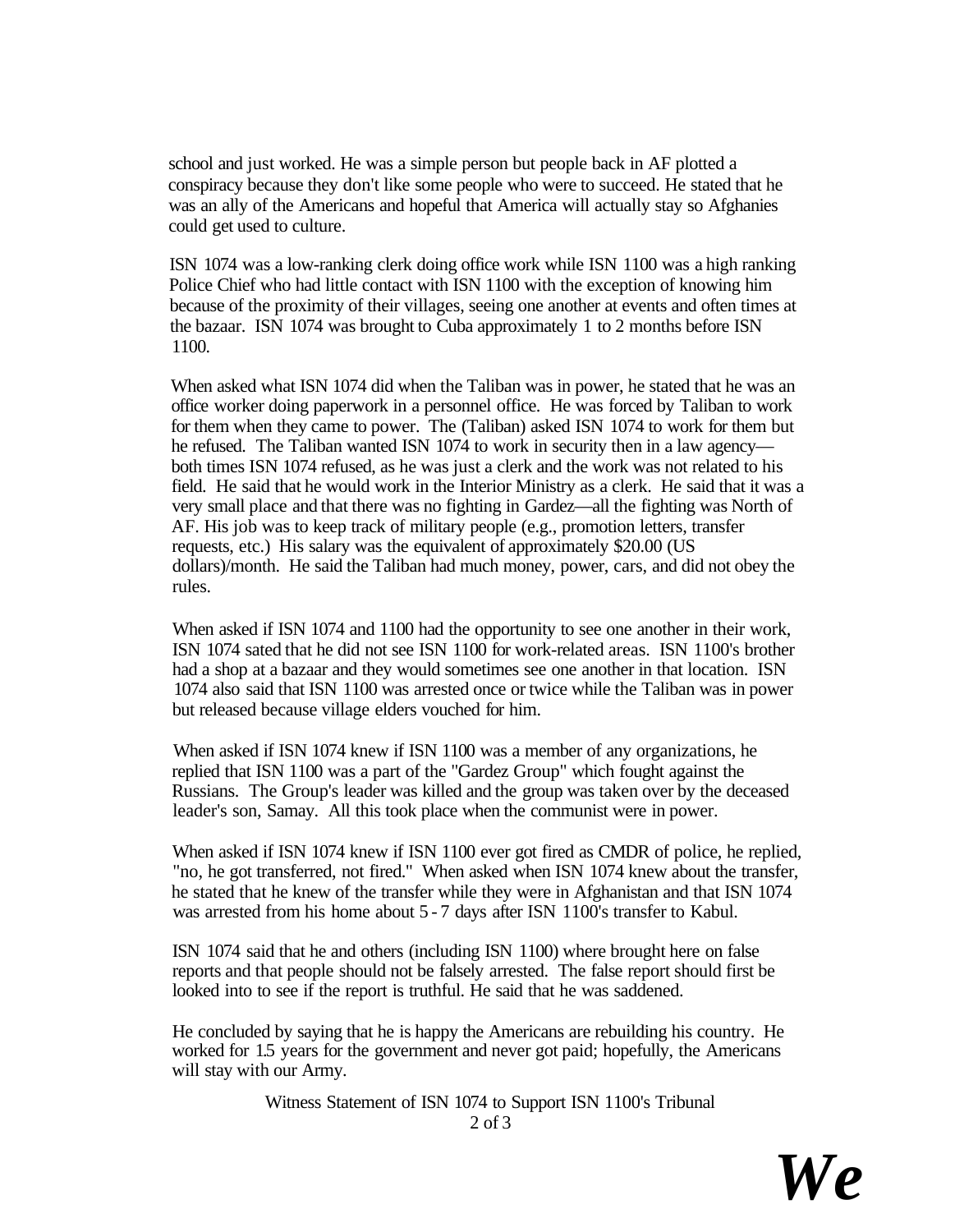Lastly, he is 100% certain he and ISN 1100 were brought to Cuba based on false reports.

Witness Statement of ISN 1074 to Support ISN llOO's Tribunal 3 of 3

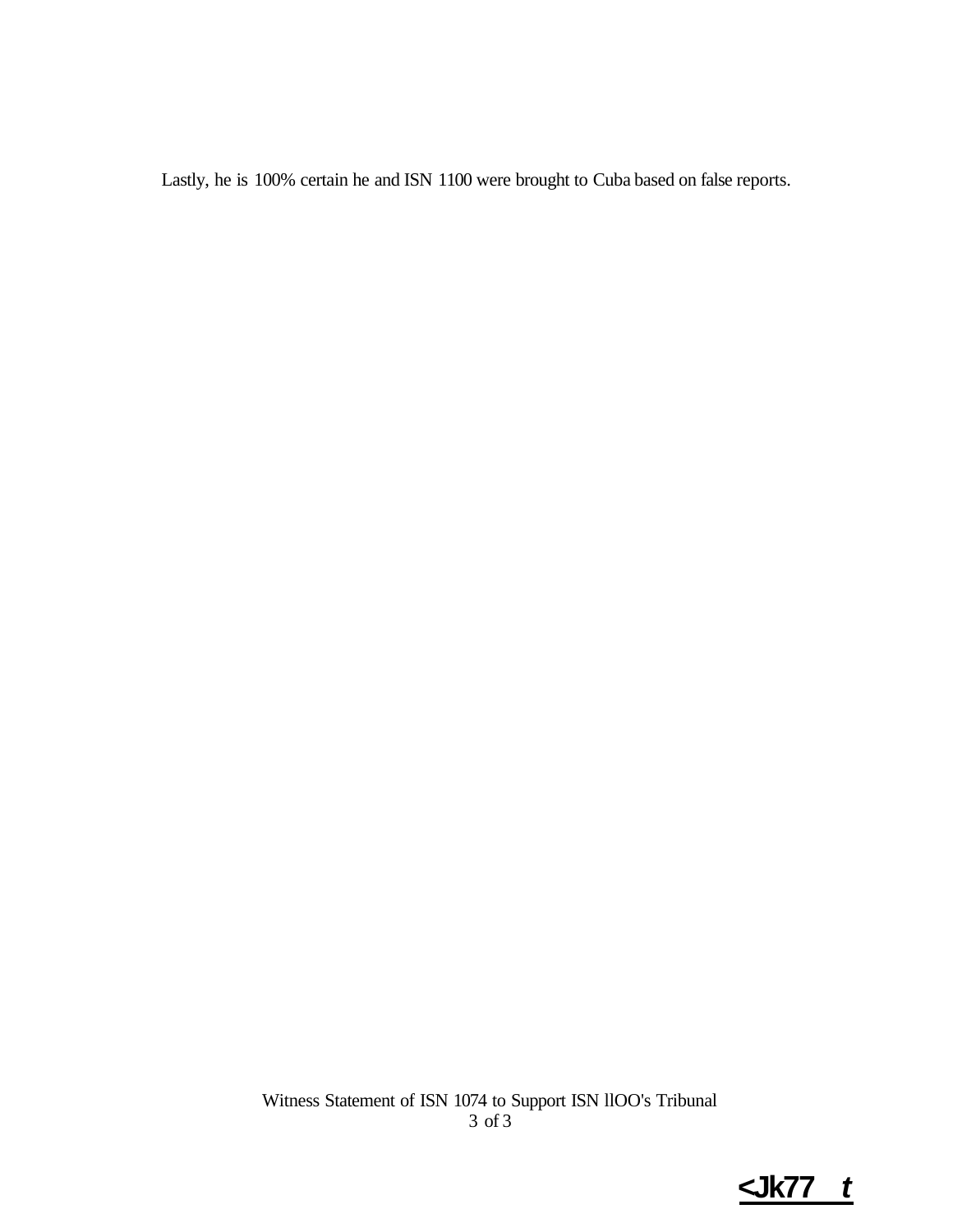#### WITNESS STATEMENTS FOR ABDULLAH MUJAHID - (ISN 1100)

WITNESS: SAID MOHAMMED ALI SHAH (DR.) WITNESS ISN: 1154 (PERSIAN) DATE OF WITNESS INTERVIEWS: 24 Nov 04 and 15 Dec 04 TODAY'S DATE: 14 Dec 04 PR: 097

NOTE: Comments from the 24 Nov witness statement were made with the understanding that this detainee would be physically present at ISN 1100's tribunal. However, a 13 Dec 04 Joint Detainee Operations Group (JDOG) policy now forbids cross-camp witnesses between Camps 1,2, and 3 with those detainees from Camp 4. As a result, PR 97 requested that he re-interview the witness in order to obtain more details since now only a written statement would be allowed at the tribunal. The second interview was conducted on 14 Dec 04.

#### WITNESS INTERVIEW NOTES FROM 24 NOV 04:

On 24 Nov 04 ISN 1154 stated that he knew Abdullah Mujahid (ISN 1100) and affirmatively elected to participate in ISN 1100's tribunal. He understood that the PR, Recorder, and Tribunal members could ask him questions and expressed a willingness to accept questions and tell the truth. ISN 1154 stated that he knew ISN 1100 for nearly 15 years and that is occupation was in security in the province of Paktia Afghanistan (AF).

WITNESS INTERVIEW NOTES FROM 14 DEC 04:

Regarding ISN 1154's relationship with Abdullah Mujahid (ISN 1100), 1154 stated that they had a big difference in age. When they got to fighting the Mujahadeed during the Jihad against the Russians 1154 did not know 1100 very well because 1100 was a much lower rank and did not have much of an important job, but he knew of him.

When 1154 was asked about his work and circumstances of capture he said he was a Peoples Representative of the City of Gardez (capital city of the Province of Pakita) working for the Karzai government; he was attending the National Assembly at the time of his capture (ref: 1154). Regarding the reasons behind their capture, he expressed that there was a conspiracy involving people from the current government. He went on to highlight three aspects of the conspiracy:

1) Afghanie communists: 1154 stated that the communists in the AF government were working for the Soviets and did not want the new government to succeed, but Karzai took control, and the communist wanted revenge. Because the communists were working in AF intelligence agencies and had previously worked with the KGB, they had experience with report writing and access to other

> Witness Statement of ISN 1154 to Support ISN 1100's Tribunal 1 of 3 *n*,

Exhibit *U~d*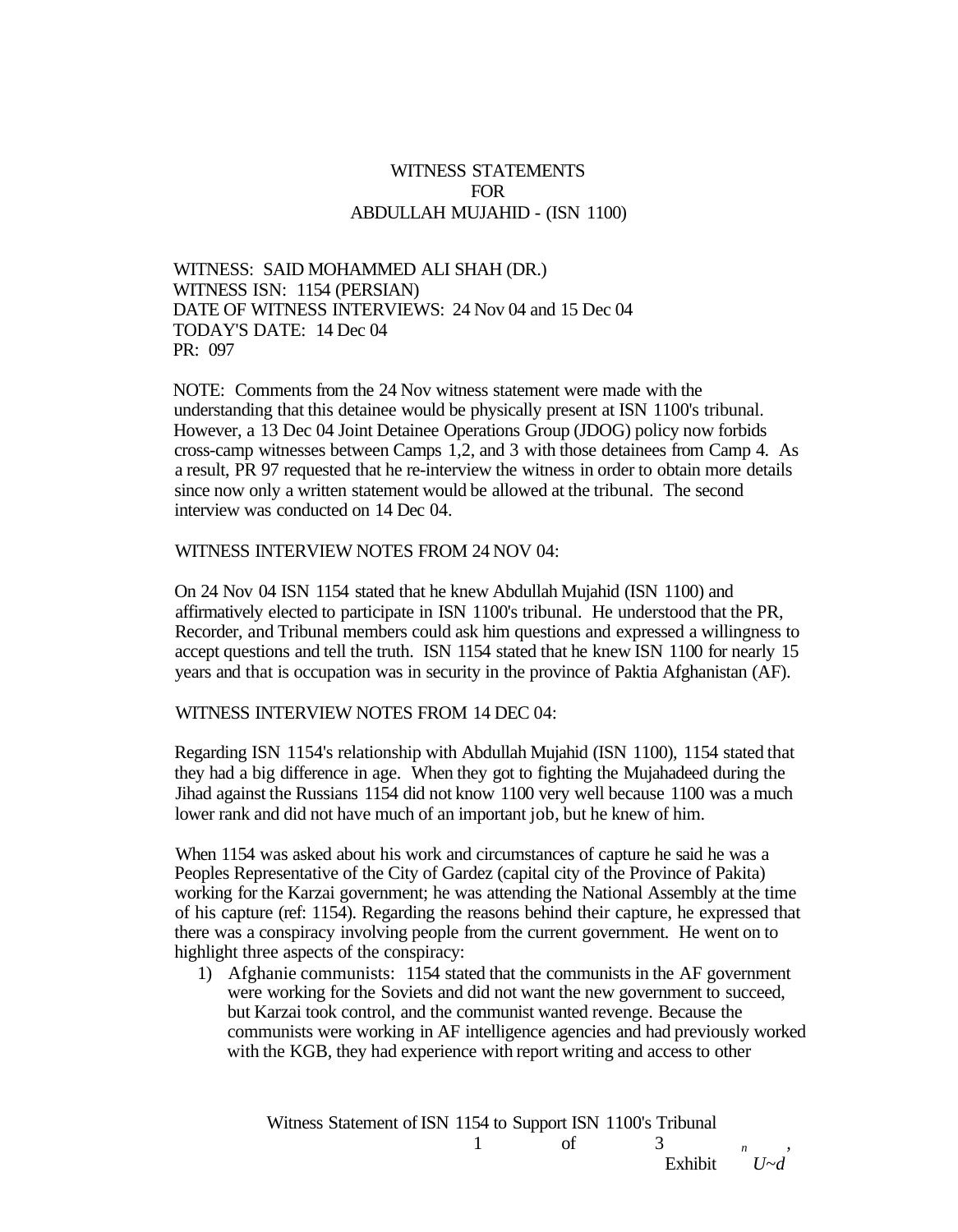organizations and could make others look bad. Additionally they knew the key points to what the coalition was looking for.

- 2) **Ethnic animosity.** The dominant language in the City of Gardez and the province of Paktia is Pashtu. There are 14 villages in the city of Gardez, 12 of which are Pashtu; the other two Farci. Likewise, the predominant language in the Province of Paktia is Pashtu. According to ISN 1154 he is from one of the two Farci villages, Khwaja Hassam and ISN 1100 is from the second Farci village, Karhoshi. ISN 1100 went on further to say that the animosity was also caused by the firing of then Governor Pachakhan by the Karzai government. Pachakhan was governor of three provinces: Paktia, Khost,- Paktika. He was fired by Karzai and began to retaliate against the new government but the people of Gardez supported the new government and fought against Pachakhan and his people. Pachakhan met with ISN 1154 at the National Assembly, saying to ISN 1154 that he (Pachakhan) had two enemies which were the people from the two Farci villages (Khwaja Hassam and Karhoshi—the two villages where ISN 1100 and 1154 lived)
- 3) **Envy** of ISN 1100: ISN 1100 was helping the Karzai government fight against terrorist organizations such as al Qaida and Taliban, thieves, warlords, and drug dealers. ISN 1100 was young, strong, and a good fighter. Because of this there was prejudice against him. When 1100 later became a high ranking leader (CMDR of Police) others were prejudiced and didn't accept him since he was outranked during the Russian Jihad, but now ISN 1100 was in charge. The conspirators wanted to get 1100 out of Gardez and got him to be transferred to Kabul. Additionally, Governor Pachakhan was replaced by Taj Mohammed Wardak and Mr. Wardak later became the Minister of Interior and gave support to ISN 1100 because ISN 1100 kept peace in Gardez (little problems). After a new Minister took over from Wardak, there were many changes in the AF government. After ISN 1100 was given his new position in Kabul, a new CMDR of Police was appointed, a Pashtu communist. When asked, ISN 1154 stated that the Karzai government had openly invited all other factions (communists, Taliban, others) to join the Karzai government so long as they supported the new government.

ISN 1154 went on to say that ISN 1100 was an excellent security officer and brought peace to the area; by taking him it was a loss for the coalition forces.

#### PR FOLLOW-ON INTERVIEW QUESTIONS

Q: When Taliban was in control, what were you (ISN 1154) doing? A: Paraphrased: When the Russians invaded AF, ISN 1154 went to Iran where he studied to become a doctor—he came back to AF several times as a Mujahadeen fighter. After the Mujahadeen took control from the Russians, ISN 1154 went back to Iran; he considers himself a refugee for some 25 years, since 1980.

Q: How were you elected to the National Assembly when you were a refugee for some 25 years?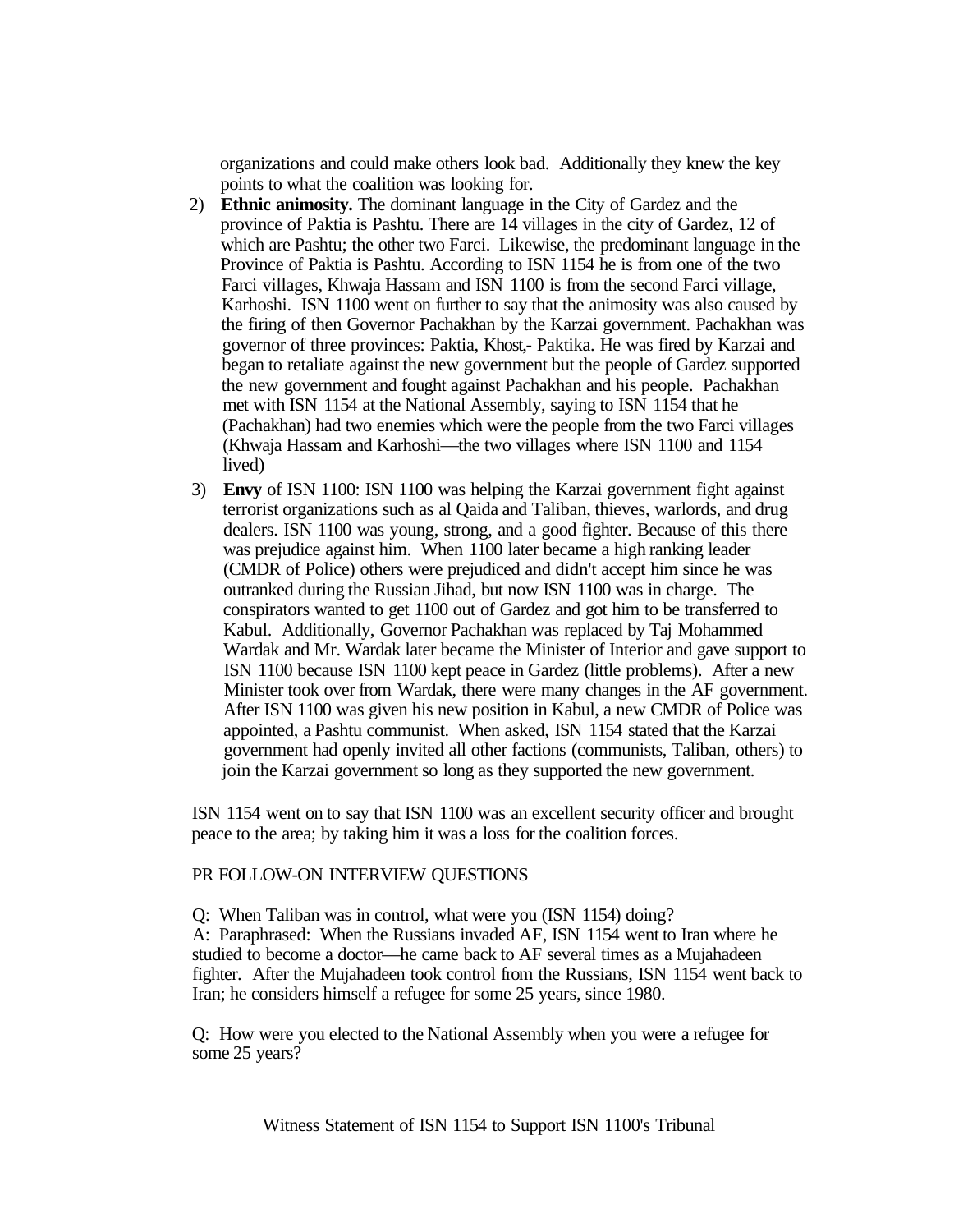A: Paraphrased: ISN 1154 defended AF for 13 or 14 years against communist governments and kept in contact with his home village; plus he was well known and educated.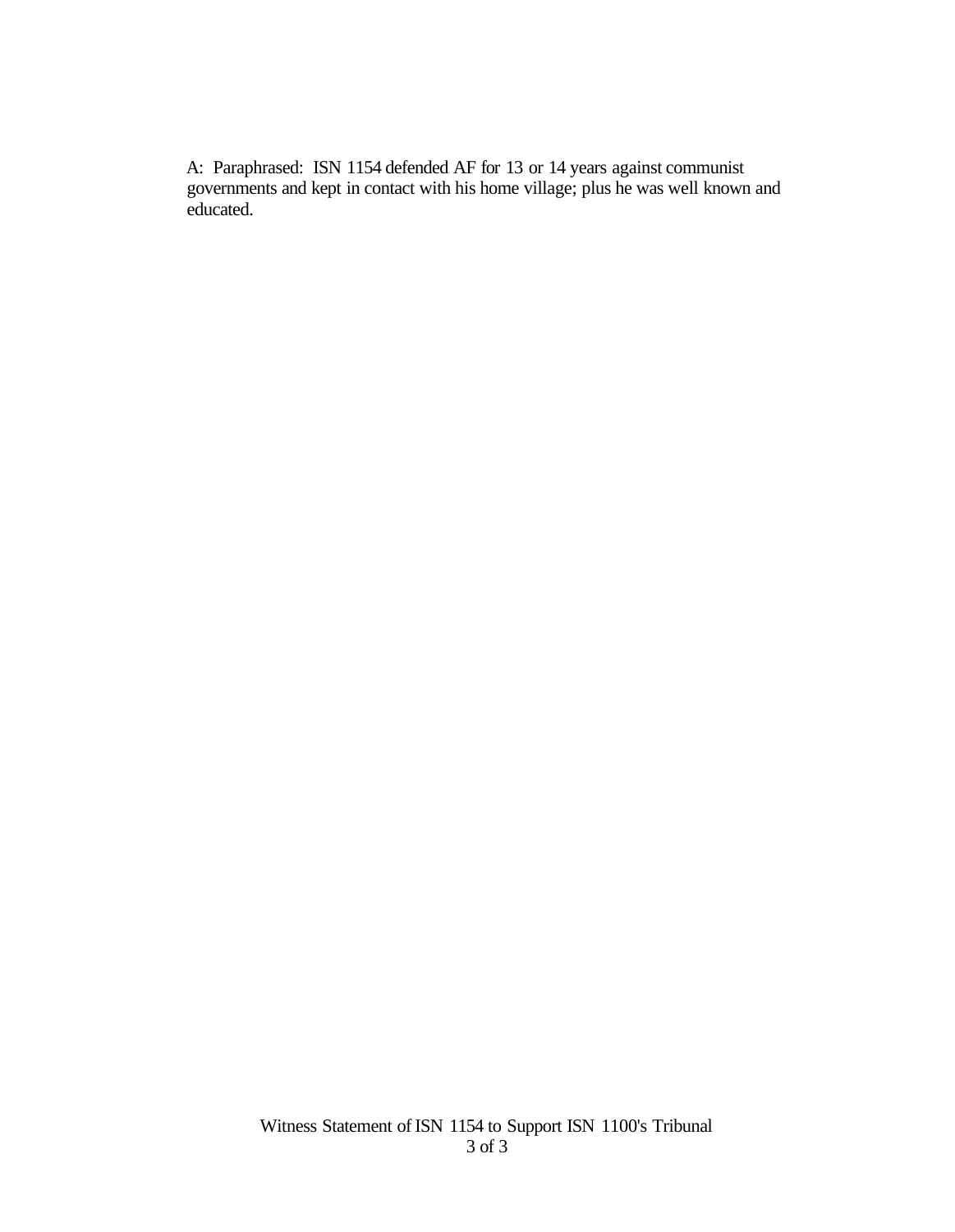#### WITNESS STATEMENTS FOR ABDULLAH MUJAHID - (ISN 1100)

WITNESS: HAJI MOHAMMED AKITAR (PASHTU) WITNESS ISN: 1036 DATE OF WITNESS INTERVIEWS: 24 Nov 04 and 14 Dec 04 TODAY'S DATE: 14 Dec 04 PR: 097

NOTE: Comments from the 24 Nov witness statement were made with the understanding that this detainee would be physically present at ISN 1100's tribunal. However, a 13 Dec 04 Joint Detainee Operations Group (JDOG) policy now forbids cross-camp witnesses between Camps 1,2, and 3 with those detainees from Camp 4. As a result, PR 97 requested that he re-interview the witness in order to obtain more details since now only a written statement would be allowed at the tribunal. The second interview was conducted on 14 Dec 04,

#### WITNESS INTERVIEW NOTES FROM 24 NOV 04:

On 24 Nov 04 ISN 1036 stated that he knew Abdullah Mujahid (ISN 1100) and affirmatively elected to participate in ISN 1100's tribunal. He understood that the PR, Recorder, and Tribunal members could ask him questions and expressed a willingness to accept questions and tell the truth. ISN 1036 stated that he knew ISN 1100 for approximately 10 years and that his occupation was CMDR of Police in Paktia Afghanistan (AF). He said that ISN 1100 was not a member of any organization (e.g., al Qaida or Taliban), but only hired by the Karzai government. Her further said that when the Taliban took over, both he and ISN 1100 ran away together from the Taliban and that ISN 1100 was the first to fight against al Qaida. On two separate occasions, ISN 1036 had asked ISN 1100 for a job.

WITNESS INTERVIEW NOTES FROM 14 DEC 04:

ISN 1036 said that ISN 1100 was a good CMDR who maintained the peace in the Pakita province.

When asked if he knew if ISN 1100 was a member of Taliban or al Qaida, he stated, "no, both of us ran from the Taliban." ISN 1036 stated that when the Taliban captured Kabul ISN 1100 returned to Paktia and he (ISN 1036) returned to Pakistan (where he lived). He said the Taliban arrested ISN 1100, put him in jail, but did not know for how long. ISN 1036 was surprised that ISN 1100 was arrested because it was the Americans and Karzai government that gave him his position as CMDR of Police, then a better position in Kabul when he was put in charge of AF highways. After ISN 1100's transfer to Kabul, five communists were given positions in Paktia (to include the CMDR of Police). Apparently, he—the new CMDR of Police—was a friend Dotsdum. ISN 1036 said that

> Witness Statement of ISN 1036 to Support ISN 1100's Tribunal lof2

> > Exhibit J J d C - p J  $\wedge$ **^6 77 (r~**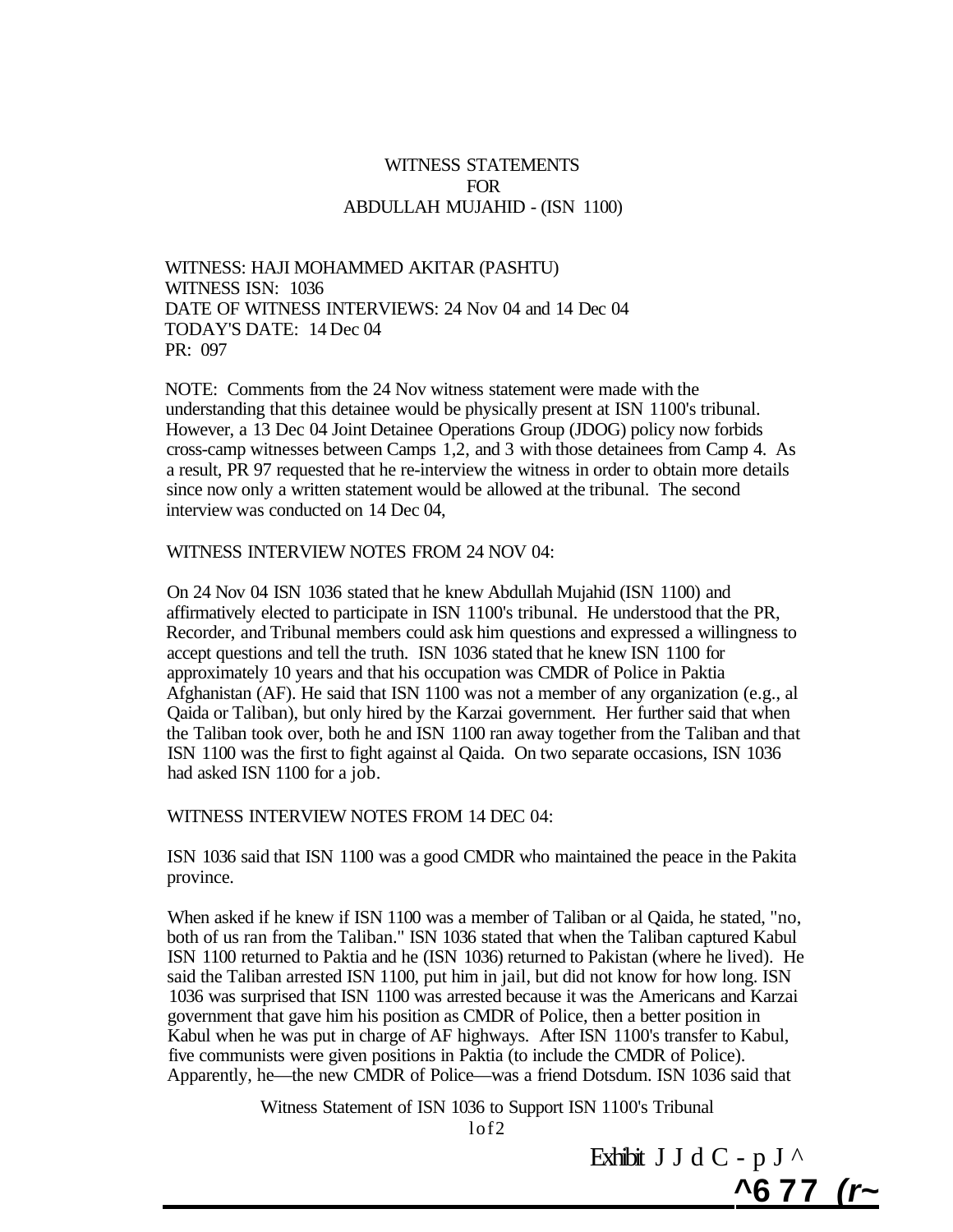others in power told lies about 1100 and 1036 because there were lots of communists who made false allegations on them and others because in the past both 1100 and 1036 fought against the communists.

ISN 1036 said he was a high-ranking military officer with the Rabanni government prior to the Taliban. After the Taliban defeat, ISN 1036 returned to Paktia to join the new government; however, the district of Sayed Karem was still controlled by the Taliban and its followers. ISN 1036 was arrested and put in prison for one month; he was released because of pressures from Tribunal Chiefs. Prior to his release, he had to sign a statement that he would not accept any positions for 9 months, due to false charges made against him. After 9 months, ISN 1036 took a position as a General of a military unit supporting Karzai. He said that he (ISN 1036), Dr Said Mohammed Ali Shah (ISN 1154), and Abdullah Majahid (ISN 1100) were considered threats to the communists in the government who were holding a 25-year grudge and, as such, the communists made false charges against them.

*<\*(, 77 #-*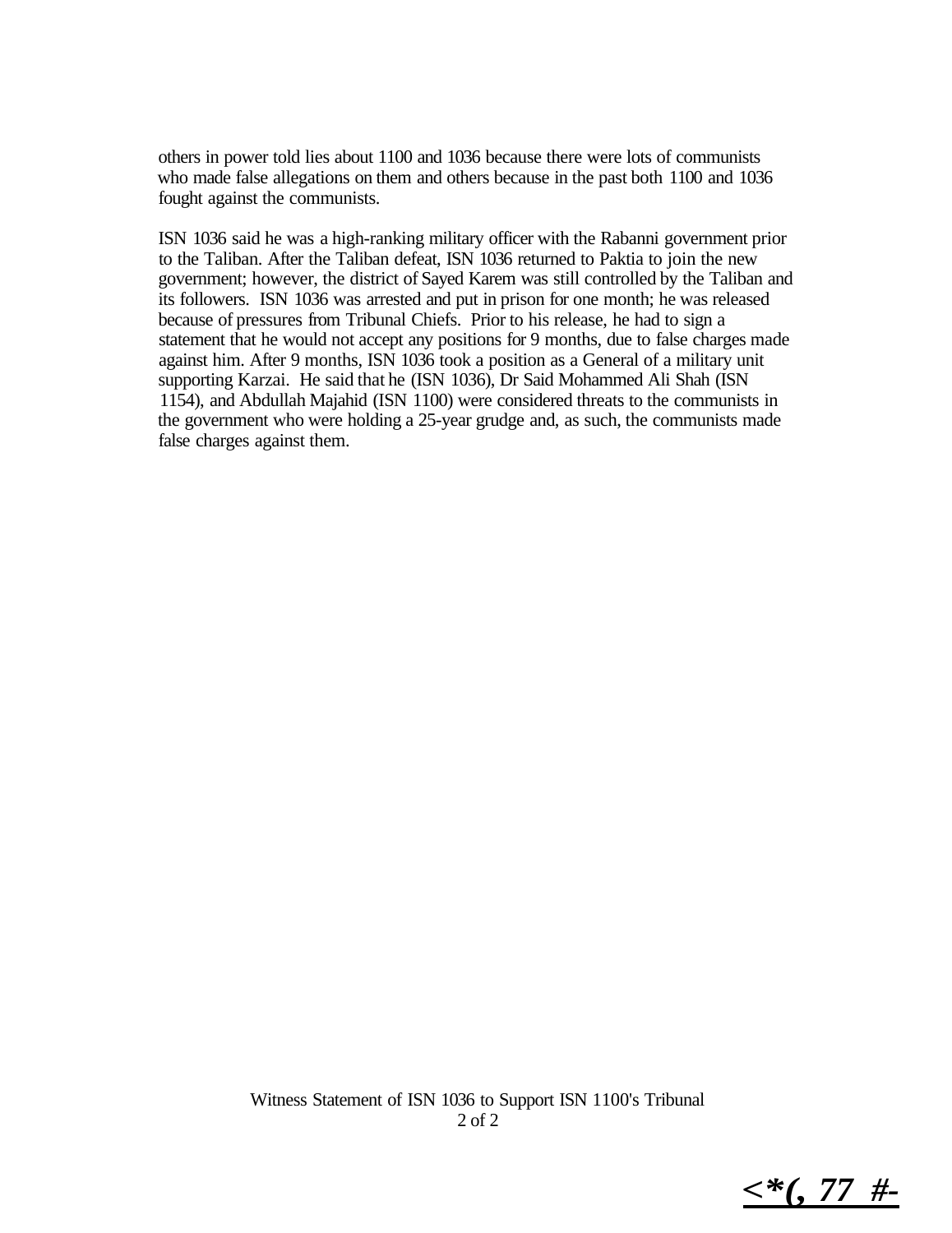#### **Summarized Sworn Detainee Statement**

When asked by the Tribunal President if the detainee understood the CSRT process, the Detainee answered:

Detainee: I don't understand all of it.

Tribunal President: Dp you understand you do not have to say anything to us?

Detainee: Yes.

Tribunal President: If you want to give us any information you will be allowed to do so.

Detainee: I don't have any information.

Tribunal President: Do you understand that you have a military officer here to help you today?

Detainee: What are you doing, I don't know the process.

Tribunal President: That's what I am explaining, what we are going to do.

Detainee: That's good.

Tribunal President: Your Personal Representative will help you as we go through this hearing. At any time you have a question about what we are doing or why, he may ask me.

Detainee: I have a question. Give me this information. Why am I a detainee here?

Tribunal President: We will be receiving that information shortly.

Detainee: Yes, you tell me and then I will know if it is correct or not.

Tribunal President: The three of us have never seen any of your files. This is the first time we will be hearing why the government thinks you are an enemy combatant. The promise that we gave earlier was that we would look at that information and other information and decide if is you are properly detained here. The promise that we made was that we would look at everything given to us and decide whether you have been properly classified as a detainee. This is your chance, your place to tell us what you like. You will have a chance in a little while. Do you understand why we are here and what we are about to do now?

Detainee: I don't know why I came into this place but it is okay.

ISN #929 Enclosure (3) Page 1 of6

# **UNCLASSIFIED / FOUO** n n o r n«a

**^** 

/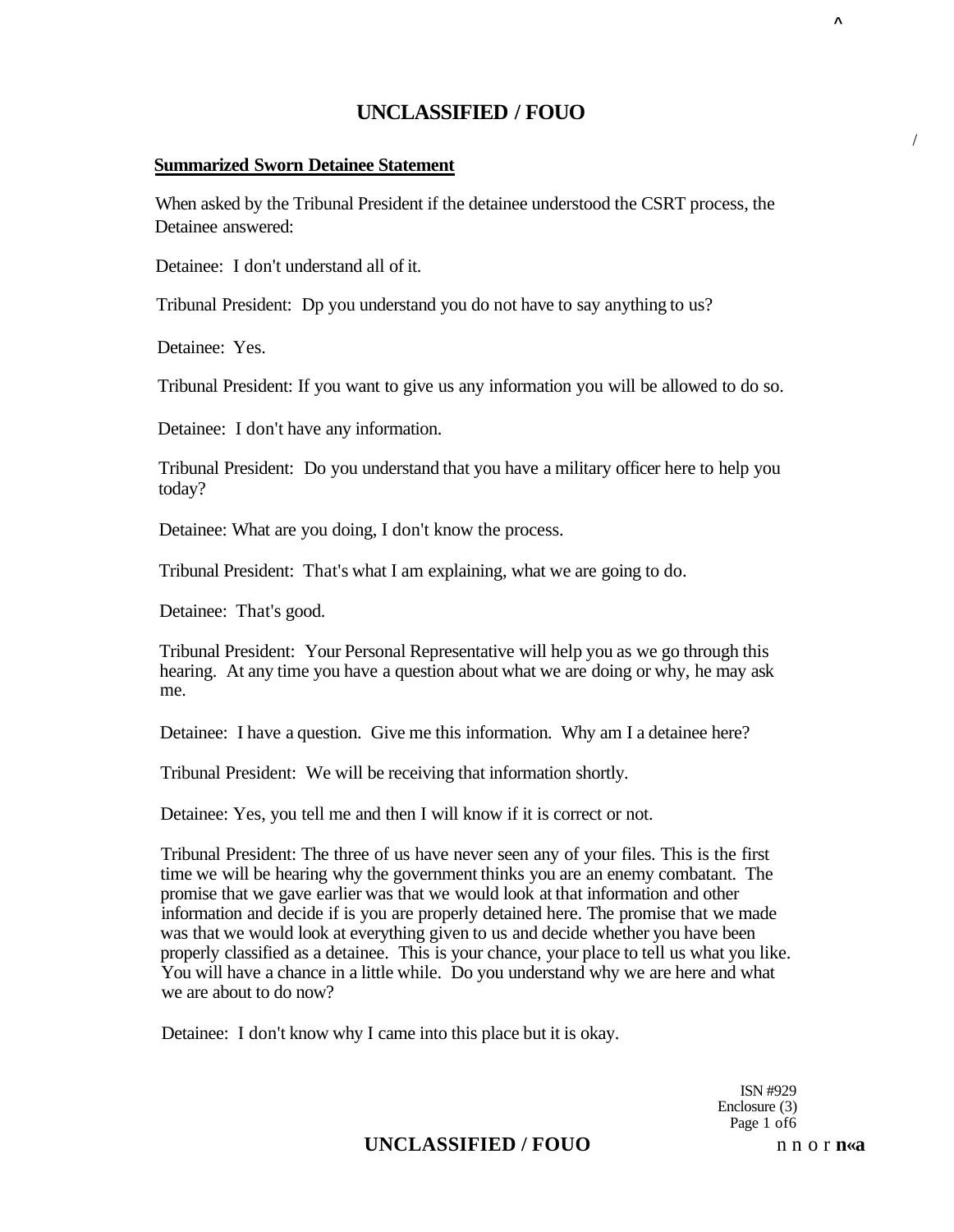[As the Recorder was reading the unclassified summary the Translator stated the accusations were not the same as the ones he had translated. The Tribunal recessed for a few minutes to correct this.]

[After the Recorder read the unclassified summary the detainee interrupted.]

Detainee: Can I talk about this please?

Tribunal President: In just a moment.

Tribunal President: Do you wish to make a statement to this Tribunal?

Detainee: The accusation against me that I asked the Afghani soldiers for a weapon to use on Americans.

Tribunal President: Would you like to make your statement under oath? An oath is a promise to tell the truth.

Detainee: The first time I came in here 1 took an oath but it didn't help me.

Tribunal President: The first time you came in this room or here at Guantanamo?

Detainee: At the time I was interrogated, they gave me an oath.

Tribunal President: You may provide your statement today under oath if you wish.

Detainee: What kind of oath?

Tribunal President: We have a Muslim oath you may take if you wish to use it.

Detainee: I will take the oath for you on the accusation, where I asked the soldiers for a weapon to use on Americans.

[The detainee was sworn using the Muslim oath.]

Tribunal President: You may proceed.

Detainee: I have forgotten the accusations. If you read them again I will speak to them.

Tribunal President: Personal Representative please assist the detainee.

Personal Representative: 3. (The detainee attempted to engage in hostilities against the United States.)

> **ISN #929 Enclosure (3) Page 2 of6**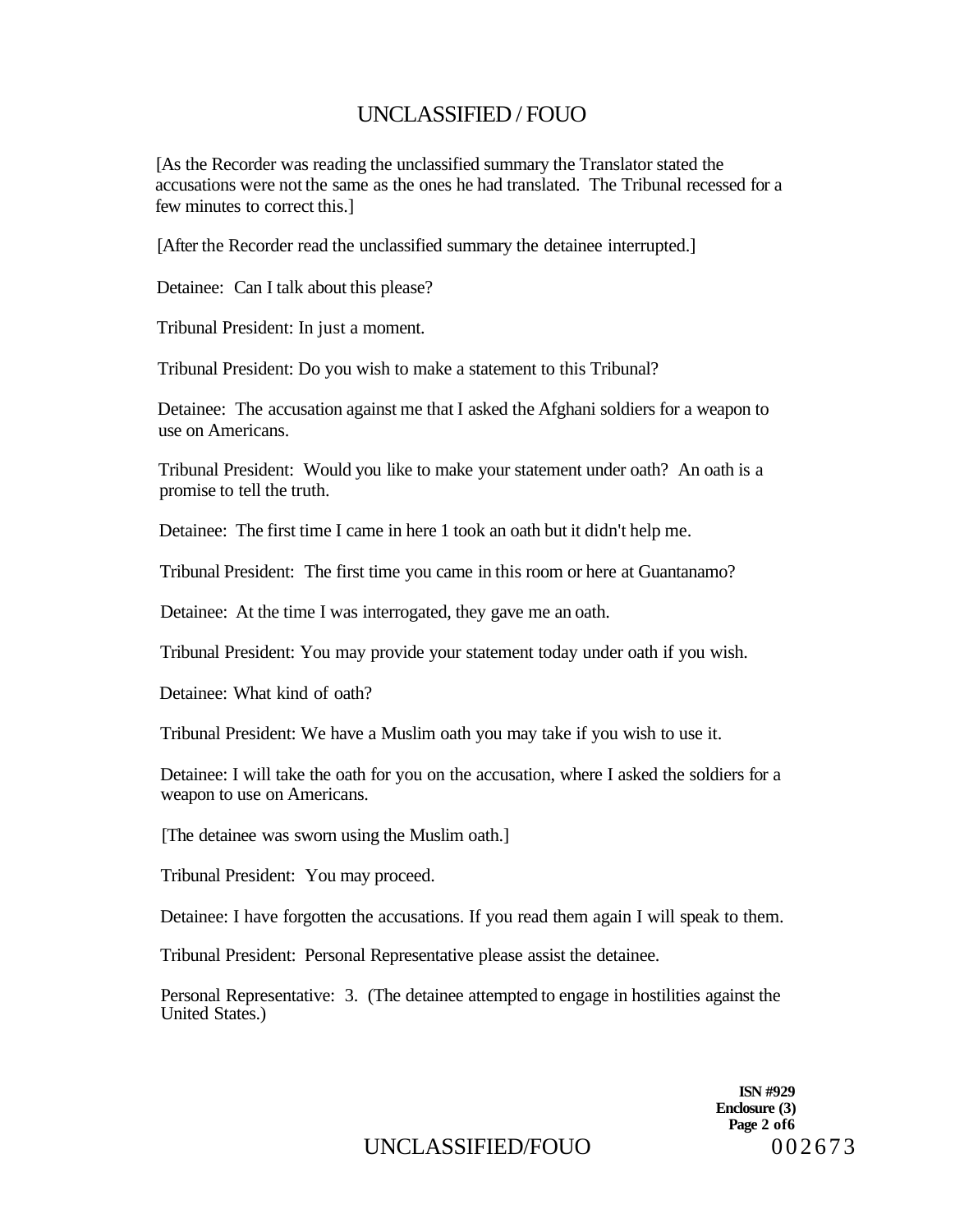Detainee: I don't understand the meaning of the word.

Tribunal President: Which word?

Detainee: Hostilities.

Tribunal President: Hostilities is a fight or an attack, that's what it means that you wanted to fight or attack or to kill or to damage the United States. Hostilities against the United States.

Personal Representative: 3.1. (The detainee asked Afghan soldiers for weapons to fight Americans.)

Detainee: This is a lie about me. I took the oath what should I do about it?

Tribunal Member: Tell us if it is true or not.

Detainee: This is a lie. How could it be true? It is not possible.

Personal Representative: 3.2. (The detainee is associated with individuals willing to participate in attacks against Americans.)

Detainee: Who are these people that I was associated with? Why don't you tell me their names? I don't know those people.

Tribunal President: We don't have that information either. This is all we know. We do not know the names.

Detainee: You should have gotten complete information before you brought everybody here as detainees. This is not correct Somebody must have some kind of animosity against me.

Personal Representative: Let me read the last allegation then you can tell the Tribunal what you told me.

Detainee: I didn't understand the accusation.

Tribunal President: The Personal Representative will read the last part of the accusation for you.

Personal Representative: 3.b. (The detainee was captured in January 2003, by Afghan military forces in Gereshk, Afghanistan after attempting to obtain weapons to kill Americans.)

> **ISN&929 Enclosure (3) Page 3 of6**

UNCLASSIFIED / FOUO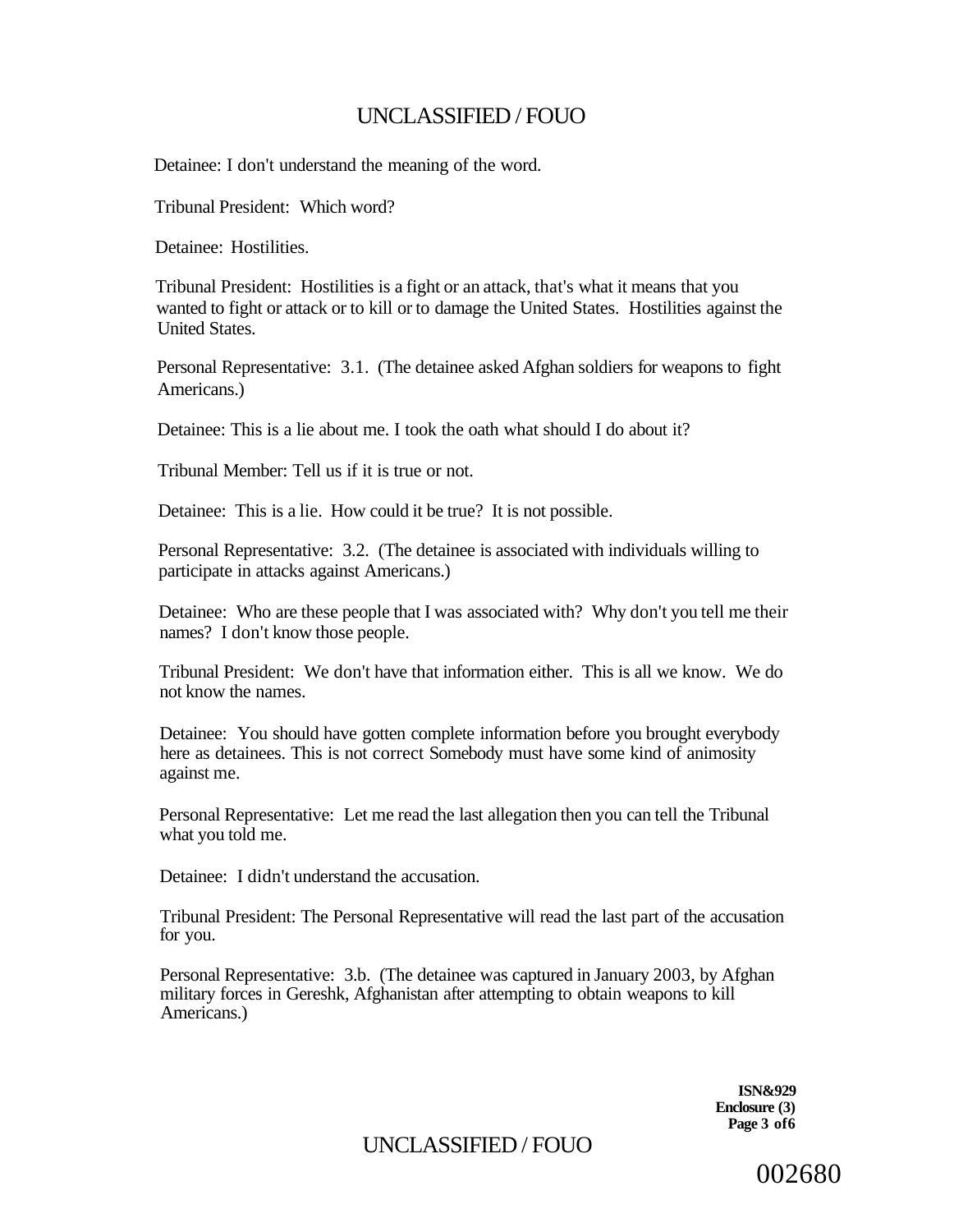Detainee: Do you have the weapon that you accuse me of having? Can you show it to me? Can you show me what weapon I had in my hand?

Tribunal President: This statement does not say you had a weapon. You tried to buy one or tried to get one.

Detainee: This is animosity. You don't know it but someone with animosity would say that. This is very clear you should know that. If I don't know how to get a weapon how could this be possible?

Personal Representative: Are these allegations against you true or not true?

Detainee: None of these are true. None of them are based on truth.

Personal Representative: You have told your story before to others and to me but these men have never heard your story and they have never read anything about you. Would you like to tell them the same story that you told me when I met with you a few days ago?

Detainee: What story?

Personal Representative: You told me that you lived with your uncle and that you were traveling to visit another one.

Detainee: Now I know what you are talking about. I was living at my uncle's house because I don't have a mom and dad. I decided to go and visit ray uncle from my mother's side. I was walking and then got into a car. After awhile it got dark and I saw a tent and went to the tent for the night. The tent belonged to soldiers and I stayed and ate with them. They asked me to stay the night with them. In the morning when I woke up I told them I was going to leave and go to my uncle's home. They told me I couldn't leave. They put me in a car and transported me somewhere else. One guy told me that he would give me a weapon and told me I had to fight against Americans. I told them no and told them I was going to my uncle's home. They told me again I would have to fight against Americans. I told them no and they took me somewhere and wrote a paper. They then took me to a jail and I was detained.

Personal Representative: Why did you stop at the tent when you were traveling?

Detainee: I didn't have any money.

Personal Representative: You said when you went to the tent that there were soldiers there. How did you recognize them as soldiers.

Detainee: I saw the weapons with them.

**ISN #929**  Enclosure (3) Page 4 of6

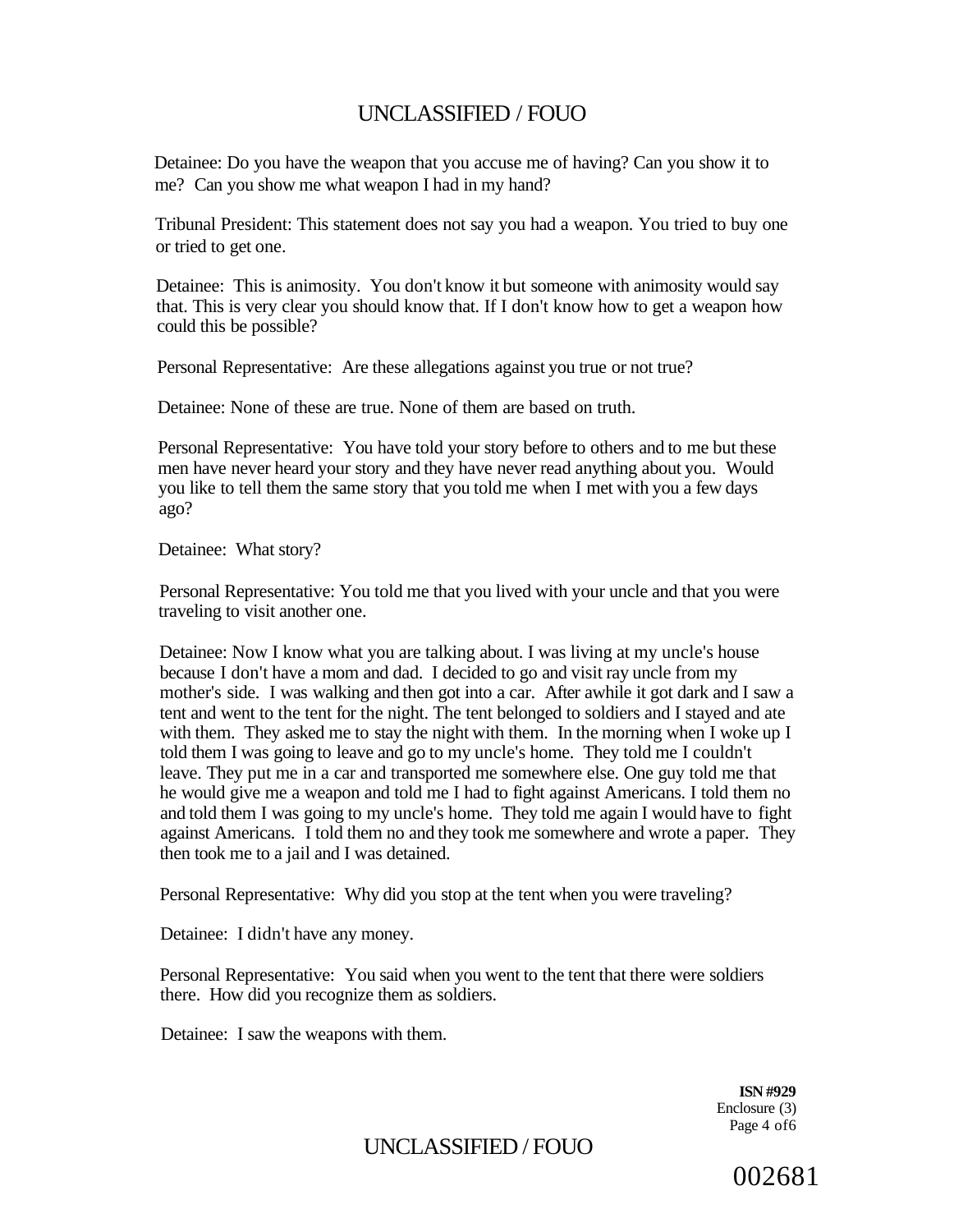Personal Representative: Did they have uniforms on?

Detainee: They had on national clothes not military suits.

Personal Representative: Was there anybody else there besides the soldiers and you? Did anybody else spend the night in the tent?

Detainee: All of them were soldiers.

Personal Representative: So when you were taken by the soldiers to another place were you the only one that they gave up or was there some one else with you?

Detainee: One other guy also.

Personal Representative: Where did you meet that other guy for the first time?

Detainee: In the car.

Personal Representative: Do you know his name?

Detainee: Yes.

Personal Representative: What was his name?

Detainee: Abujahn. I don't know more than that. 1 asked him one time and he told me his name was Abujahn.

Personal Representative: What happened to that other person when you were taken to the jail?

Detainee: He was opposite of my room, he was also detained.

Personal Representative: In what city were you handed over to the Americans?

Detainee: Gereshk.

Personal Representative: I have nothing else sir.

Detainee: It seems like you are keeping and detaining innocent people.

Tribunal President: Does this conclude your statement?

Detainee: Ofcourse I have something else to say. Why have I been accused and why am I detained here?

> **ISN#929 Enclosure (3) Page 5 of 6**

# **UNCLASSIFIED / FOUO**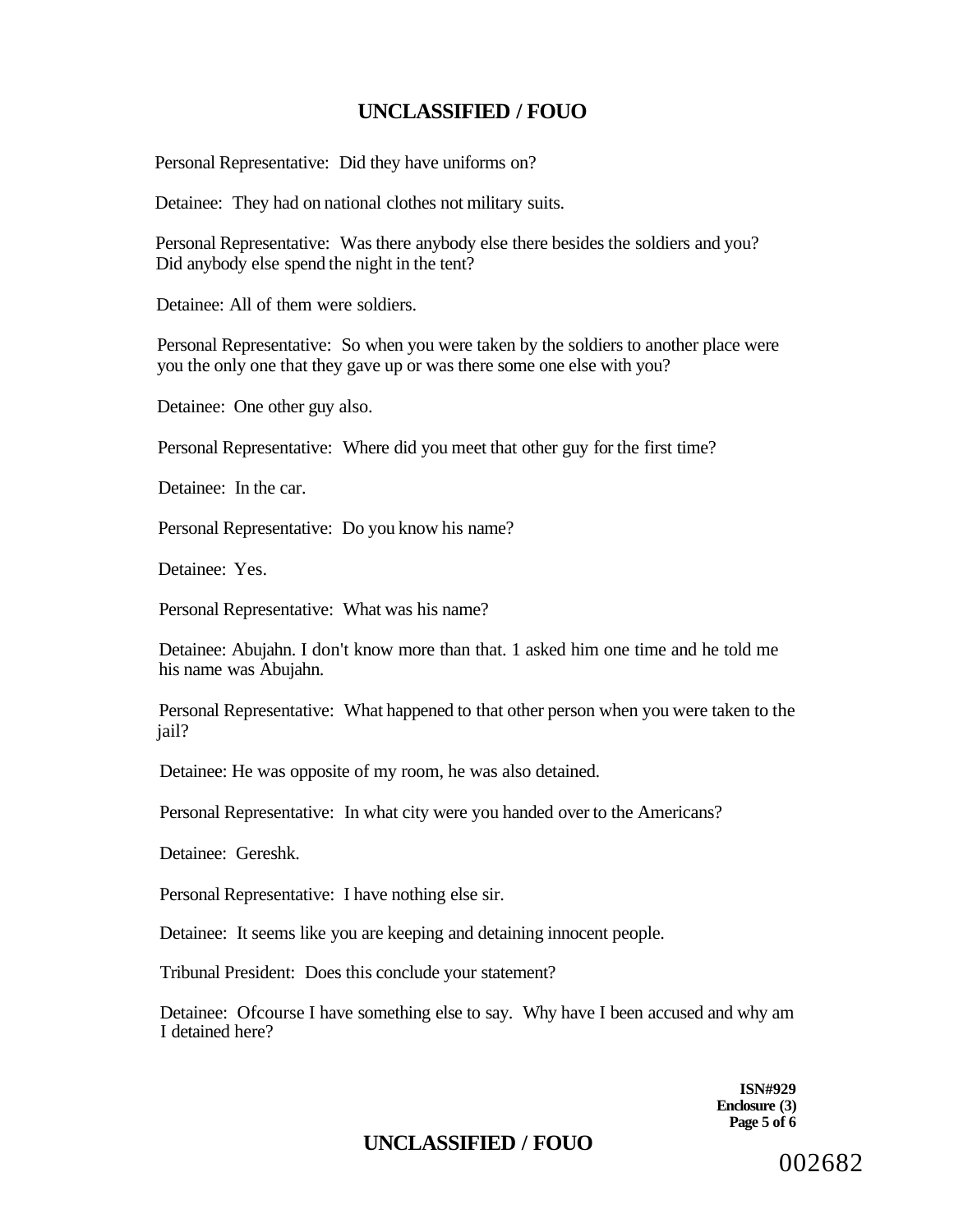Tribunal President: We are trying to find out and cannot answer that at this time.

Detainee: That's right I want an answer.

Tribunal President: You will receive an answer when we have completed all the proceedings.

Tribunal President: Personal Representative do you have any questions for the detainee?

Personal Representative: Just one. Do you know or ever heard of the name Agga Khan?

Detainee: No.

Tribunal President: Recorder do you have any questions for the detainee?

Recorder: No sir.

Tribunal President: Does the board members have any questions for the detainee?

Tribunal Members: No sir.

Tribunal President: Do you have any other evidence to present to this Tribunal?

Detainee: No.

Tribunal President: Personal Representative do you have any other evidence to present to this Tribunal?

Personal Representative: No sir.

# **AUTHENTICATION**

I certify the material contained in this transcript is a true and accurate summary of the testimony given during the proceedings.

Col. USAF

Tribunal President

**ISN#929 Enclosure (3) Page 6 of6** 

**UNCLASSIFIED / FOUO**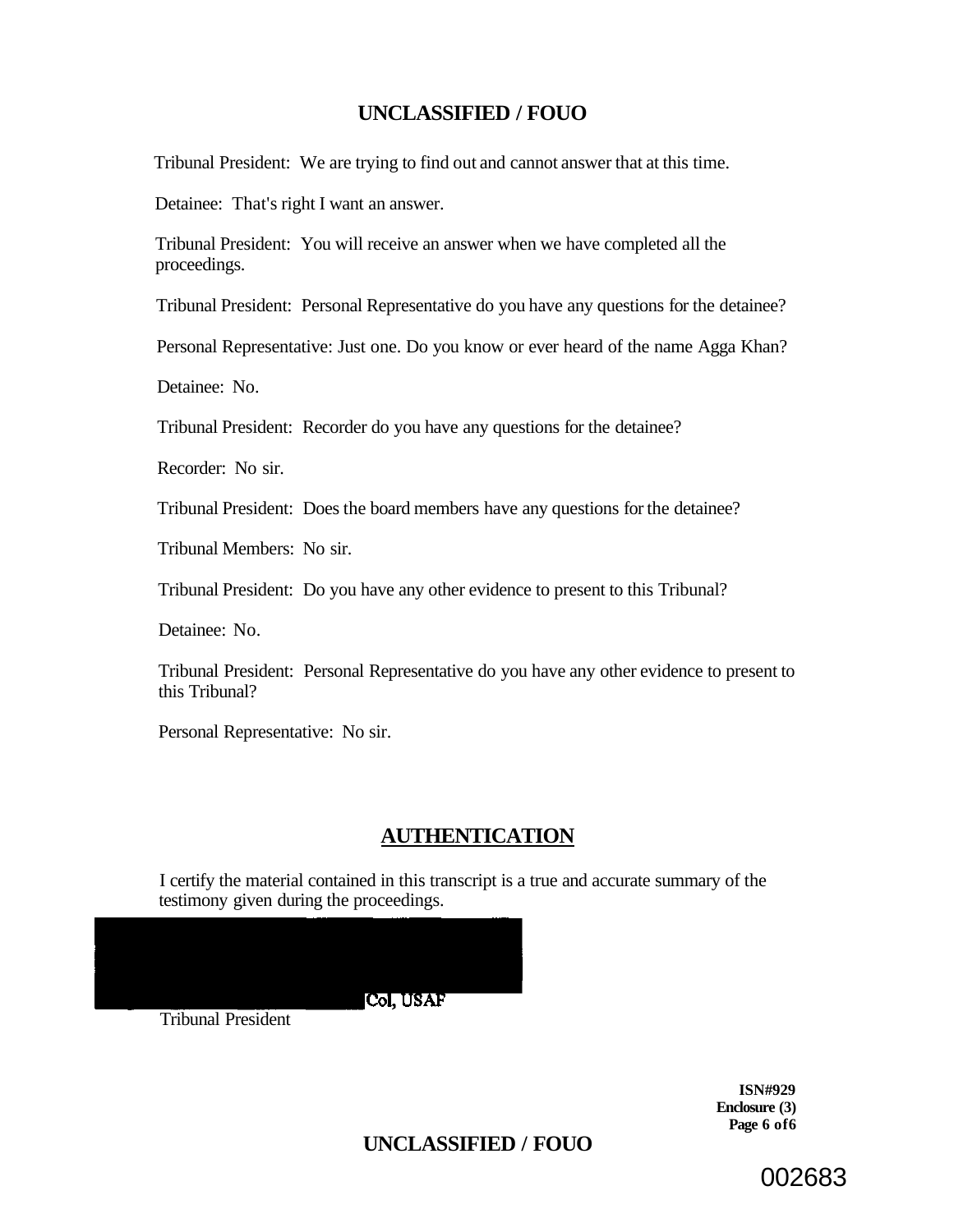#### **Summarized Sworn Detainee Statement**

*The Tribunal President read the Bearing Instructions to me Detainee, and conformed that the Detainee understood and had no questions.* 

*Making reference to the Detainee Election form, the Tribunal President confirmed the Detainee's participation, and that he had requested United States intelligence documentary evidence to be presented to the Tribunal on his behalf.* 

*The Unclassified Summary of Evidence was then read in full to the Tribunal by the Recorder.* 

*The Tribunal President then permitted the Detainee to present evidence, and advised him he had the assistance of his Personal Representative in doing so.* 

Detainee: First of all, there is a discrepancy between what we had before, and what has just been read (in the revised Unclassified Summary<sup>1</sup>).

Tribunal President: What was the discrepancy?

Detainee: It didn't state before that I was a member of al Qaida or the Taliban.

Tribunal President: Personal Representative, would you please review the document he has and compare it to what was just read.

Detainee: I just want to make sure.

#### *The Detainee then read aloud in English the four allegations as noted on the Unclassified Summary to the Tribunal, men made the following comments:*

Detainee: This is all I have received.

Tribunal President: Personal Representative, do you see the statement on there, and could you explain the Unclassified Summary to him?

*At this time, the Personal Representative and Tribunal President took a moment to explain the Unclassified Summary of Evidence to the Detainee; that there were four supporting comments to the charge that he (the Detainee) was a member of the Taliban or al Qaida. The Tribunal President then confirmed the Detainee understood the Unclassified Summary.* 

Tribunal President: At this time, this is where you have the opportunity to respond to each of the allegations, or you may make a statement; which do you prefer?

<sup>1</sup> A revised Unclassified Summary of Evidence was presented to the Detainee in a meeting prior to the **Tribunal hearing.** 

**1SN# 760 Enclosure (3)**  Page 1 of 11

UNCLASSIFIED//FOUO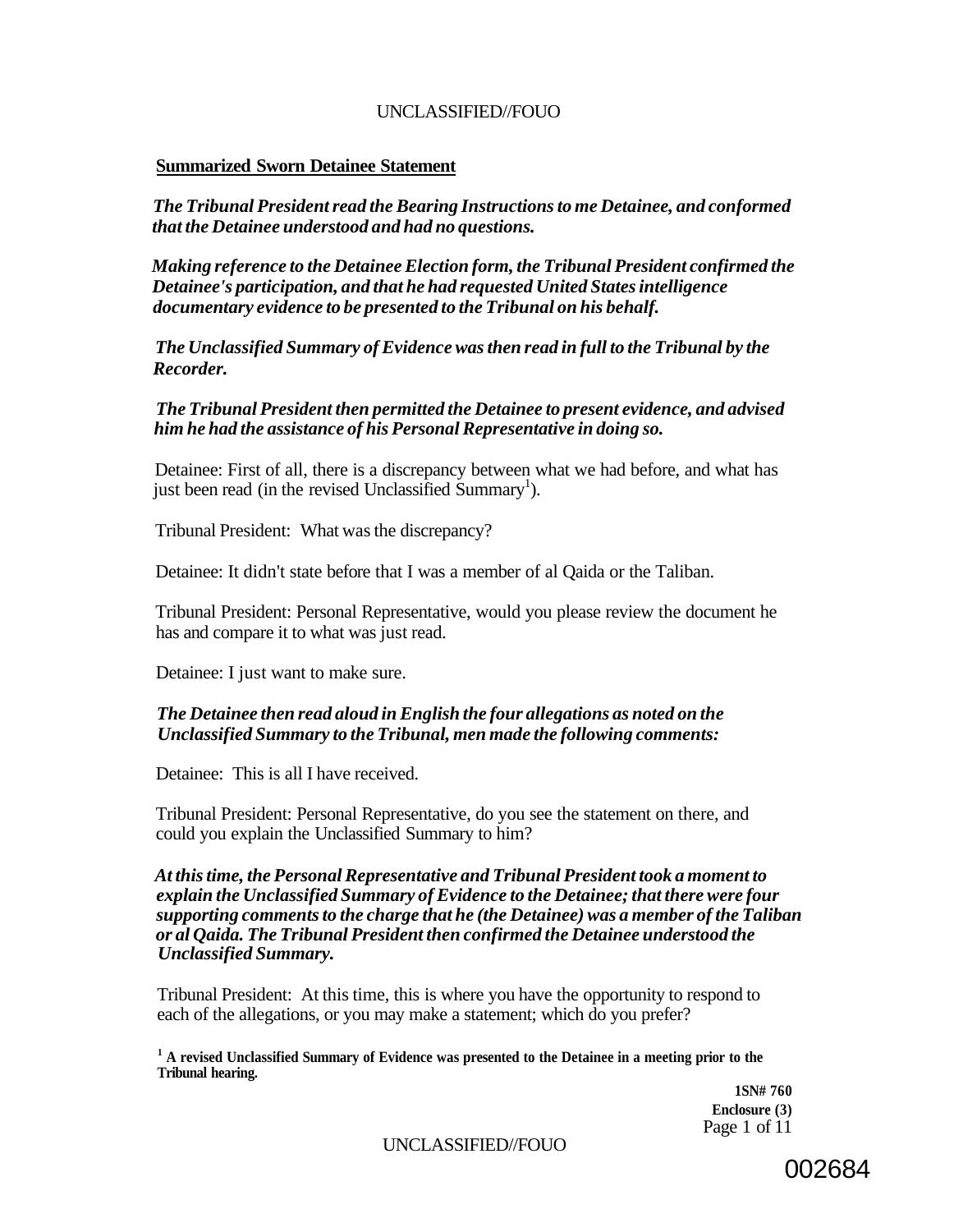Detainee: I want to first take an oath, if you would allow me to, Ma'am.

Tribunal President: Could you answer the question first; do you want to respond to each allegation?

Detainee: Yes.

Tribunal President: And you would like to make those statements under a Muslim oath?

Detainee: Yes.

#### *The Muslim oath was administered to the Detainee by the Recorder, and the Detainee indicated he preferred to read each allegation aloud and respond himself without the assistance of his Personal Representative.*

#### *3.al. The Detainee admitted that he traveled to Afghanistan to wage Jihad.*

Detainee: That is correct. I went to Afghanistan in late 1990 and December 1991 to help fight against the Communists. I went again in February 1992 for the same reason. When the Communists lost in 1992,1 left there for good and never went back. My whole purpose was only to help my Muslim brothers wage Jihad against the Communists, who invaded the country and forbade the practice of their religion. Ma'am, this one is very important because this says I am an enemy combatant against the United States, which doesn't fit I would like to tell you that an integral part of the Islamic religion is to help oppressed people; they were oppressed where they couldn't freely practice their religion. No further statement to number one.

#### *3. al. The Detainee stated that his goal was to become a martyr by dying for Islam.*

Detainee: This allegation is correct. I will give you an example; I think it is honorable if a U.S. citizen dies for a good cause wearing his uniform. For us, as Muslims, it is the same; to die for a good cause, to be honorable to die defending oppressed people. This belief is a part of my religion; I believe it, and I will continue believing it. That's all I have to say about number two; no more information.

*3.a3. The Detainee trained at the al Farouq camp in Afghanistan where he took the alias of Abu Masab.* 

Detainee: Yes; I came as a very young man, and this is a correct allegation.

Personal Representative: Is this the one in Khost?

Detainee: Yes, exactly, the one in Khost.

**ISN# 760 Enclosure (3)**  Page 2 of 11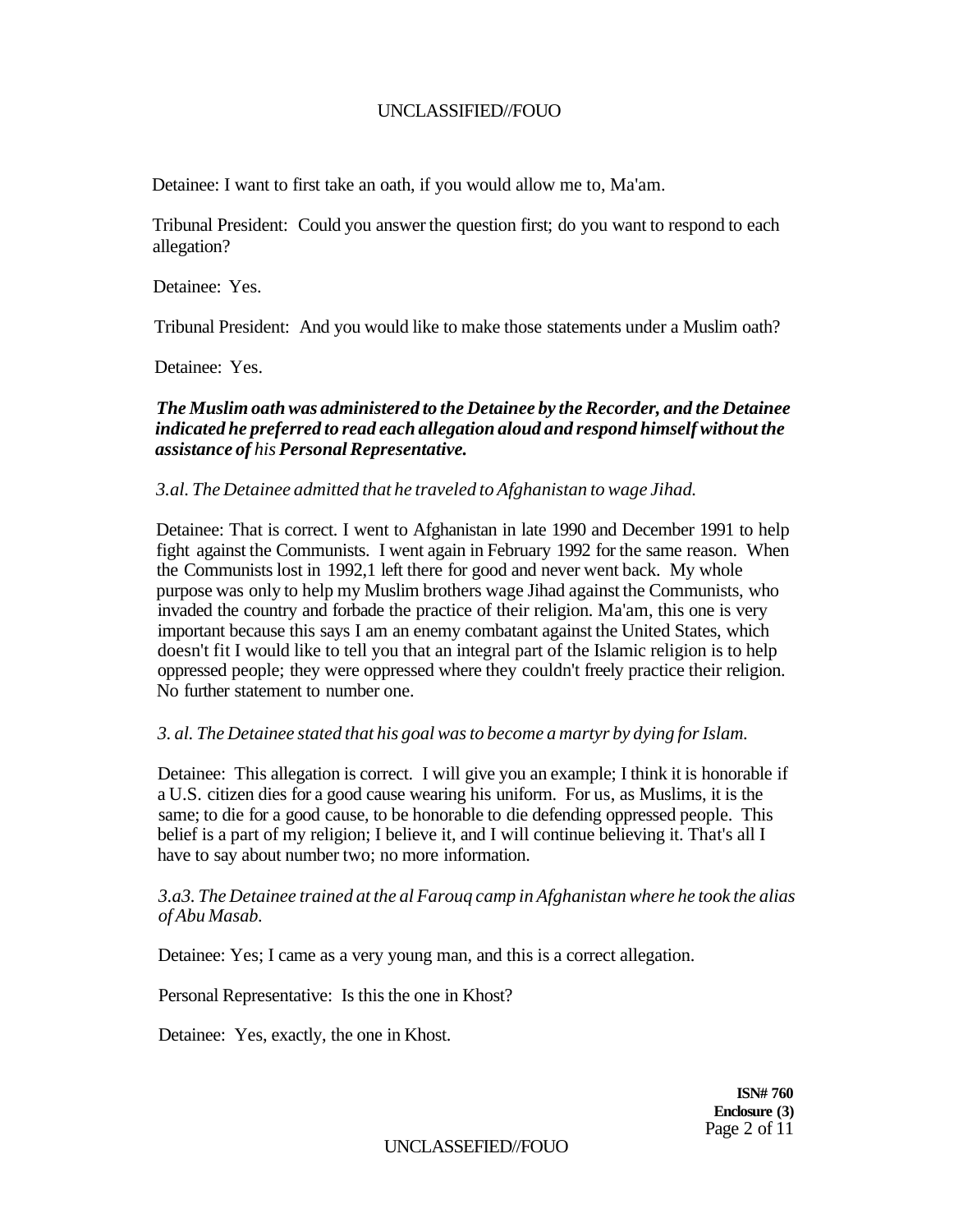Personal Representative: Ma'am, I was just reading from earlier notes that this was in Khost.

Tribunal President: Are you saying that al Farouq was in Khost, at the time you were in Afghanistan?

Detainee: Yes, Ma'am; that is very important By waging Jihad against America, they took Kandahar as a headquarters. My Personal Representative wanted to make a point that the old version of the allegation against me, that I was with al Qaida and waging war against America, was not my case. When I came to Afghanistan, I couldn't choose the training camp; al Qaida and the Arabs ran the camps. I said, hey, I want to help. They said I could not until I had training. I said, OK, I'll take the training. They sent me to al Farouq camp for seven weeks. Like anybody else, I never heard of al Farouq before I got there. People who ran the camp suggested to me to take an alias because it wasn't good to take my name; they were afraid of people from Communist countries finding out They were afraid people from Libya or ex-USSR, who were forbidden to wage Jihad, would find out, so I took an alias, and it was fine for me to take it. Ma'am, I would not have been approved to go to the front had I refused to take the training. It made sense for me to go through the training, which I paid no money for, and it was good. No further statement about number three.

#### *3.a4. the Detainee received training on the Kalashnikov, Seminov, UZI, M-16, Makarov pistol and RPG 's while at the al Farouq camp.*

Detainee: This is correct. I just want to complete it; there were other weapons, but it's been a long time, maybe 14 years. Other Soviet weapons were involved with the training; for example, I don't see mortars here. I just want to let you know the training in al Farouq, at my time, is well known. There were other weapons I don't remember. If I get a catalog of Russian weapons, I could point out what weapons I trained on. It is only my idea that it made sense they took those Russian weapons because they were very cheap and were everywhere. It made sense to train on weapons they possessed. Ma'am, I didn't design the program of al Farouq; I came and it was already designed for thousands of people who came for Jihad, including your country, who helped us with ammunition. For example, the mortar ammunition was made in the U.S.A. I remember 60,80, and 120 mm rockets. I don't know what you call this. I want to add some more to this point. When I trained, I was bored. When I left Afghanistan, and came back the next year to go the front; when I came, they knew I was trained because they kept records. When I gave them my name (his alias), they sent me to the front, to Galdez, commanded by Jalaladin Hakkani. I was with an Arab group; they were fighting under an Afghani commander, but physically they were in separate places. The city of Galdez was in Communist hands, but after three weeks of surrounding, in February 1992, the Communists agreed to give the city up; to surrender. They arranged the surrender, and the majority had to stop firing. We didn't really fire one shot, except in training. At this point, we heard about Kabul being taken; we heard Kandahar and Jalalabad were under Communist control. Right after the break down of Communists, the Mujahiden

> **ISN# 760 Enclosure (3)**  Page 3 of 11

#### UNCLASSIFJJED//FOUO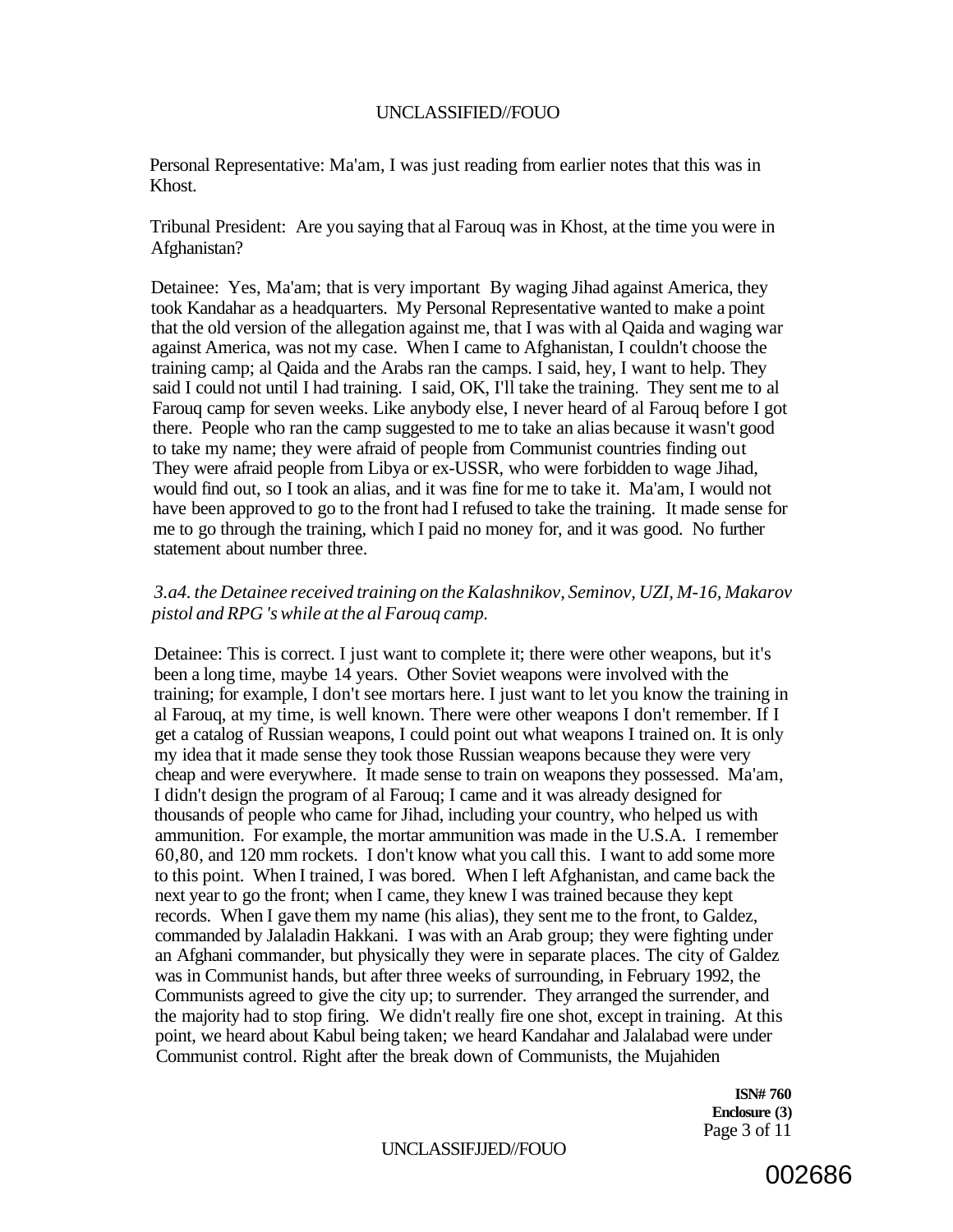themselves started to wage Jihad against themselves, to see who would be in power; the different factions began to fight against each other. I decided to go back because I didn't want to fight against other Muslims, and found no reason why; nor today did I see a reason to fight to see who could be president or vice-president. My goal was solely to fight against the aggressors, mainly the Communists, who forbid my brethren to practice their religion. Ma'am, I was knowledgeable I was fighting with al Qaida, but then al Qaida didn't wage Jihad against America. They told us to fight with our brothers against the Cornmunists. In the raid-90's, they wanted to wage Jihad against America, but I personally had nothing to do with that. I didn't join them in this idea; that's their problem. I am completely out of the line between al Qaida and the U.S. They have to solve this problem themselves; I am completely independent of this problem. As far as the timing, because this is vital and important to my case, my agenda, or Jihad, was against the Communists, not the U.S. or its allies. In the late 90's it was clear that al Qaida trained people as potential soldiers against the U.S. That is very important, and for the timing, I asked my PR if there were many witnesses, and to pick one witness, he suggested U.S. intelligence; it's his choice, and I accept this choice, because you trust your country more than anyone else for this information. I just want to emphasize this should be trivial that I went to Afghanistan, in this case. Your honor, as to the evidence, I have not much else to say. I confessed this, and I cannot see where the hostility against the U.S. fits.

Tribunal Member Questions to Detainee

- Q: Where are you from?
- A: I am from Mauritania.
- Q: And a personal question if you don't mind me asking; how old are you?
- A: I am 34 years old.
- Q: How old were you when you first went to Afghanistan?
- A: 20 years old.
- Q: Where were you captured?

A: I turned myself in; that's a very good question, thank you. I turned myself in to the Mauritanian government, and they told me I was wanted. I told them I would come to them, and they said the American government wanted me. I was kidnapped and spent 8 months in Jordan; they tried to squeeze information out of me. I then went from Kandahar to Cuba. I turned myself in September 29,2001, around 2300 hours.

Q: How long were you in Jordan?

**ISN#760 Enclosure (3)**  Page 4 of 11<br>0 0 2 6 8  $\land$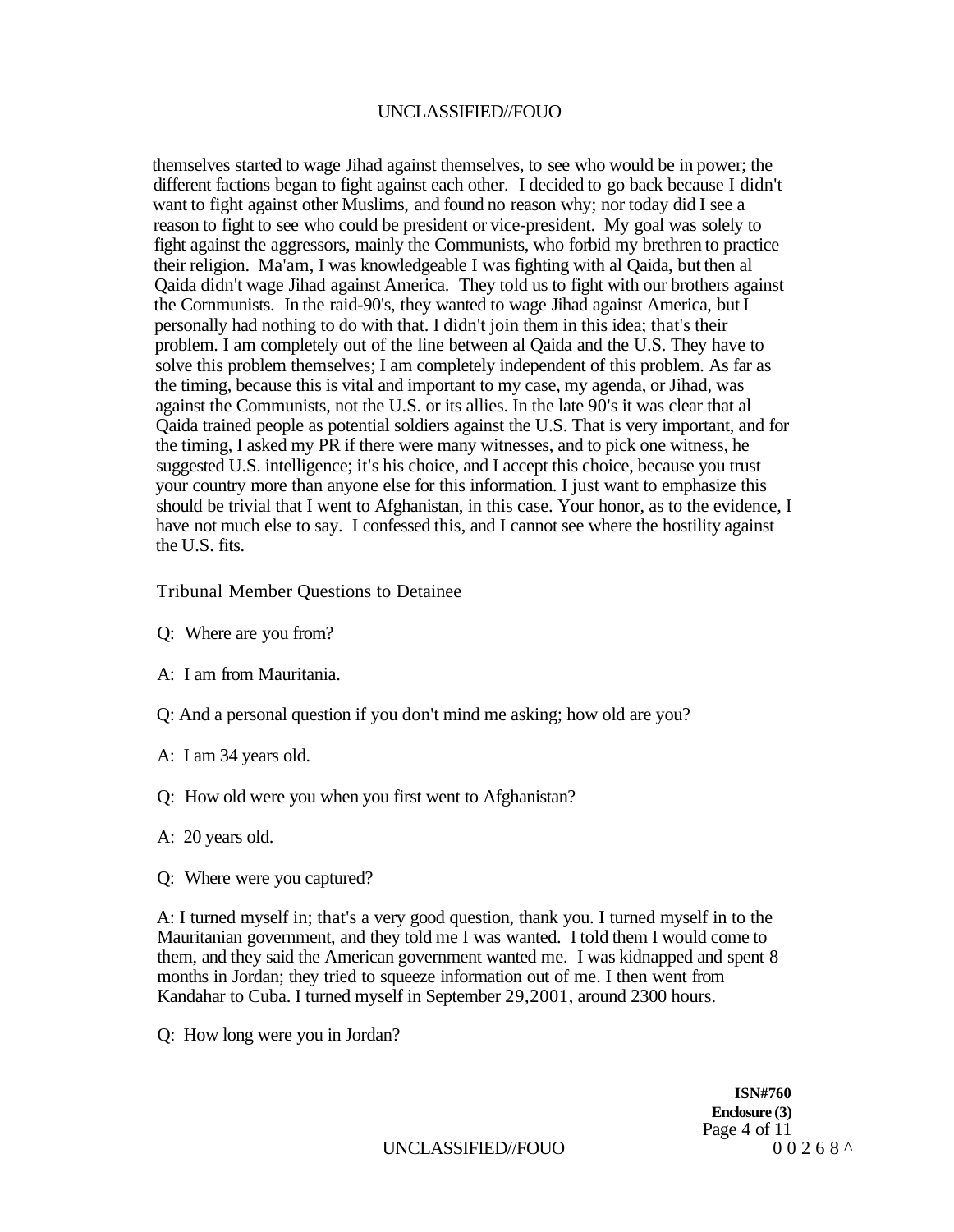A: Eight months.

Q: And you said after you left Afghanistan in the early 90's, you never went back again?

A: Never, never, never, never.

Q: Pakistan?

A: Never; no Bosnia, no Chechnya; I just went back to finish my studies until I turned myself in; I had a big family to feed. I had 100 mouths to feed.

Q: You said when you were discussing the allegation before, yo'u'd fight anyone oppressing Muslims; would you consider what the U.S. was doing in Afghanistan there in 2001, would that warrant you to go fight?

A: First of all, I told myself before that I don't think that the U.S. forbids Muslims to practice their religion; in the U.S. there are many Muslims, why should 1 fight?

Q: Why do you think you get such special treatment here at Guantanamo?

A: Your government captured me for the wrong reasons; they thought I was part of the millennium plot This was the Algerian who tried to smuggle explosives from Canada into the U.S. in December 1999; in Jordan, they made me crazy to admit I had something to do with it. Because mere was so much pressure and bad treatment, I admitted to this. Your intelligence later realized it was not true and a mistake, and this was a form of redemption. Furthermore, I am the most honest Detainee in the whole of this camp; I gave all the infonnation and every bit of information I knew of; I challenge them to prove I have not provided good information.

Q: You mentioned you traveled to Canada; what were some of your travels after you left Afghanistan up until your arrest?

A: When I came back in February 1992,1 went to Germany to study in Glicht. In August 1993,1 went on holiday for two or three weeks to my country. Then I stayed in Germany, and I didn't travel until May 1998 when I went to Saudi Arabia for Haaj, because every Muslim should go for this duty once in his life, and I went with my wife.

Q: After Haaj, did you go back to Germany?

A: Oh yes, I used to live in Germany, so after about one month I went back. On September 16,1998,1 went to Canada because I wanted to immigrate there because of unemployment in Germany; I was really only in Germany for my studies. I wanted other options or another shot, goodbye Germany, and wanted to go to a place where I could exercise my trade. I am an electrical engineer. I stayed in Canada in one week, and finished my immigration papers and went back to Germany. In November 1999,1

> **ISN# 760 Enclosure (3)**  Page 5 of 11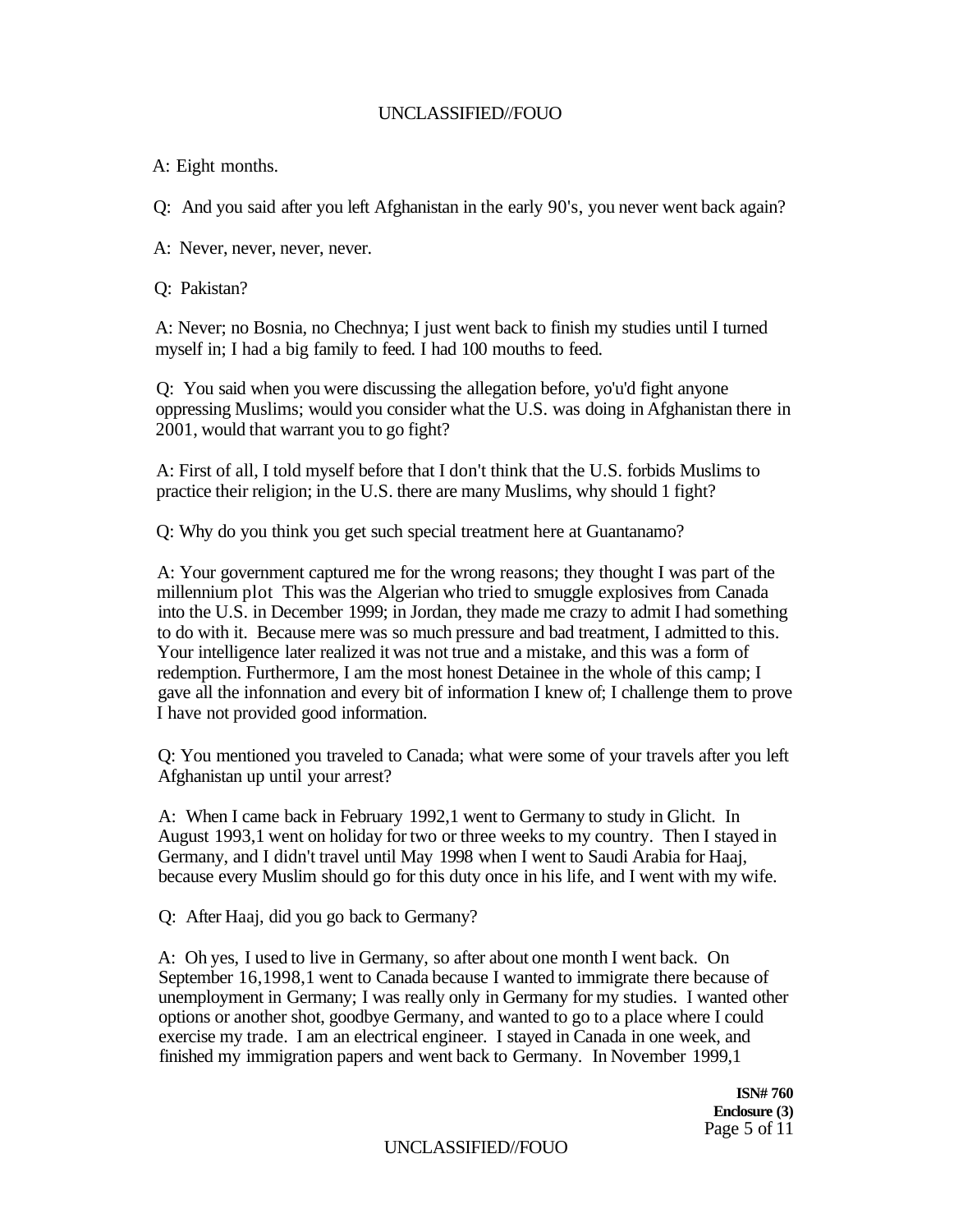learned from German immigration I had to leave, and they wouldn't prolong my visa. That's bad, but at least I could go to Canada and start a new life. I was hosted by a friend of mine, a college or study mate, by the name of Hasni Mohsen.

Q: What year was that? When did you go back to Canada?

A: November 26,1999. Because I learned Germany wouldn't prolong ray visa, I went to Canada and was hosted by my friend. Then this Algerian guy, in December, tried to smuggle the explosives into the U.S. The police came for a lot of reasons, mainly because they were watching friends of Hasni. Furthermore, I am the cousin of the right hand of Osama bin Laden, who has \$25 million on his head. But those facts were known to the intelligence community, and they said, look at this guy, he has been to Jihad, and he is the cousin of the right hand of Osama bin Laden; they said that's him, that's him. I said, yes, I have been to Afghanistan, but I have nothing to do with this sh\_t, in good English, and I couldn't believe it. The guy that was captured would not cooperate with American authorities; obviously later on he decided to cooperate after September 11, which helped my case, too. I also want to tell you I took several polygraphs, which 1 passed perfectly.

Q: When did you go back to Mauritania?

A: I went back to Mauritania January 21,2000; ask me why.

Q: Why?

A: Because that was not a good life; wherever I went I had people right behind me at the market watching my butt, I said what the heck? That is not the life I want to live; I wanted to live a productive and peaceful life. I am a Muslim, and I believe in Jihad, but I'm not ready to kill innocent people for it. I said hey man, you can keep your country for yourself, so I went back to my country; that's why.

Q: So your understanding is that you were arrested because they thought you were part of the Millennium plot?

A: Yes; that was clear, and that's what my government told me.

Q: Was Hasni Mohsen involved in the plot?

A: No; he was not.

Q: Was he arrested?

A: No; I was also not arrested.

Q: Why was the intelligence watching him?

ISN# 760 Enclosure (3) Page 6 of 11

UNCLASSIFIED//FOUO

00268H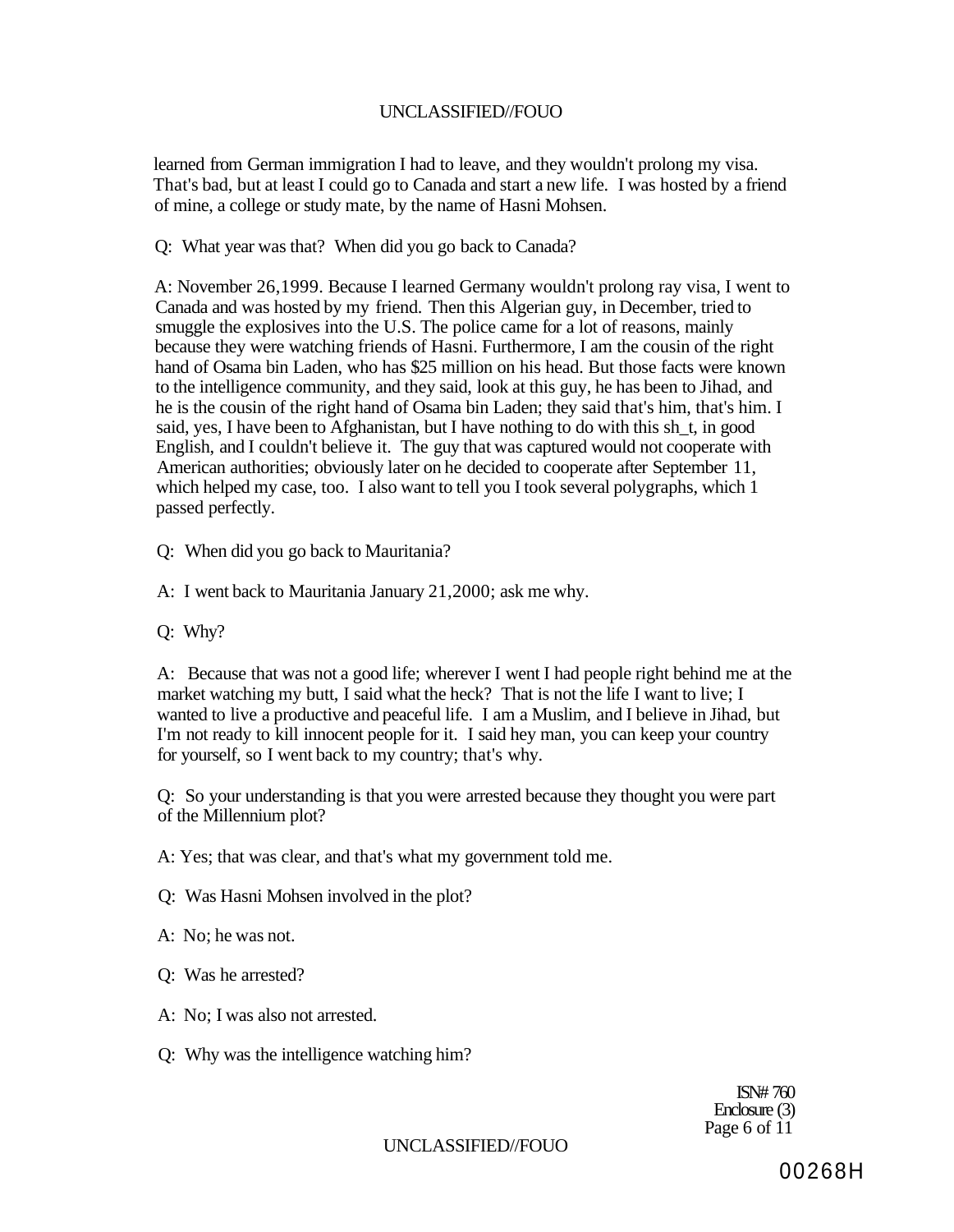A: Because of his friends; he has very bad friends, such as Raoul Hanashi, and some Arabs that 1 don't know, because my time in Canada was very short. Hanashi was the guy from the same country who was the one who was recruited to Jihad and introduced to Abu Zaydida; that was very, very bad.

Q: How do you know all that?

A: Because I read it in the papers and the interrogators told me.

Q: Can I get your response to the very first allegation that you are a member of the Taliban or al Qaida?

A: The Taliban; I have nothing to do with them whatsoever. Al Qaida, I was a member in Afghanistan in 91 and 92. After I left Afghanistan, I broke all my relations with al Qaida.

Q: And you've never provided them money, or any type of support since then?

A: Nothing whatsoever.

Q: Ever recruited for them?

A: No, not at all; no trying to recruit for them.

Q: You said that you were pressured to admit you were involved in the Millennium plot, right?

A: Yes.

Q: To whom did you make that confession?

A: To the Americans.

Q: And what do you mean by pressure?

A: Your honor, I don't wish to talk about this nature of the pressure if I don't have to.

Tribunal President: You don't have to; we just want to make sure that you were not tortured or coerced into saying something that wasn't true. That is the reason he is asking the question.

A: You just take from me I am not involved in such a horrible attack; yes I admit to being a member of al Qaida; but I am not willing to talk about this. The smart people came to me and analyzed this, and got the truth. It's good for me to tell the truth, and the

> **ISN# 760 Enclosure (3)**  Page 7 of 11 002690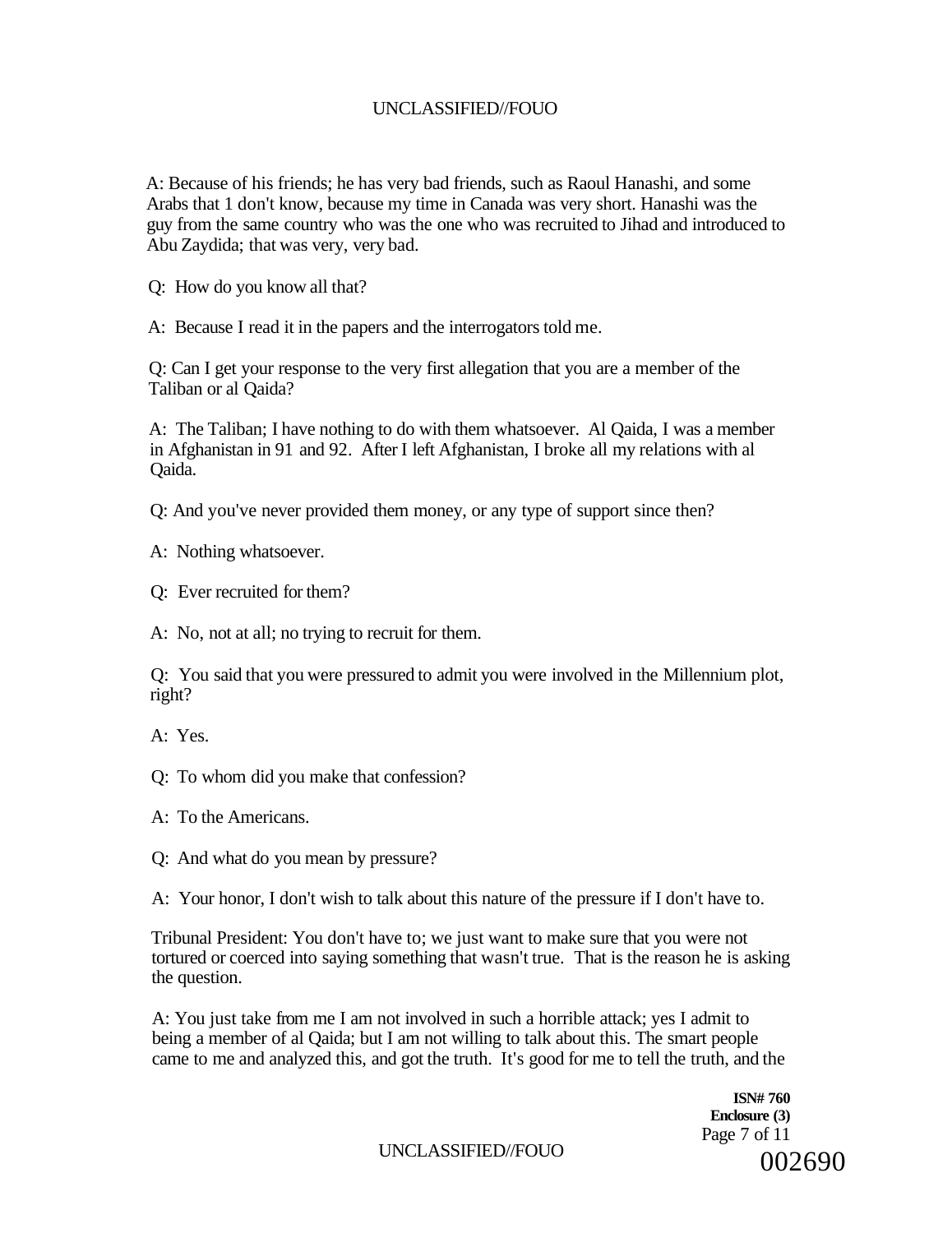information was verified. I said I didn't have anything to do with this. I took and passed the polygraph, and they said I didn't have to speak of this anymore. They said please don't speak of this topic anymore, and they haven't opened it up to this topic for a year now.

Q: So no U.S. authorities abused you in any way?

A: I'm not willing to answer this question; I don't have to, if you don't force me to.

Tribunal President Questions tn Detainee

Q; When did you go back to your home country from Canada?

A: It was January 21,2000.

Q: What had you been doing in your country since January?

A: Good question; I was working for a company named Nasunad Medical.

Q: What did they do?

A: It was a company that deals with medical equipment that what we call in Maviritania a scanner, they inject people with a bottle; it's not as advanced as an MRI. They deal with this and in controlling medical equipment such as oxygen equipment, so that people would stay alive.

Q: And what did you do for that company?

A: They also had an internet service provider, a small one. In my country, if you work for a company, you touch everything; sometimes they sent me to the hospital to repair equipment, but most of the time, I was repairing the computers and installing software, and fixing and developing the service.

Q: Is that what you learned in school?

A: Yeah; like I said I am an electrical engineer, and microelectronics. In July 2001,1 left the company to go to another company called Ahman Peche. This is a French word for fish. This company was a company of people from my tribe, and they gave me more money to join them. They wanted to develop the business and to use me; I was just setting up my office, because they didn't know what to do with me at first. They had many electronic devices and electrical machines they wanted me to take care of. I had just set up ray office and installed the AC, and September  $11<sup>th</sup>$  happened. Then America went crazy looking for leads; and I was the cousin of the right hand of Osama Bin Laden, and oh, get him. And in my country you don't need any evidence to arrest anybody, and need no jurisdiction to extradite anybody.

> **ISN# 760 Enclosure (3)**  Page 8 of 11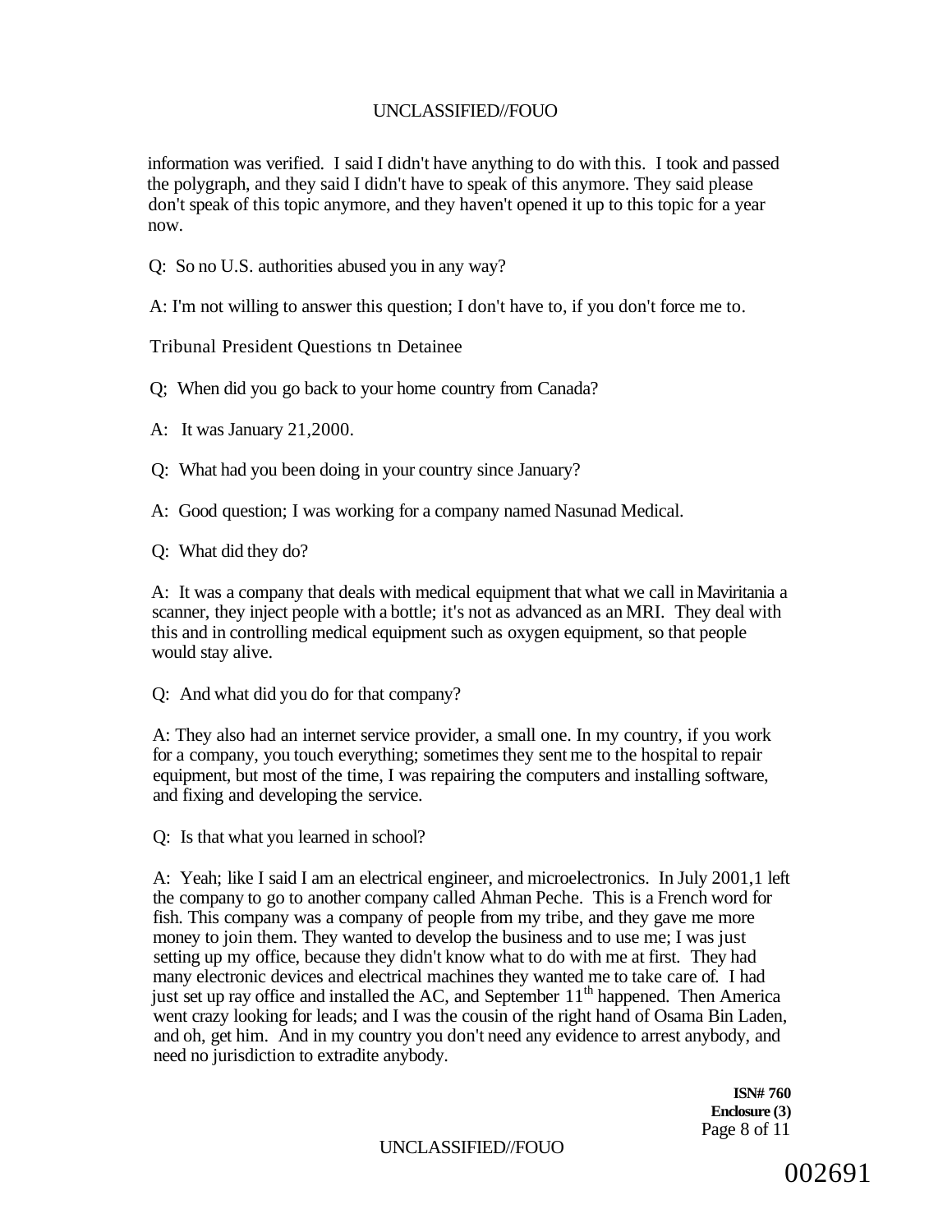Q: Did you have to have permission or authority to leave al Qaida? I need to understand if you could walk away from an organization like that.

A: That is a good question. If you joined Jihad, at least when I was, you are a de-facto al Qaida member. They made me swear that you are here to take orders and to follow Osama, and do nothing against Islam. There is no money that they pay you, and it's just benevolent work. It is so, OK, but Jihad stopped in Afghanistan, so I went to go back to study because Communism was gone. Nobody told me I had to stay, so I left. Nonetheless, my cousin tried many times to get me back, and called me a lot, and I was like, hey, I want to work a little bit I didn't want to **tell** him to forget me, because they would be against me, and they would hunt me down. Do you understand my point? If you provide information they will hunt you down, but if you just go away and try to break contact, there is just no contact The only contact was my cousin who tried desperately to get me back, but he couldn't, because I told him mom was sick, and had problems here, etc.

Q: How much time do you feel like you devoted to al Qaida?

A: I trained 7 weeks with al Qaida, and I was 3 weeks fighting in the front. That makes 10 weeks total devoted with al Qaida.

Q: And they've invested money and time in training you, so you walked away, but they attempted to get you back; do you think that's all they're going to do?

A: Al Qaida is 10,000 people, and they cannot control all of those people. You must have the passion to go back to them, and if you don't have the passion, and you don't hurt them, it's sort of OK; that's my thinking, or my feeling on that. But if you said I'm going to say every name they trained, that would be bad; very bad.

Q: Have they ever provided you any other funding or support?

A: Why should they provide me any support when I work for the allies? I don't see why.

Q: Did you ever work for some of the non-governmental agencies; NGO's?

A: No, never.

#### *The Tribunal President thanked the Detainee for his participation, and asked if he had any more questions or statements.*

Detainee: I want to thank you very much, for asking the questions that helped me remember.

> ISN# 760 Enclosure (3) Page 9 of 11

UNCLASSIFD3D//FOUO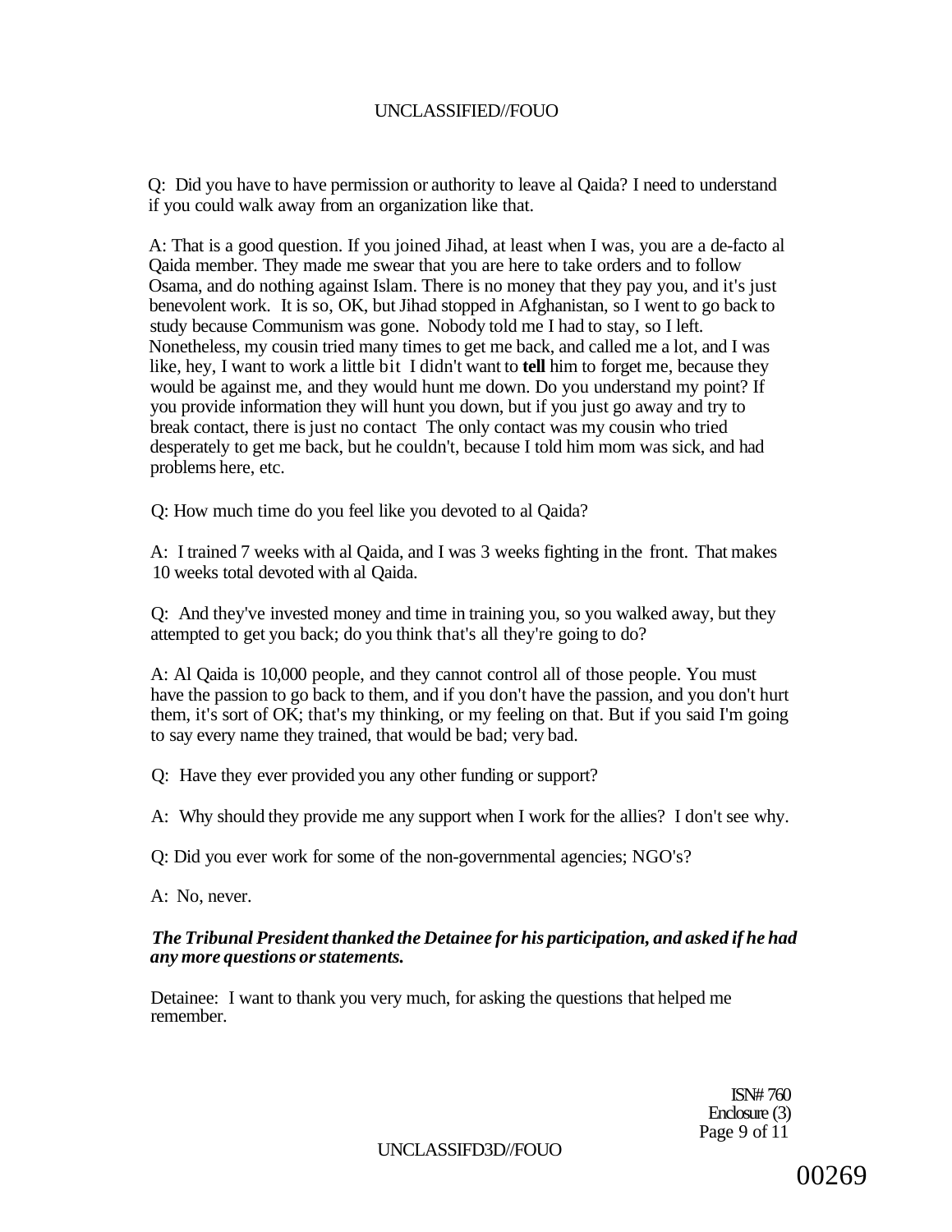## *Upon informing him he (the Detainee) would be notified of the results of the proceedings, the Detainee asked the following question;*

Detainee: Madam, when would that be?

Tribunal President: I don't know exactly how long it **will** take. We've noticed it takes anywhere from 3-4 weeks, but sometimes 4 months. We should hear something pretty soon.

## *The Tribunal President resumed explaining the Tribunal process to the Detainee; the Detainee interrupted briefly to consult privately with his Personal Representative.*

Personal Representative: Ma'am, that (discussion with the Detainee) was a comment about being returned to another country instead of his home country; I told him the State Department would work all those issues out at a later date.

Tribunal President: (to the Detainee) If I'm understanding your comments to your Personal Representative, you do not want to return to your home country?

Detainee: No, because I'm threatened because of the amount of the information I've provided to the United States, I would be hunted down and I would be killed. I want to be provided security.

Tribunal President: We'll make note of that; is there a particular country you are interested in going to? Not to say that we make that decision, someone else would make that decision, the PR is correct, but we'll put it on the record.

Detainee: United States.

Tribunal President: You want to go to the United States?

Detainee: I do.

Tribunal President: OK; that is now made a part of this record, and the State Department will take note of this request.

#### *The Tribunal President read the remainder of the hearing instructions to the Detainee, to include the description of the Administrative Review Board process.*

Detainee: (for the Administrative Review Board) To contact my family, I need encouragement, because I am having problems contacting my family. For example, a couple of my letters were over a year old, so how is it possible to handle this in a reasonable way?

> ISN# 760 Enclosure (3) Page 10 of 11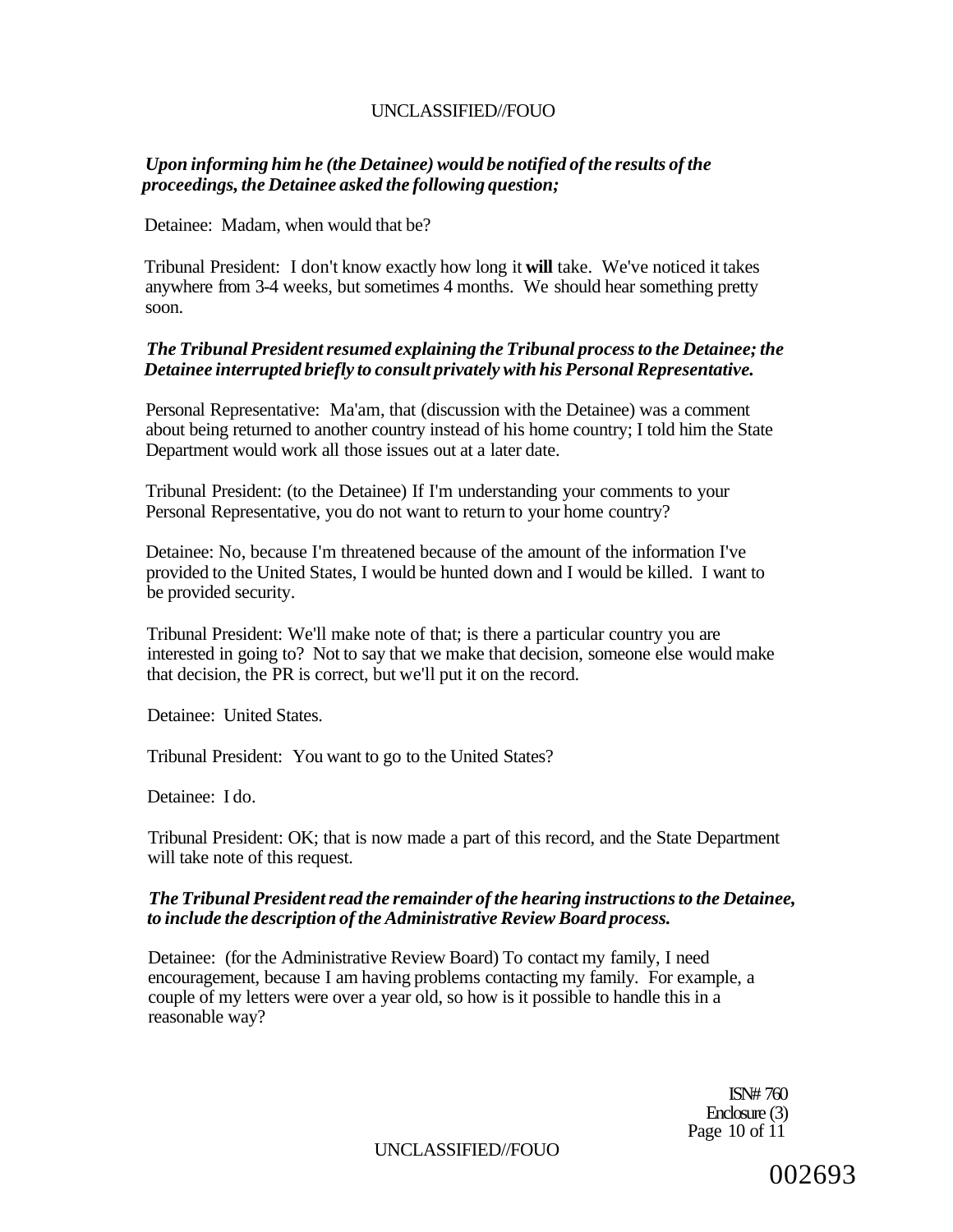Tribunal President: We'll make note of that, and talk to the people that are responsible for the process of handling and receiving mail; that's not part of our responsibility, but we'll certainly pass that along to the people that will be handling that.

Detainee: You understand my point?

Tribunal President: Yes, I do. You said you had a lot of family, though, about 100 members?

Detainee: Yes, I do. They can write alt at once, and it would be like they can hit you with mail. But the mail gets stuck somewhere, and it's not convenient if I am going to prepare myself for another board, and the letters comes seven months after the decision of the board; that is not very ideal.

Tribunal President: That is correct, and we'll pass that information on.

Detainee: Thank you, Ma'am.

*The Tribunal President thanked the Detainee for his participation and adjourned the open session.* 

# **AUTHENTICATION**

I certify the material contained in this transcript is a true and accurate summary of the testimony given during the proceedings.

Colonel, U.S. Army Tribunal President

> **ISN#760 Enclosure (3)**  Page 11 of 11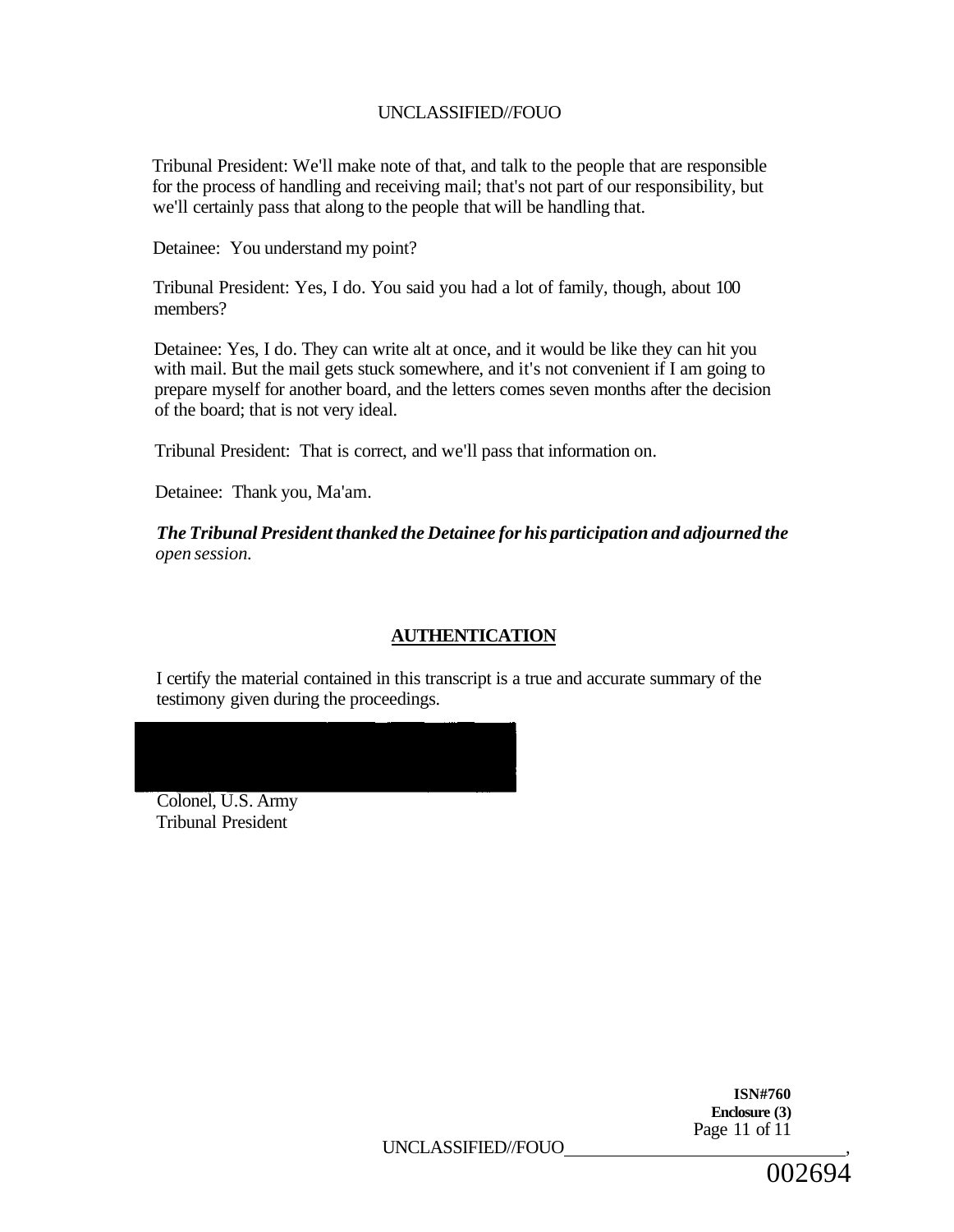#### **Summarized Sworn Detainee Statement**

*The Tribunal President read the Hearing Instructions to the Detainee, and confirmed that the Detainee understood and had no questions.* 

*The Recorder then read the Unclassified Summary of Evidence in full to the Tribunal* 

*The Tribunal President explained to the Detainee that the Witnesses requested were not reasonably available, and that several attempts to contact them had been made.* 

Personal Representative: He [the Detainee] asked me to read each allegation, and then he would respond.

*3.1. The Detainee is an Afghan citizen who stated that he -was a Taliban member.* 

Detainee: I am not a member of the Taliban. The reason is I never participated, or knew about all this, was because I was studying in Pakistan. The only time I went to Afghanistan was on a break time from studies.

Personal Representative: When we spoke, you said you never said you were a Taliban member; did you ever say you were a Taliban member?

Detainee: I never said that I was Taliban.

*3.2. The Detainee was in the Spin Boldak Mountains with up to 80 other fighters.* 

Detainee: I was not there. The only reason I went to this place was to bring my brother home.

Personal Representative: When we spoke in the interview, you had a story on who told you to go get your brother; do you want to elaborate?

Detainee: The day I came home from school, my father told me to bring my brother home. The Taliban had taken him by force to the mountains. That was the only reason I went there was to bring my brother back. That time I came from Pakistan to my home, the first thing my father told me that my brother had been taken by a man named Duraghim. He said he took your brother, so you go look for him, and bring him home. My father gave some address of some place; go look, find him, and bring him home. Finally, I found where he was. When I found him, I told him I was sent by our father, and when we tried to go home, we saw the Americans coming. When we saw the Americans, we left the street for them, and turned on one side to let them go; we drove a little more and got into an accident. At that time, we were under gunfire by the Americans. They shot him [brother] and they captured me. They captured me, and didn't hit me when they were firing.

> 1SN# 943 Enclosure (3) Page 1 of 9

UNCLASSIFIED//FOUO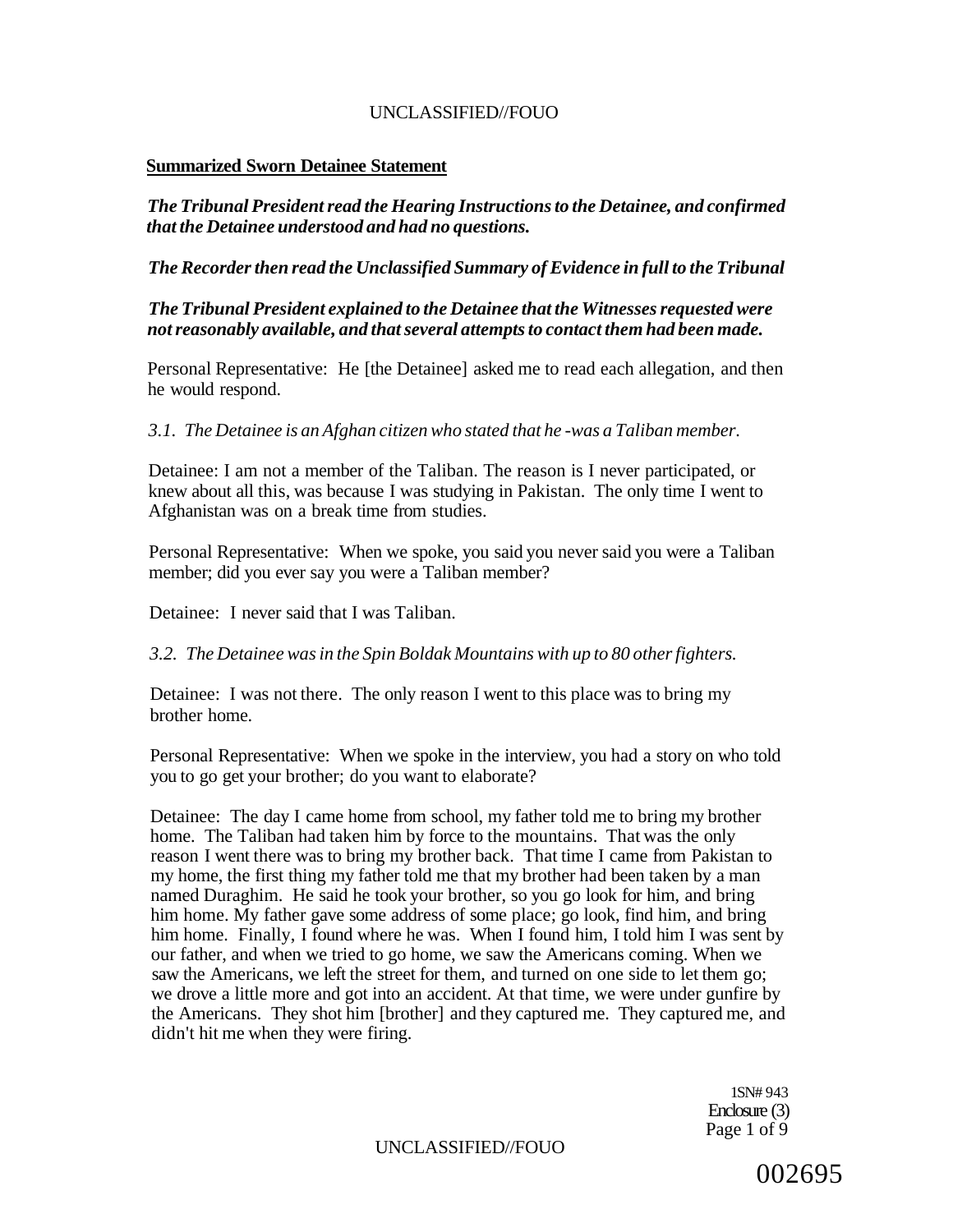Personal Representative: You [the Detainee] also mentioned the soldiers brought you somewhere after you were captured. Do you want to talk about that?

Detainee: When they asked me where I came from, they offered to take me back to the place I came from. I took the Americans to the place I came from. I don't know after that.

*3.3. The Detainee recruited members at gunpoint to fight a Jihad against the Afghanistan government and the Americans.* 

Detainee: I never knew about this thing, and I never did it.

*3.4. The Detainee was identified as an executive assistant to the commander of a known Taliban terrorist group.* 

Detainee: I don't know anything about this thing.

*3.5. The Detainee was captured as he drove past a U.S. convoy on a motorcycle carrying a passenger.* 

Detainee: Yes.

Personal Representative: Were you driving the motorcycle or was your brother driving?

Detainee: My brother.

*3.6. As the Detainee approached the U.S. convoy, he attempted to evade by steering off the road.* 

Detainee: We did not run away from them.

*3.7. During the subsequent pursuit, the Detainee crashed his motorcycle and he and his passenger fled the accident in opposite directions, both were headed away from the U.S. forces.* 

Detainee: No, we did not run.

*3.8. Detainee's passenger was shot while attempting to throw a grenade at capturing forces.* 

Detainee: I never saw anything he threw or if he had anything. I saw only the gunfire being shot by Americans.

> **ISN# 943 Enclosure (3)**  Page 2 of 9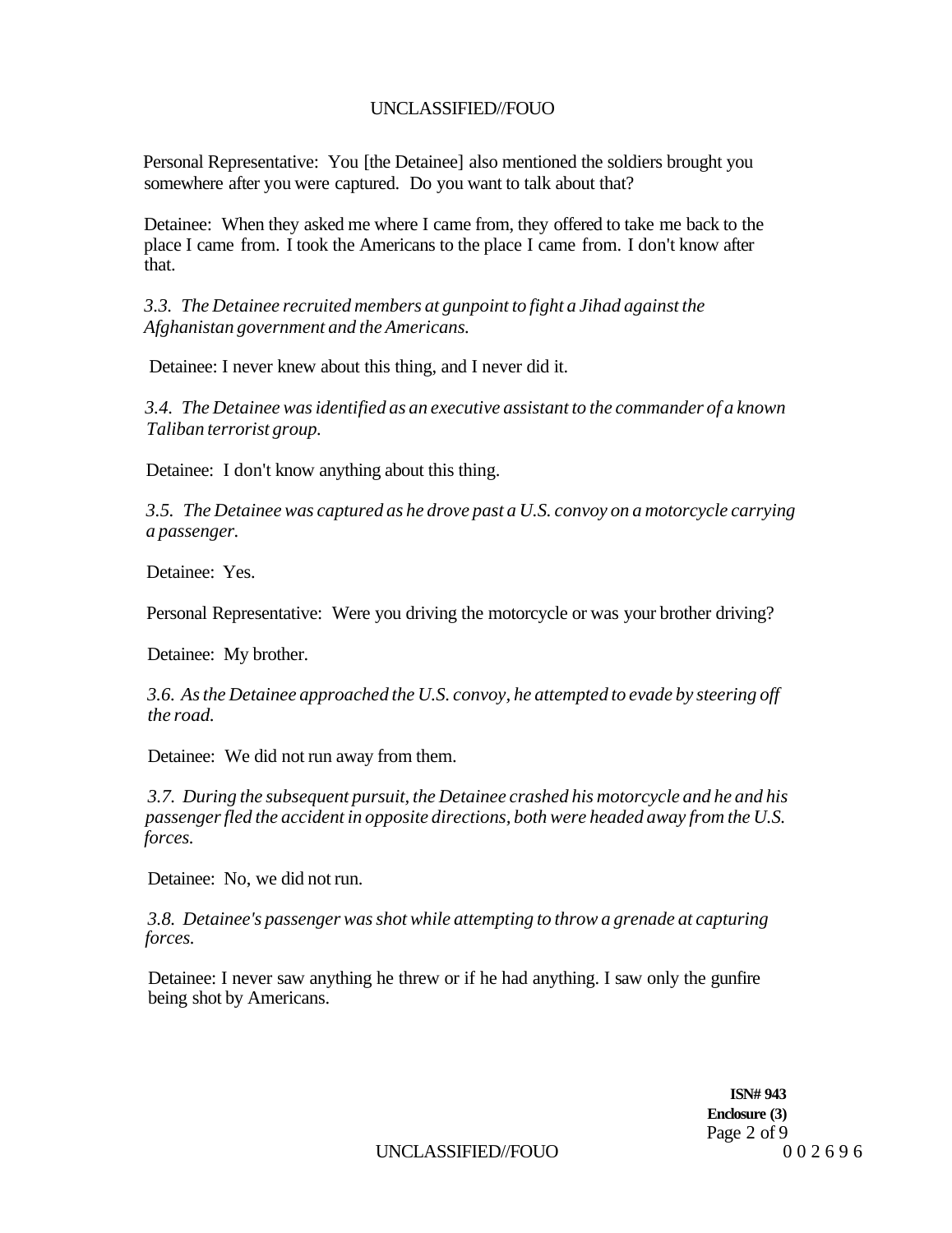*3.9. After his capture, the Detainee led U.S. forces to an area that contained four reinforced bunkers in which were located intelligence documents, weapons, ammunition, and bomb making materials.* 

Detainee: I never showed them this place; I don't know about this place, and I never heard of this place.

Personal Representative: We went over a couple other things that you did bring out in our interview, and I'll help bring them out for you.

#### **Personal Representative Questions to Detainee**

Q: Where were you before you saw your father; where were you and what were you doing for several years before you saw your father?

A: I was in Pakistan at school in Quetta for 5 years.

Q: Why were you there?

A: I was studying.

Q: How long were you back in Afghanistan before you went to go get your brother?

A: Two or three days.

Q: Did you or your brother have a Kalashnikov when you were being captured?

 $A: No.$ 

Q: Is there anything else you'd like to explain?

A: No.

#### *The Tribunal President confirmed thai this concluded the Detainee's statement, and asked if he would be witting to answer questions from Tribunal Members. The Detainee accepted, and the Personal Representative offered a final summation of the interview notes previously gathered.*

Personal Representative: He [the Detainee] was studying in Pakistan over the past five years, and had come home on break. His father told him to go and find his brother. He took the motorcycle to find his brother. Once he found his brother, he was on his way back and met U.S. forces. They moved to the side of the road because they had been told to let U.S. forces pass, and crashed the motorcycle. The U.S. fired on them without cause, shooting his brother and capturing him. They asked him where he came from, and he indicated up in the mountains. He brought them to where he picked up his brother, but

> **ISN#943 Enclosure (3)**  Page 3 of9

UNCLASSIFIED//FOUO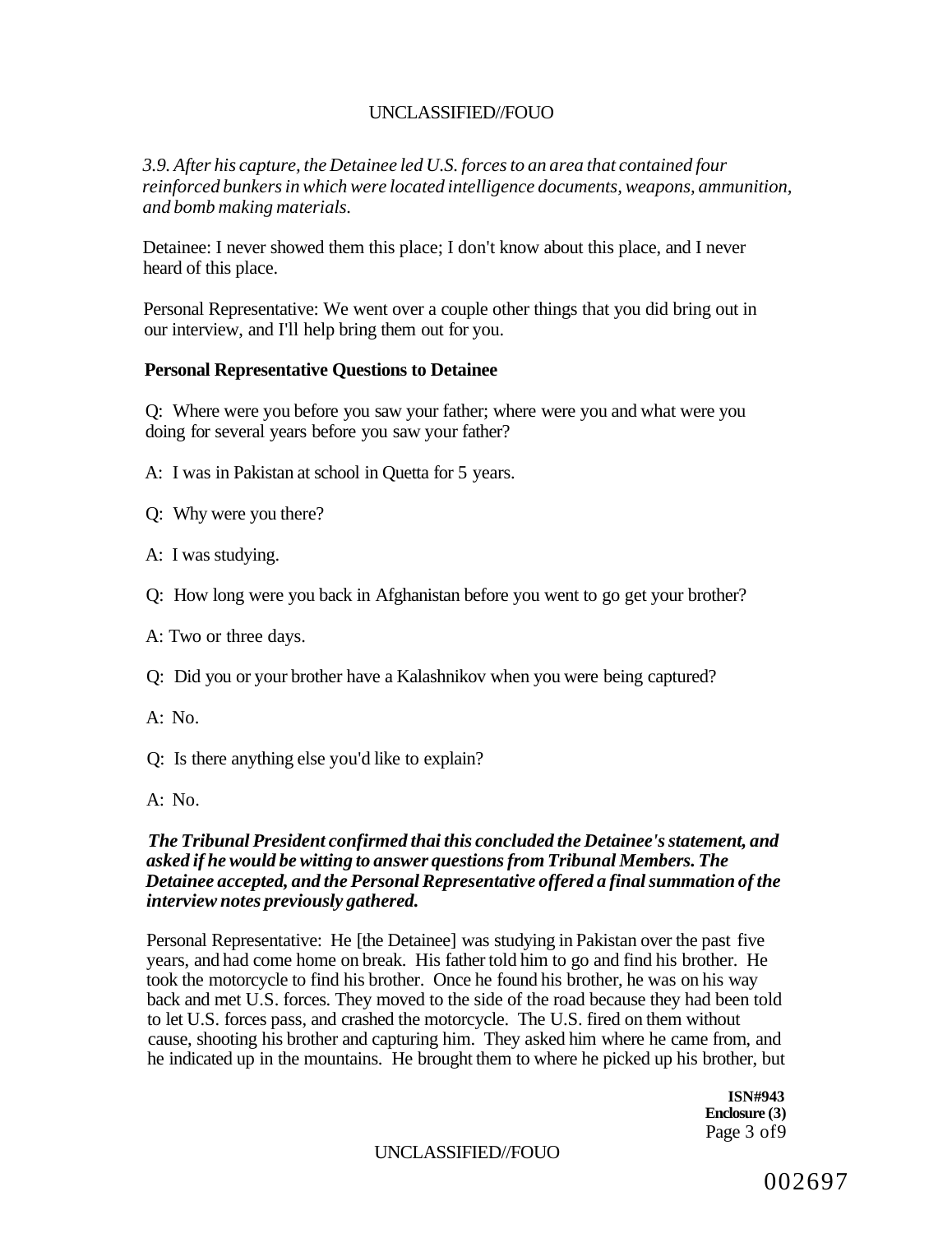he said he didn't know what was up there. (Addressing the Detainee) Does that pretty much summarize your statement?

Detainee: Yes.

Tribunal Members' Questions to Detainee

Q; Good morning. Because we have not seen your file before coming here today, all we know about you is what has been presented here, and what you have told us thus far. We just would like to ask you a few questions to better understand what happened here. Are you originally from Afghanistan?

A: Yes.

Q: And you said you'd gone to Quetta to study for five years; what were you studying there?

- A: To study the holy book, the Koran, and to memorize it.
- Q: How long was that course of study supposed to take?
- A: Depends; between 4-6 years.
- Q: How did you support yourself while you were studying out there?
- A: The school provided [support].
- Q: After you finished your course of study, what were you going to do next?
- A: After that, 1 was planning to study more.
- Q: Also away from home, or this time back home?
- A: I don't know; but you can go both places, back and forth and back and forth.
- Q: Did you have a goal that you were trying to achieve?
- A: It was my own thing to study for more information or education.
- Q: You didn't have a goal of becoming a religious leader or clergyman?
- A: To maybe become a mullah at a mosque and pray with people together, like a priest.
- Q: Are you married and have a family, or are you single?

**ISN# 943 Enclosure (3)**  Page 4 of 9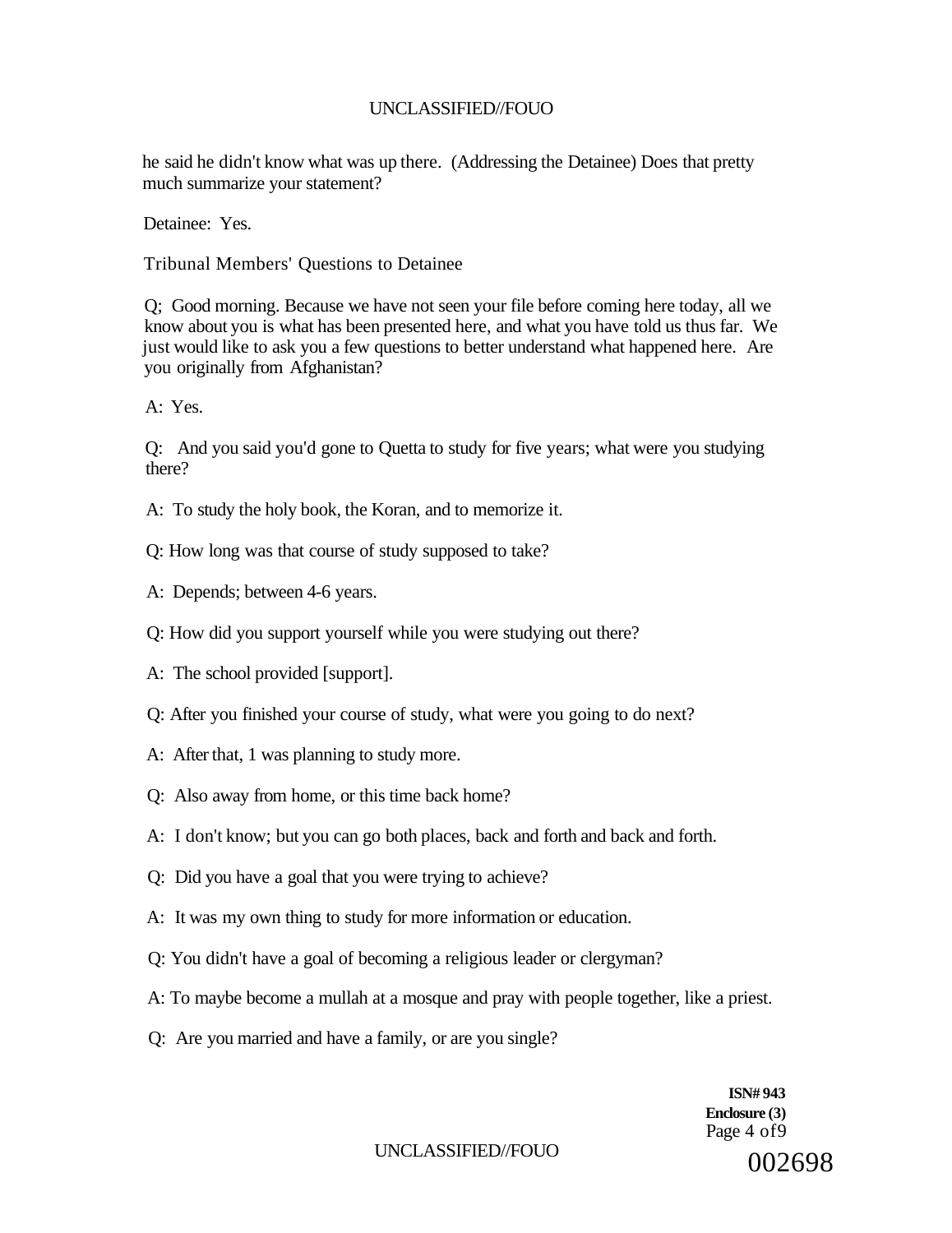A: No, not married.

Q: Concerning your brother, you did not know that he had been taken to fight with the Taliban until you went home on break?

A: No. I didn't know before that

Q: Did your brother ever do or say things to make you think he was sympathetic to the Taliban?

A: No, he didn't say or tell me anything.

Q: Did your father mention anything about this when he talked to you?

A: No. He just told me to find him and bring him home.

Q: How many other brothers do you have?

A: We were seven brothers; one is gone and there are six left

Q: How long had your brother been gone before you went to go get him?

A: I don't know, because I was not there.

Q: No idea if it was a short or long time? You don't know?

A: Each time I went after 2 or 3 months for break, he was home. The last time I came he wasn't there.

Q: I see. So he could not have been gone more than a few months?

A: Yeah, a short time.

Q: Unfortunately some of these points are very specific about what someone has said that you've done.

A: I have no idea how they got this information.

Q: Can you think of any reason someone would say these things about you?

A: I don't know how these allegations came about; I don't know.

Q: It seems to me that if you were a religious student in Pakistan you wouldn't have any enemies.

> **ISN# 943 Enclosure (3)**  Page 5 of 9

UNCLASSIFIED//FOUO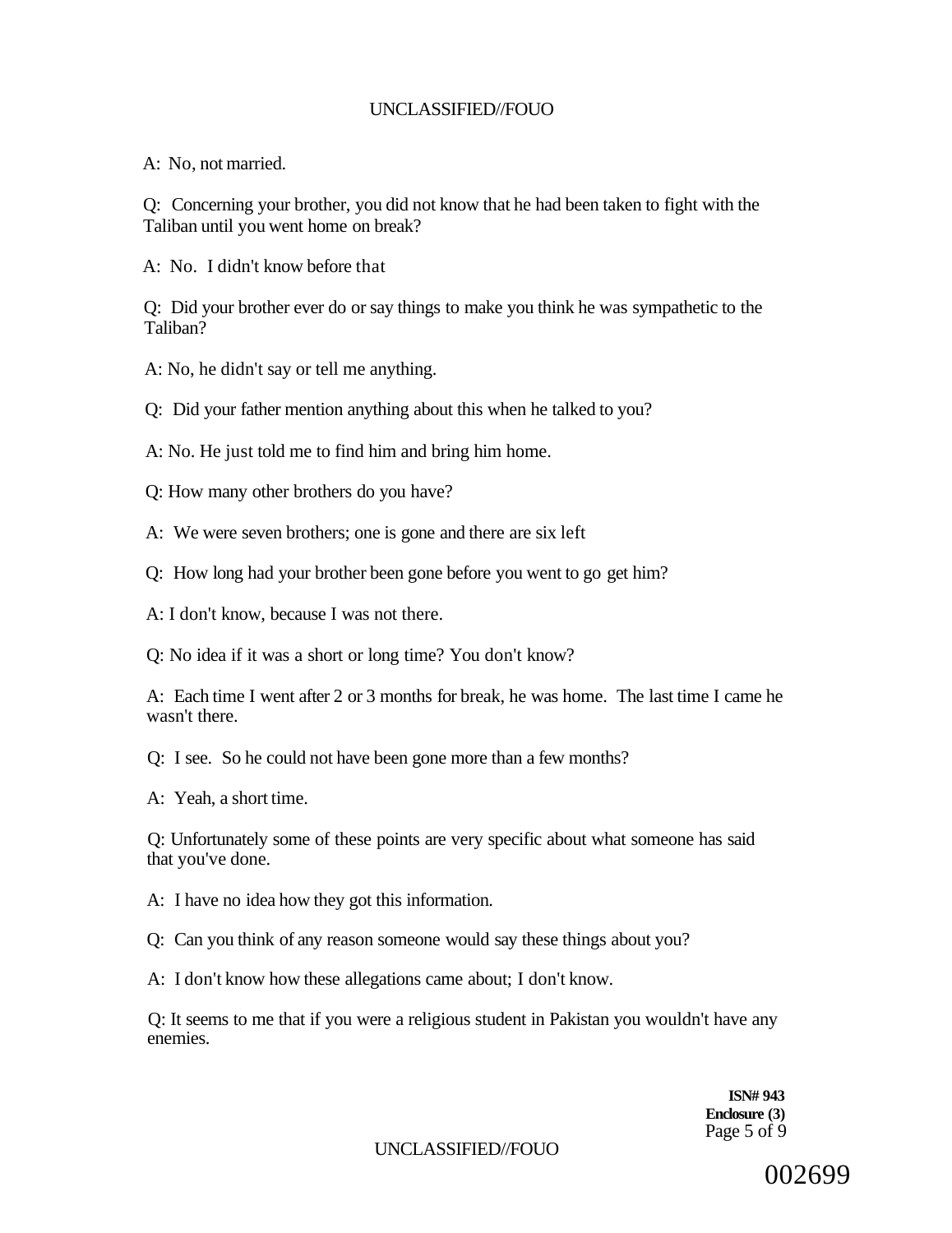A: I think there is no good allegation on me; hopefully they can give me one good reason. I didn't do anything. Tell me what I did against the Americans.

Q: Can you think of any Afghan people that could've said these things about you?

A: I don't know of any person or anybody that would put this allegation on me.

Q: As far as you know, neither you, your family nor your father has any personal enemies that may have done this?

A: No. I don't know of any personal enemies.

Q: How long did it take when you got back to Afghanistan to go for your brother, a day or week?

A: Only two or three days.

Q: And it was your father's motorcycle?

A: No, it was not my father's. My brother or someone else found it. We were there; he [brother] took it to come back home.

Q: How did you know how to find your brother?

A: My father mentioned an area north or south to look for my brother here. I went to that area, and saw a person somewhere in the mountains. He asked me what I was doing; I said looking for my brother. He told me to stay here, and he was gone for an hour. He came back with my brother.

Q: It was no problem getting your brother released to come back home?

A: I told him my father sent me to get my brother to come home immediately, and he told me to wait here.

Q: Was there anyone else arrested besides you?

A: No, I didn't see anyone else.

Q: Do you know if there are any acquaintances or friends, people you know here in Cuba from Afghanistan?

A: I don't know anybody.

ISN# 943 Enclosure (3) Page 6 of9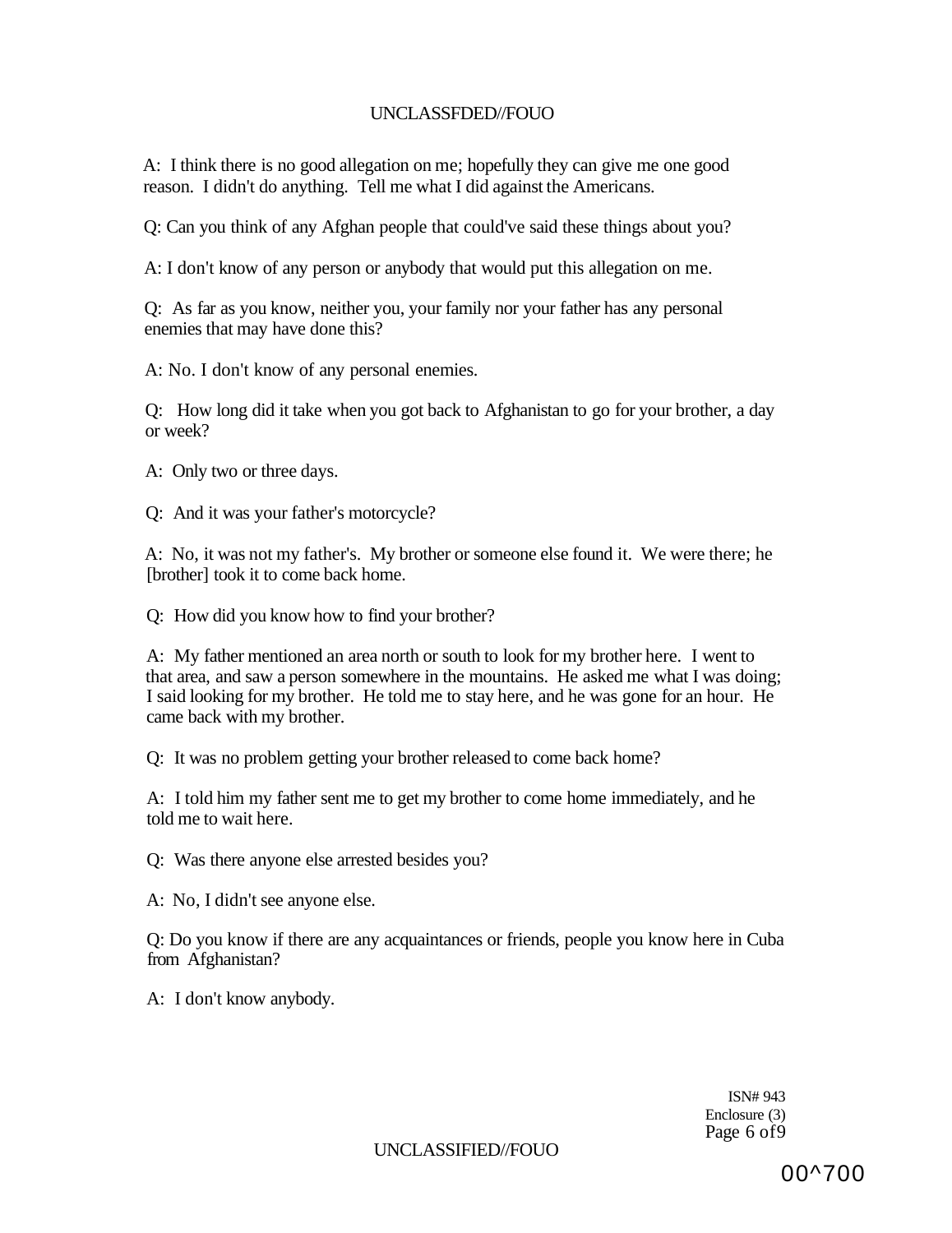Trihunal President Questions to Detainee

Q: How long had your brother been serving with the Taliban?

A: I don't know.

- Q: When you met your brother, did he have weapons in his possession?
- A: When I met him the first time he had a gun.
- Q: Where did you get the motorcycle?

A: I don't know. When I met my brother, the bike was somehow there, and he just got it

- Q So you and your brother left immediately on the motorcycle?
- A Yes.'
- Q And you were headed home?
- A Yes.
- Q Where's your home again?
- A My village's name is Moshinzhe.
- Q Is it near Kandahar?
- A Kandahar; the district of Spin Boldak.
- Q Isn't that where you met your brother?
- A Yes.
- Q It took 2-3 days to get there?
- A I spent 2-3 days at home from Pakistan.
- Q When you left your home, how long did it take you to link up with your brother?
- A I started in the morning, and I found him in the middle of the day.

If it was so close, why didn't your father go get him himself?

**ISN# 943 Enclosure (3)**  Page 7 of 9

#### UNCLASSIFIED/yFOUO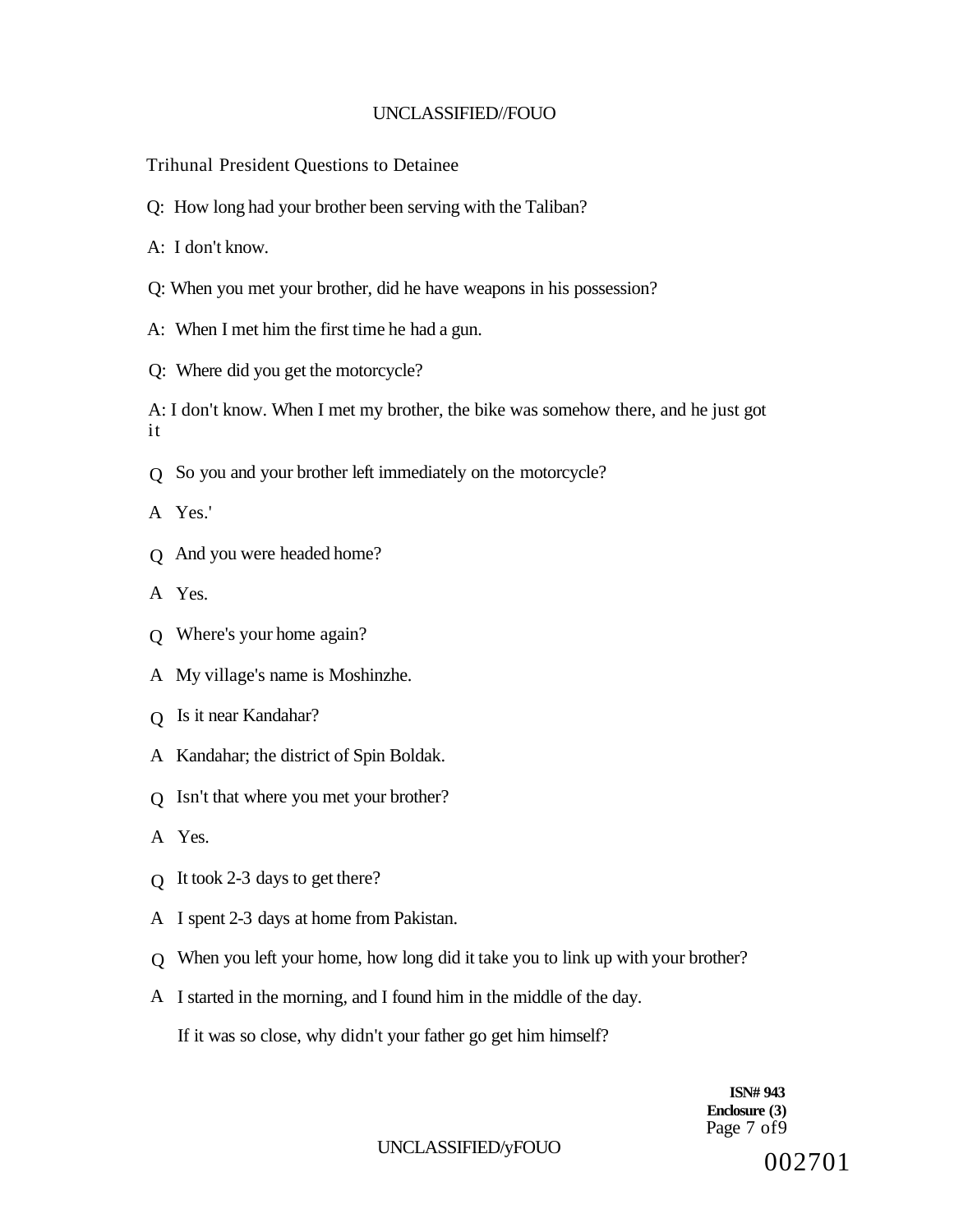- A: I didn't ask my father why. He just told me to get my brother and return.
- Q: Who was driving the motorcycle home?

A: My brother.

Q: Had you ever driven that motorcycle?

A: No.

- Q: On your way home, did you or your brother have any weapons in your possession?
- A: Yes, my brother had a weapon.
- Q: Did you think there'd be trouble carrying a weapon running into U.S. forces?
- A: I didn't know about the whole thing, if I would have a problem or not with a weapon.
- Q: You didn't know the situation in Afghanistan when you arrived home?

A: No.

- Q: What time of year was this?
- A: I don't remember; I think it was close to winter because it was cold.
- Q: Was it before, during or after Ramadan?
- A: After Ramadan.
- Q: Was it cold?
- A: Yes.

*The Tribunal President confirmed the Detainee had no additional information or questions for the Tribunal, and thanked him for his participation and testimony.* 

*The Tribunal President then explained the remainder of the Tribunal process to the Detainee, and adjourned the open session.* 

> **ISN# 943 Enclosure (3)**  Page 8 of9

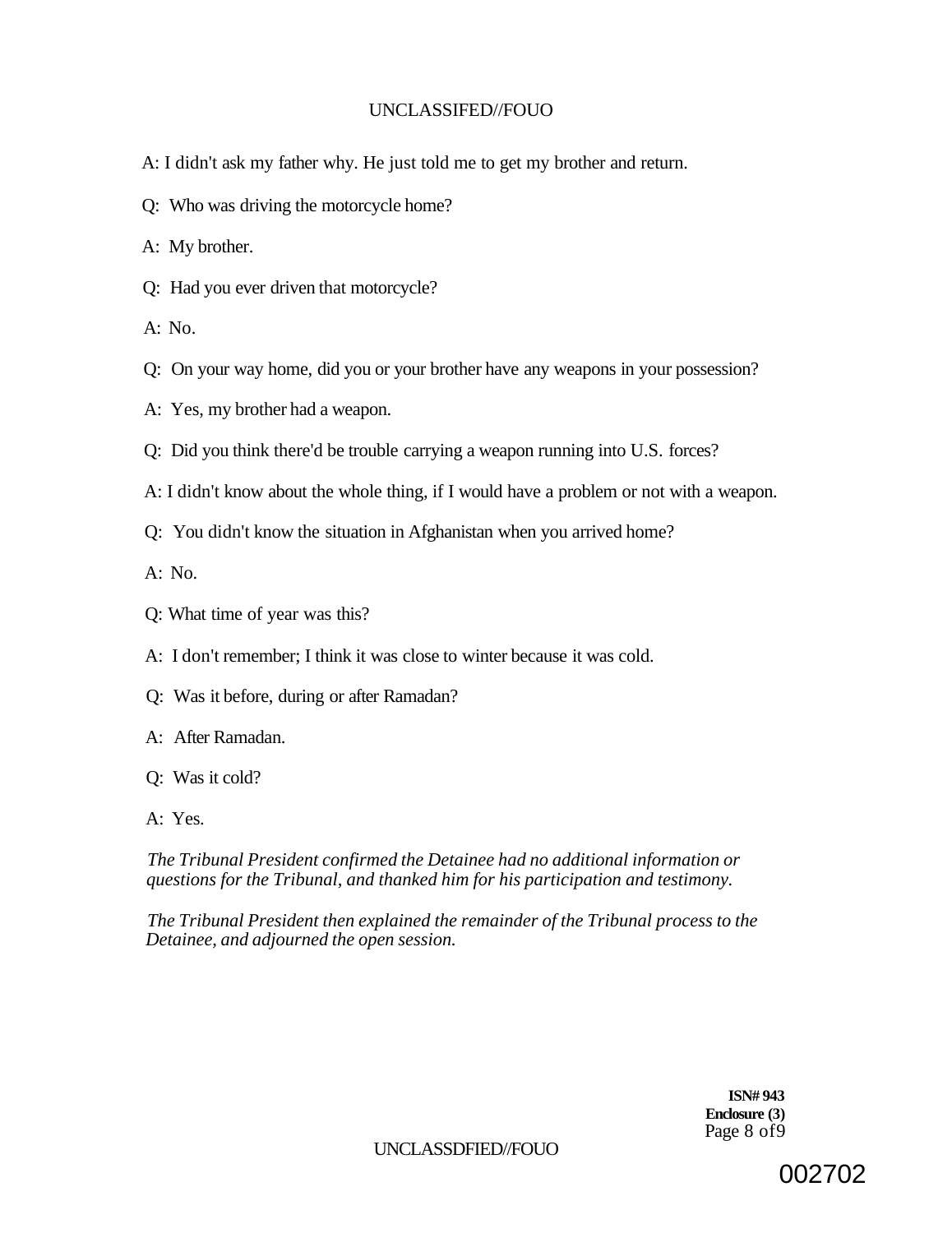# **AUTHENTICATION**

I certify the material contained in this transcript is a true and accurate summary of the testimony given during the proceedings.

Colonel, U.S. Marine Corps Tribunal President

> ISN# 943 Enclosure (3) Page 9 of9 00^703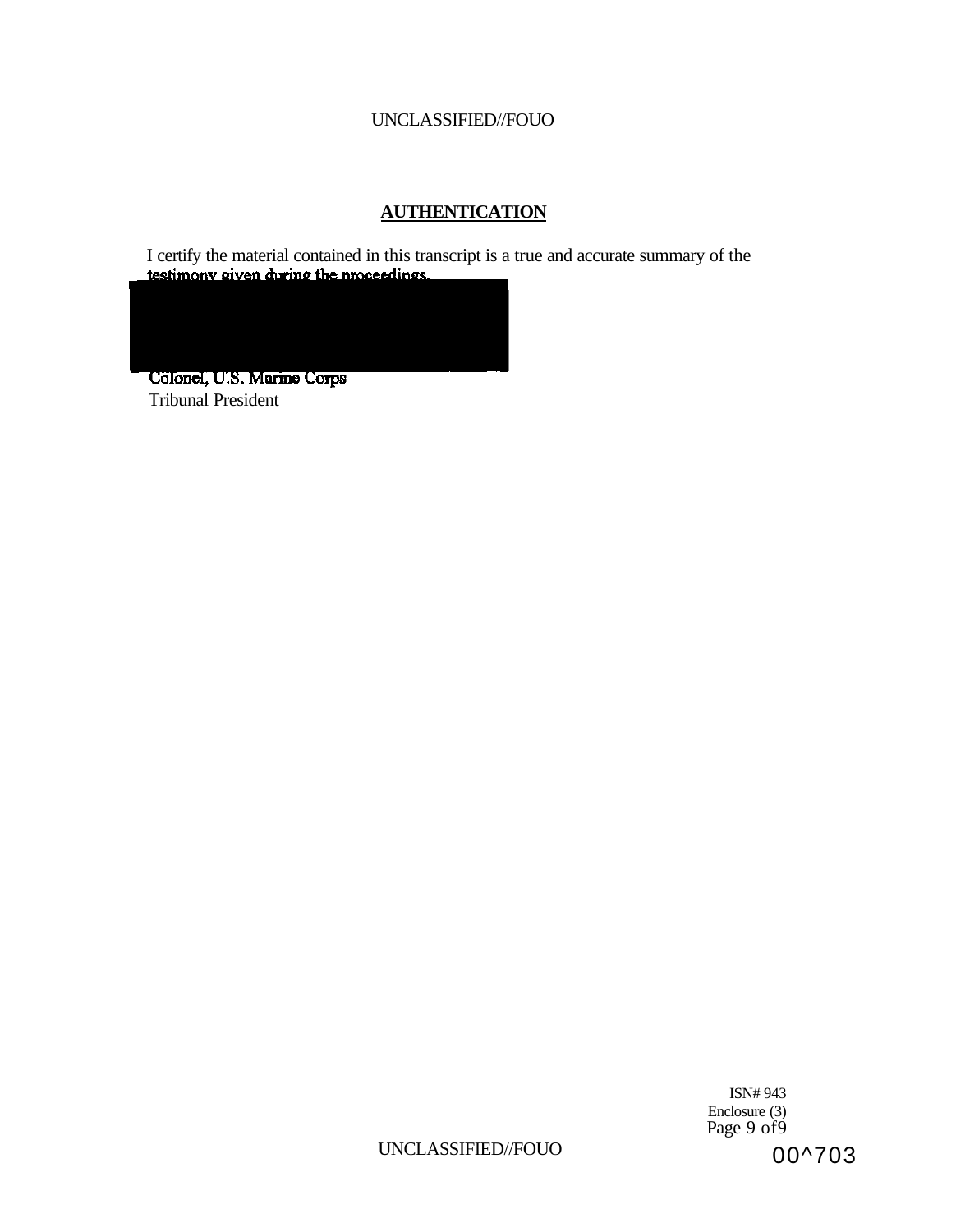#### Summarized Unsworn Detainee Statement

#### *The Tribunal President read the Hearing Instructions to the Detainee. The Detainee confirmed that he understood the process and had no questions.*

*The Recorder presented the Unclassified Summary of Evidence to the Tribunal and gave a brief description of its contents. A closed session was then requested to present classified evidence to the Tribunal* 

*The Detainee was properly sworn and informed the Tribunal that the Personal Representative would make his statement for hint The Personal Representative was then instructed to respond to the points made in the Unclassified Summary on behalf of the Detainee and the Detainee would comment as needed. The Personal Representative read the numbered paragraphs contained in Exhibit R-l and provided the Detainee's responses to each.* 

Paragraph 3.a. 1. The Detainee traveled from Saudi Arabia to Afghanistan via Pakistan in August 2001 to join the Jihad and fight with the Taliban.

I did not say I went there (Afghanistan) for the Jihad or to fight with the Taliban. I. went for the llfywa from the clergy to promote and search for things. I didn't hear of fatyte I read of faa&ia calling for people going there to help people.

#### *The Personal Representative requested that the Detainee give the Tribunal a definition offitiwh*

I don't know how to explain it I don't have the knowledge... I just know that an important sheik talks.

#### *Personal Representative asks what this particularfaWm was for.*

This particular fStwa was about helping those who needed help.

Paragraph 3.a.2. The Detainee received 10 days of weapons training while in Kandahar.

Not true. I did not say mis to the interrogator or with any interrogator.

Paragraph 3.b. The Detainee participated in military operations against the coalition.

Not true.

Paragraph 3.b.l. The Detainee joined the Taliban on the front line following training.

Not true. But, I did go to the front lines for a visit. I did not have a weapon nor did I do anything at the front line. 002704

#### **TTKFrr AOOrPTcrv/cnTrr\***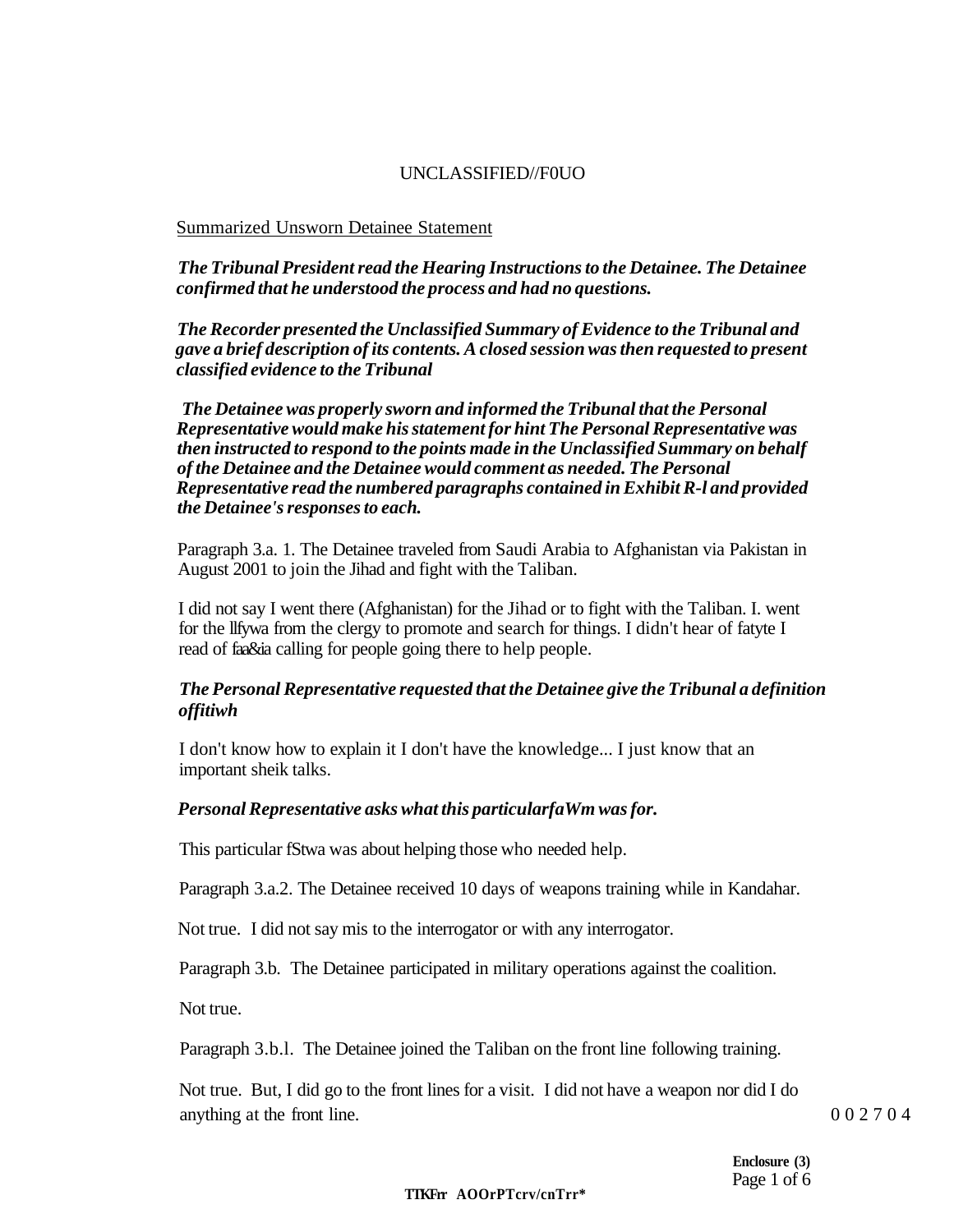**4f** 

#### UNCLASSIFIED//FOUO

Paragraph 3.b.2. The Detainee was given a Kalashnikov when the front lines withdrew to Konduz.

Correct. They gave me an AK47 to protect myself. I needed an AK47 because we were traveling a long distance and did not know what I would see or run in to. There were robbers. I did not fire the weapon. When I arrived at Konduz, a Taliban official took die AK47.

Paragraph 3.b.3. The Detainee surrendered between Konduz and Mazar-e-Sharif.

True. I was arrested with regular people. There were a lot of people. The word surrendered implies that I had a weapon, but I didn't have any weapon at that time. The word surrendered implies that meaning and it's not true.

Paragraph 3.b.4. The Detainee was sent to the Al-Janki prison in Mazar-e-Sharif, where he was present for the prison uprisings.

True. I was there but I did not take part in the uprising. I heard there were 700 hundred people killed.

*The Detamee concluded his statement and agreed to answer questions from the Tribunal* 

#### Tribunal Member questions

- Q, Where were you bom?
- A. T $\Delta$ b£)&.
- Q. How old are you?
- A. Twenty-four approximately.
- Q. Were you ever a member of any armed force and did you ever receive military training?
- A. No.
- Q. Who issued your passport?
- A. The passport Rself?
- Q. Yes, which nation?

# 002705

1SN# 126 Enclosure (3) Page 2 of6

Trwr>T ACcrcTOrv/i?rvTT/-\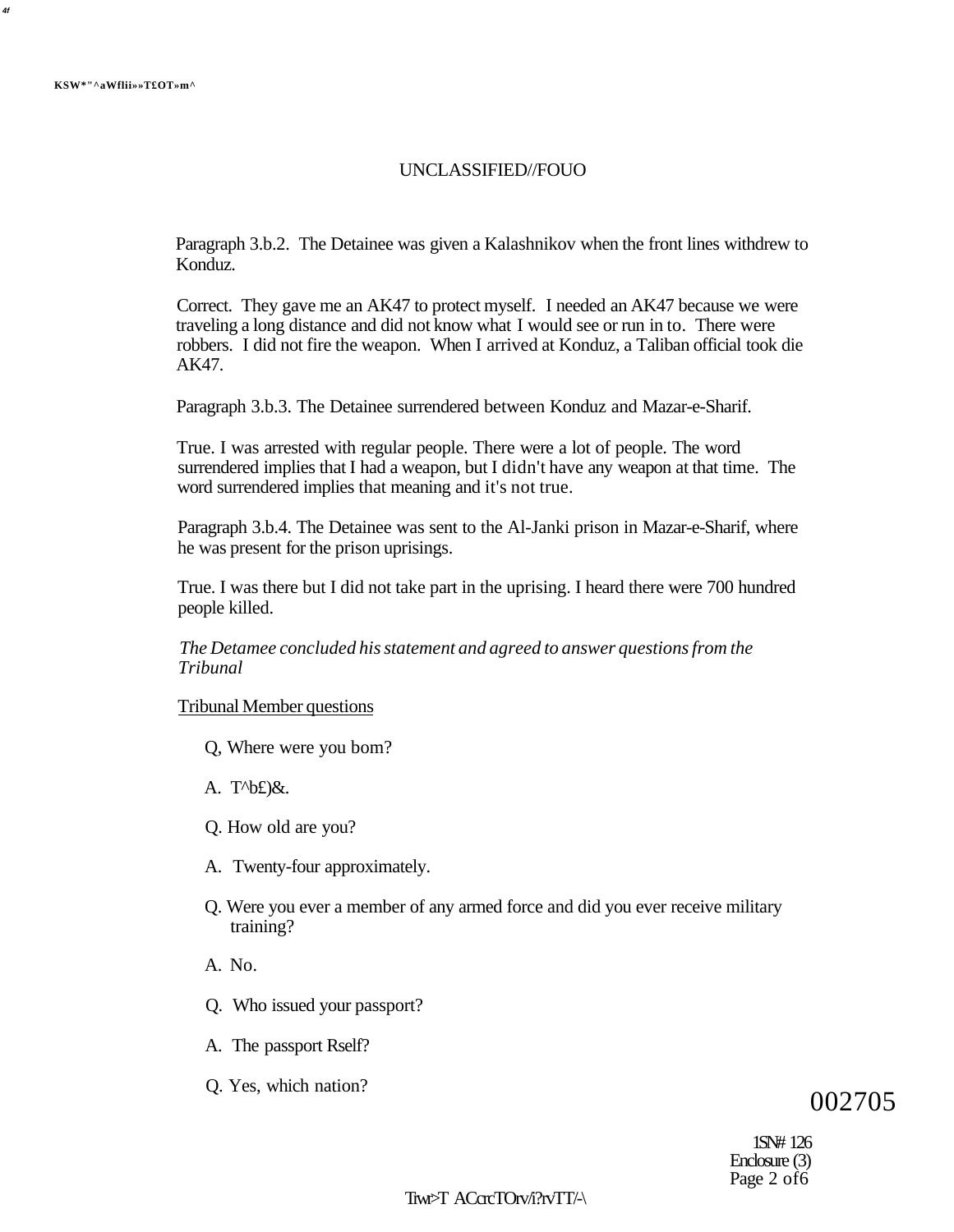- A. Saudi Arabia.
- Q. Please describe your route of travel when you went to Afghanistan in answer to thefatwa.
- A. Please clarify the question.
- Q, Yes. Where did you leave ftqm and how did you travel? Did you take one airplane, two airplanes, did you go by car...?
- A. From Ji^toQaWtoKJBrachitoQuetta.
- Q. And who paid for your travel?
- A. Myself.
- Q. What was your usual occupation? How did you pay for yourself?
- A. I am a student but my social standing is very good. I have my own money.
- Q. When you visited the front lines where did you stay and with whom did you stay?
- A. I stayed with people. I don't know truthfully who they were exactly. But, they were wearing normal Afghan clothes. The place itself, I don't know exactly where it was, on the first line, last title.
- Q. Where you were staying, were there any members of the Taliban or al Qaida to your knowledge?
- A. I didn't know the people that were staying there.
- Q. You mentioned that you were given an AK47 to protect yourself. Who gave you this weapon?
- A. People that were moving back, I went with them. I didn't have a weapon. I didn't have anything. So one person came up to me and said how can you travel this distance without having a weapon. I told him I had not been trained and I don't know how to use a weapon. So he gave me a Kalashnikov and said this is to protect yourself until you get there.
- Q. Do you know the name of this person?
- A. No.
- Q. Do you know his affiliation, his nationality?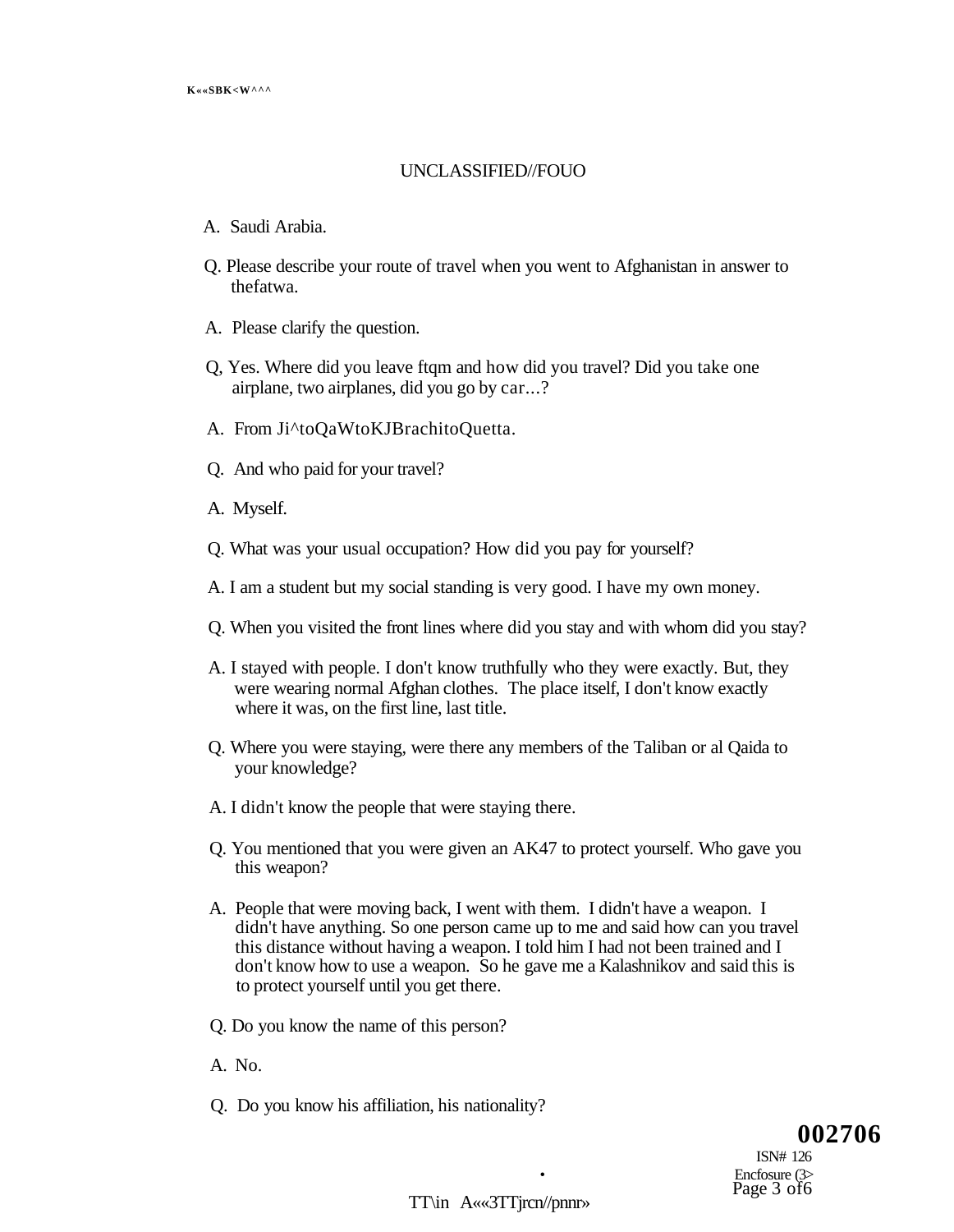- A. At that time, it was the beginning of nighttime so it was not clear.
- Q. Could you tell by his accent where he came from?
- A. A person who speaks modern Arabic or classical Arabic, you can't tell by the accent where he is from.
- Q. So he spoke Arabic to you,
- A. Yes.
- Q. Did he give you bullets, rounds, or ammunition with mis weapon?
- A. No parts. I did not examine the weapon. Ijust took it and left
- Q. How long did you have the weapon befiwrc you turned it over to the Taliban?
- A. About two days. We were walking on foot
- Q. Did you have a job in Saudi Arabia?
- A. No.
- Q. What were you a student of?
- A. High school. I finished high school.
- Q. You were not a student at a university or college?
- A. It was during the summer. I was preparing my paperwork to begiri studying.
- Q. Did you travel with anyone else to Afghanistan?
- A. No.
- Q. Do you have any brothers?
- A. I have many brothers.

Q. Were any of you brothers in Afghanistan before you went to Afghanistan?

A. No.

Q. What kind of help did the &twa ask for and why? 002707

ISNS 126 Enclosure (3) Page 4 of6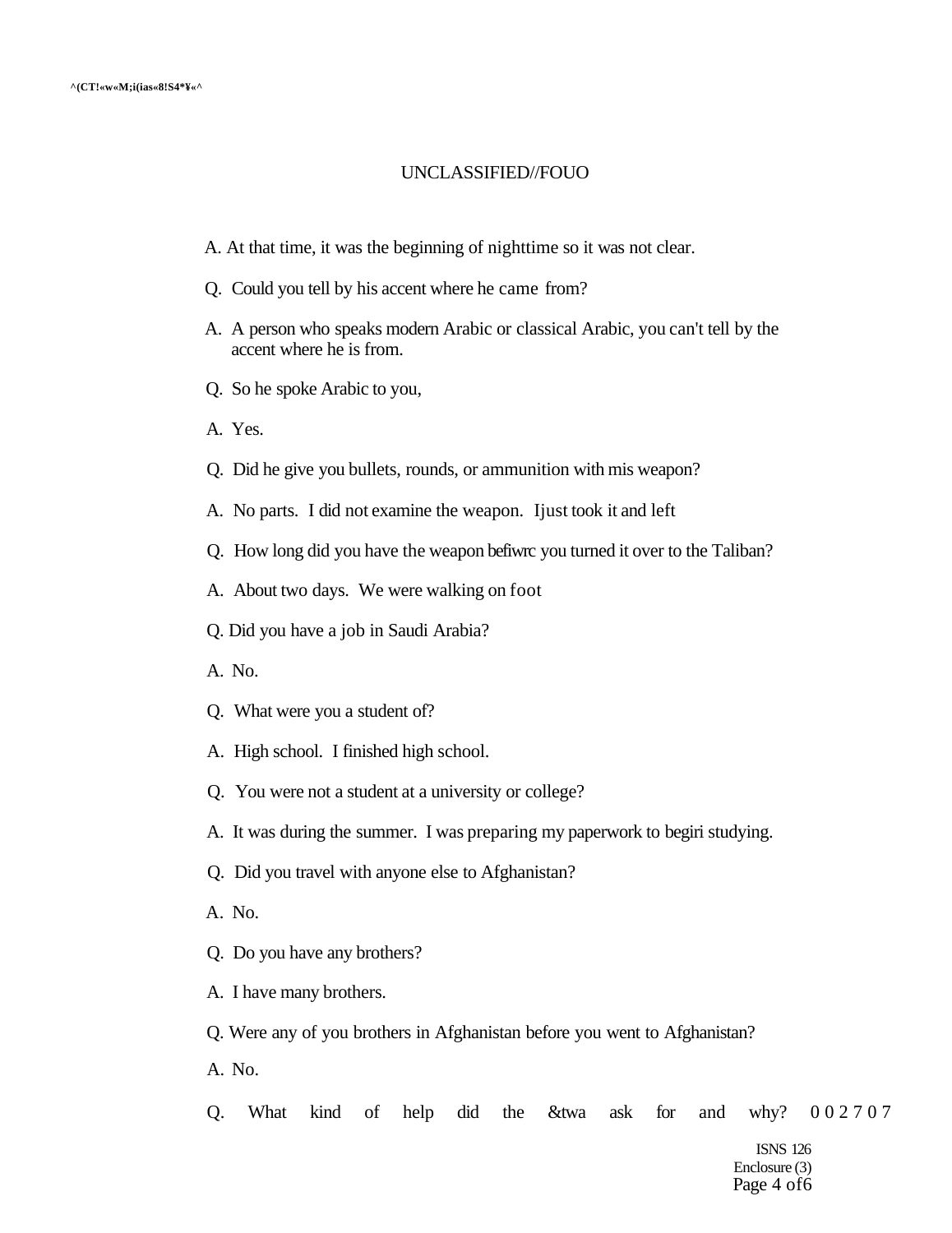- A. Helping people because they were in need of help. I'm prepared to explain it further if you are prepared to listen. It's a lot of words. During the Afghan Jihad, everyone was helping the Jihad at that time. Even America was helping the Jihad. So after a while, there's fighting between the people there. So the picture to us was tainted and the reputation was not good. And after a while, there was fighting in Afghanistan and then the fighting started to slow down and people were united for one government. We had the sheiks and normal people started saying to us that there are people there who need your help and you should go help them. The situation was now better than it was before. So these are the reasons that caused me to go over there.
- Q. So you went there to help them fight?
- A. No.
- Q. You have not told me why or what help that you were there to give,
- A. I didn't know myself what kind of help I would be giving when I went there. I wanted to go there to see what the situation was and what help was needed
- Q. Are you the. oldest of your brothers?
- A. No.
- Q. Why did you feel you must go if none of your brothers went?
- A. That's a strange question.
- Q. If your brothers did not feel it wasn't important to go help, why did you decide to go?
- A. Okay... now, are your brothers all in the military?
- Q. No.
- A. Everyone has there own point of view.
- Q. Okay. If you were there to help people, why would you go to the front line?
- A. I was in the clinic in the hospital. I was sick for a while. So I did not know that there was fighting. I thought the situation was normal. They told me at the hospital or clinic that there was fighting. One of the reasons is that no one gave me a good answer. So I went for myself to investigate this issue. fl fi ? 7 fl ft

**1SN# 126 Enclosure (3J**  Page 5 of6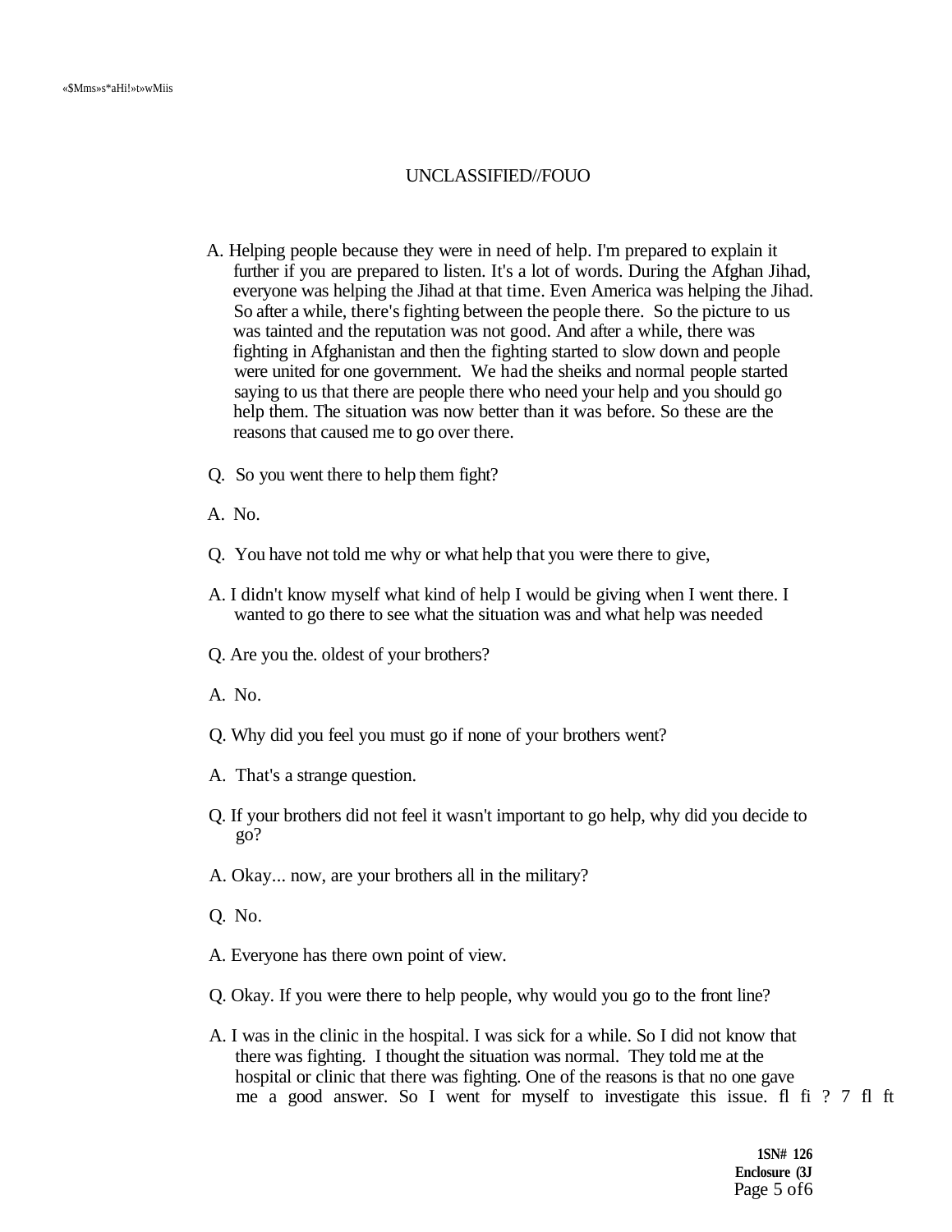#### Tribunal President question

- Q. Did you have a planned destination when went into Afghanistan? You were heading for a certain place?
- A. No. I was just going to Afghanistan. I did not know.

*The Tribunal President confirms that the Detainee had no further evidence or witnesses to present to the Tribunal. The Tribunal President explains the remainder of the Tribunal process to the Detainee and adjourns the Tribunal* 

#### AUTHENTICATION

I certify the material contained in this transcript is a true and accurate summary of the testimony given during the proceedings.

CoJonel, United States Army Tribunal President

002709

JSJW 126 Enclosure (3) Page 6 of 6

Tixmr AOPrpicrw/crrtirv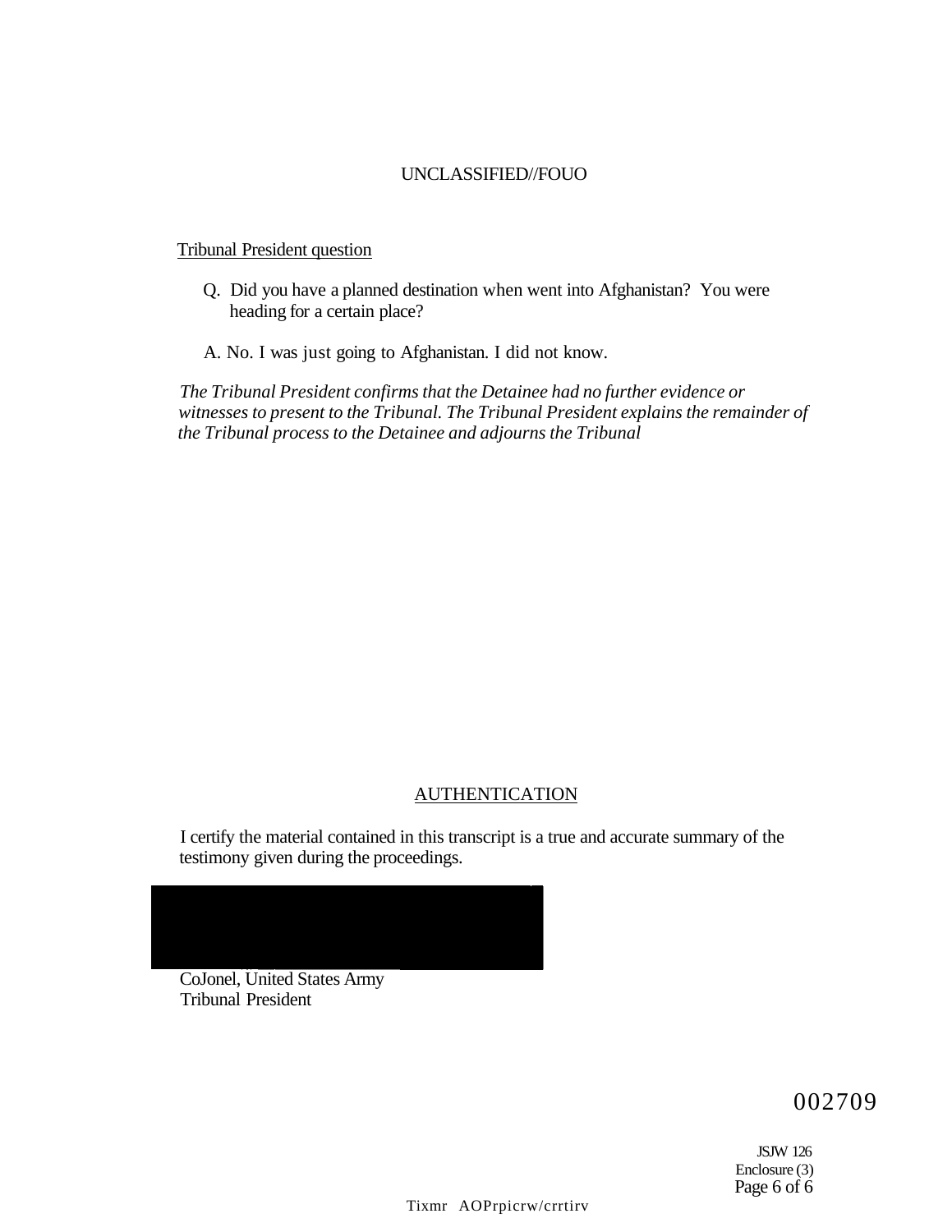#### **Summarized Detainee Statement**

*The Tribunal President read the Hearing Instructions to the Detainee and confirmed that the Detainee understood the Tribunal procedures.* 

*The Personal Representative presented the Detainee Election Form (Exhibit D-A) to the Tribunal The Tribunal President made the following comment reference the Detainee Election Form (Exhibit D-A):* 

Tribunal President: Haji, this document indicates that you wanted to participate in the Tribunal.

Detainee: Yes.

Tribunal President: It also indicates that you requested a witness.

Detainee: Yes. I did request a witness.

Tribunal President: Your witness was your brother?

Detainee: Yes.

Tribunal President: This Tribunal approved your request for a witness. We requested the State Department to make contact with the Afghanistan government. As of today, we have not received a response from the Afghanistan government So, we will need to proceed with the process. Recorder, please provide the Tribunal with the Unclassified Summary Evidence.

#### *The Recorder presented the Unclassified Summary of Evidence (Exhibit R-l) to the Tribunal.*

*The Recorder presented Exhibit R-2 into evidence and gave a brief description of the contents of the Unclassified Summary of Evidence (Exhibit R-l).* 

*The Recorder confirmed that he had no further unclassified evidence or witnesses and requested a closed Tribunal session to present classified evidence.* 

*The Tribunal President opened the Tribunal to the Detainee to make his statement. The Detainee responded by making the following statement:* 

Detainee: You may have the documents that were against me when I was arrested. I don't have any documents.

> **ISN#968 Enclosure (3)**  Page 1 of7

UNCLASSDPIED//FOUO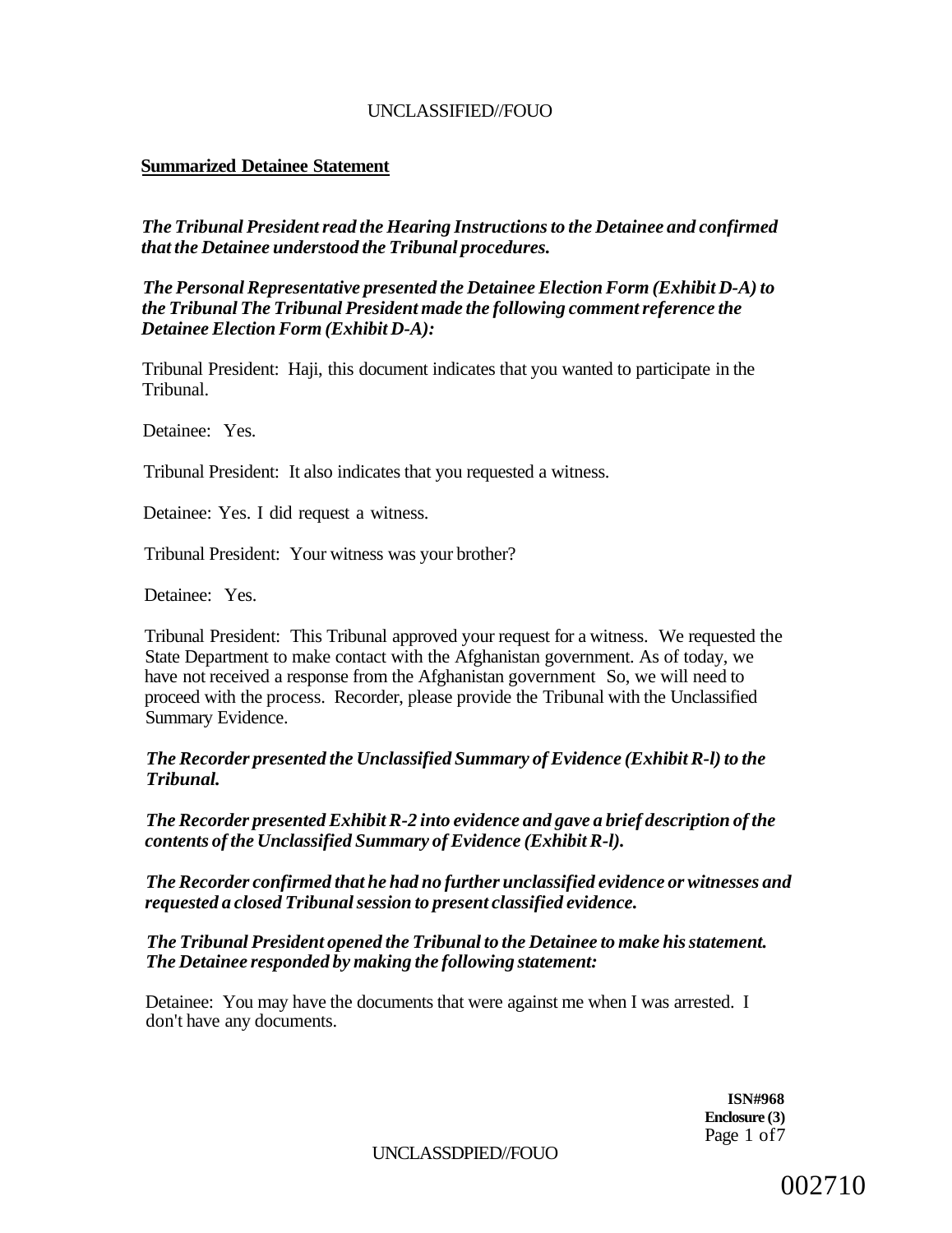Tribunal President: Would you like to respond to the Unclassified Summary of Evidence, the allegations in the Unclassified Summary?

Detainee: Yes, I want to say something.

Tribunal President: Okay, Personal Representative would you assist us with that please? Haji, would you like to make your statements under a Muslim oath?

Detainee: Yes.

Tribunal President: Recorder, please administer the Muslim oath.

#### *The Recorder administered the Muslim oath to the Detainee.*

Tribunal President: Personal Representative, would you begin with 3.a please?

Personal Representative: Yes ma'am. Haji, I will read each allegation, you will have time to respond and at the end that, if there is anything you want to add to your story, madam President will give you time do that.

Detainee: It's okay.

*3.a.l. The Detainee and his wife have been identified as members of the Taliban.* 

Detainee: Since the Taliban came to the Afghanistan we ran away from them. We are against the Taliban.

*3.a.2. The Detainee acted on behalf of leaders of Fidayan Islam.* 

Detainee: I haven't heard of that name until just now. I don't have any information or any involvement with this Fidayan Islam.

*3. a. 3. Fidayan Islam is a terrorist organization in Afghanistan targeting United States and Coalition forces.* 

Detainee: I don't know because I don't know Fidayan Islam so I don't know what they are doing. I don't have any involvement with that group. I was working for the government. I was one of the government's employees. I don't know anything about them targeting American forces or Coalition.

*3.a.4. The Detainee was directed to identify' and kill local Afghanis who were assisting U.S. forces.* 

> **ISN#968 Enclosure (3)**  Page 2 of7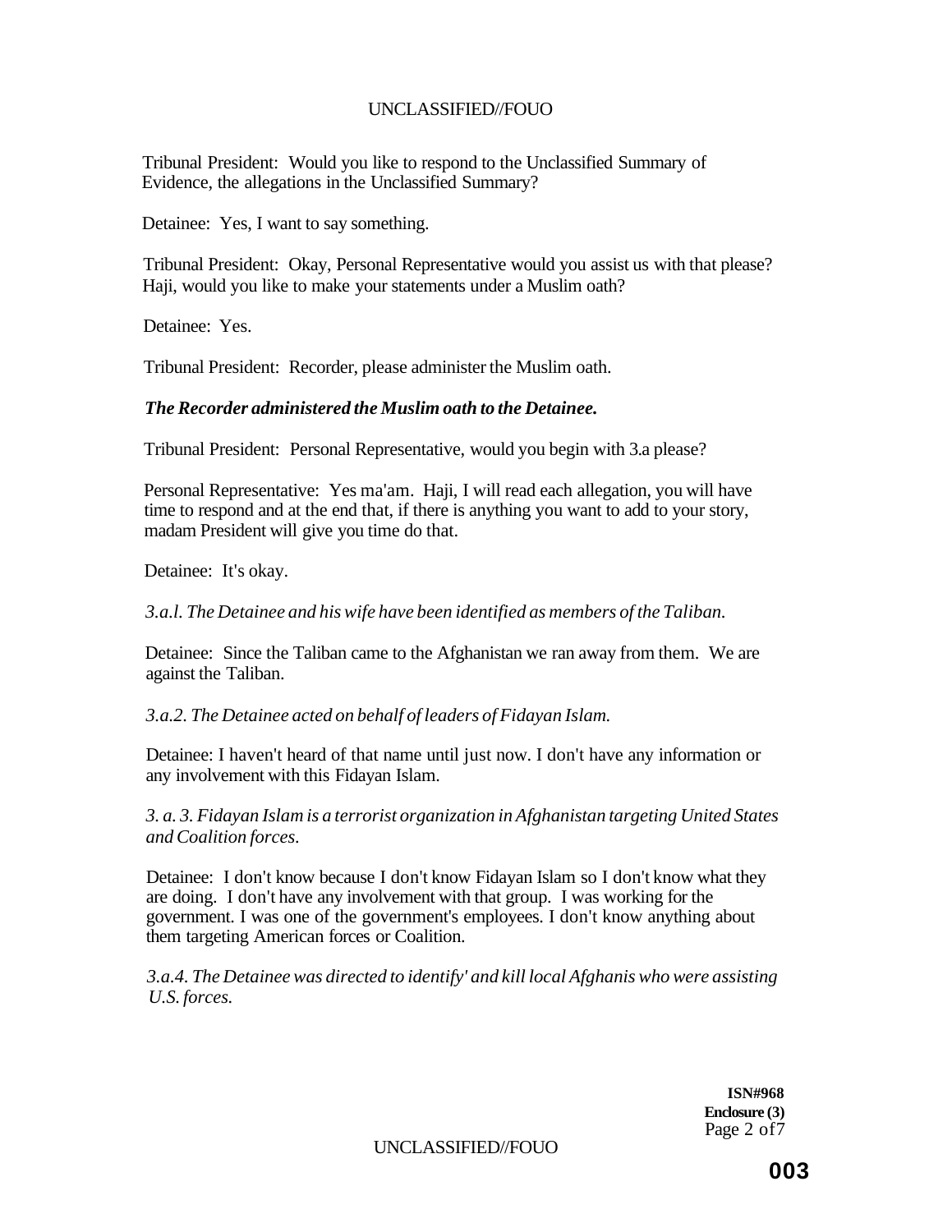Detainee: This is an accusation. Who directed me to do this? I did not target anyone. This is all accusation. I considered myself as one of the government's supporters and worked with the government.

*S.a.5. The Detainee was detained by American forces in Gereshk Village, Baghram District, which is located in Helmande Province, Afghanistan.* 

Detainee: They did not capture me. They did not come after me. I just went to talk to them. I went voluntarily to talk to them and they held me there and brought me here.

*B.b.l. The Detainee provided information concerning movements of U.S. forces in Helmand Province of Afghanistan to insurgent operatives opposed to U.S. forces.* 

Detainee: I don't know about this allegation. I don't know about this.

Personal Representative: That is all of the allegations. Would you like to expand on this and tell your story?

Detainee: Yes, I would.

Tribunal President: Please proceed.

Detainee: Which story? The story about when I was captured?

Tribunal President: Do you have anything you want to add to any of the allegations?

Detainee: Since the Taliban came to Afghanistan we moved to Pakistan and lived as refugees. We were living in Pakistan while the Taliban was in Afghanistan. When the Taliban fell and the new government came, we moved back to Afghanistan. When we came to Helmand, the Governor offered me the job. He gave me a job as manger of transportation. Time was passing and I wanted to go see the Governor and congratulate him on his new position. When I went to Helmand, the Governor was sitting with an American. I congratulated the Governor and he introduced me to the American. He introduced me to the American as the new manager of transportation and told him that he if had any problems to contact me and I could contact him to solve the problems. After the governor introduced the Americans, I shook their hands and introduced myself to them and we exchanged phone numbers. Then I left them and went back to Gereshk. Later, I had a car accident and came down with a fever. I was sleeping and my friend brought a doctor to me. The doctor gave me an I.V. Later while I was still sick and sleeping my friend called me and told me that there was an American who had my friend in his custody and that they wanted to talk me. I took the needle out and removed the I.V. and went to find out who the people were because I knew that some of the Americans knew me. I went there and said hello to them. One of them was with the Governor of Helmand. I told mem that this man was the brother of the governor. They told that this was okay and we all would go and talk. We all got in the car and went to

> **ISN#968 Enclosure (3)**  Page 3 of7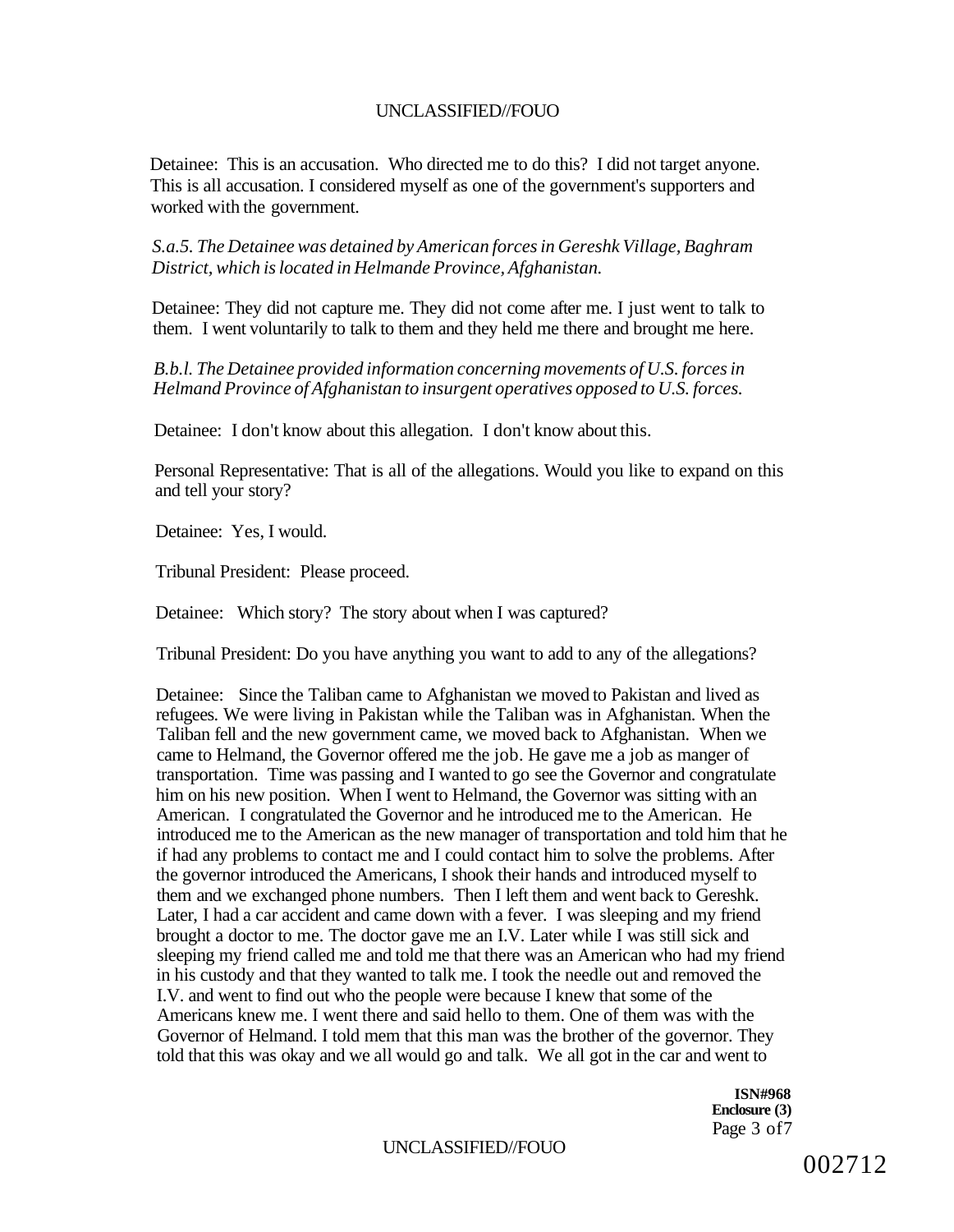the military station. When we got there they tied my hands and asked me if I could help them. I told them that they knew me and that I had come to ask them to release the brother of the Governor, the District officer of Masa Kala (Ph). I told them the governor of Helmand introduced me to them and that they knew me and I came to talk to you about the Governor's brother. They released him but they captured me, sent me to Baghram and then here.

1 don't know about all of these allegations. They made it up for me. This was the whole truth mat I have told you. This is the whole story and all the facts. It is up to you.

Tribunal President: Haji, does that conclude your statement?

Detainee: Yes.

Tribunal President: Personal Representative, do you have any questions of the Detainee?

Personal Representative: No ma'am.

Tribunal President: Recorder, do you have any questions of the Detainee?

Recorder: No ma'am.

Tribunal President: Do any Tribunal Members have any questions for the Detainee?

Tribunal Members' questions

- Q. When did you move back to Afghanistan from Pakistan?
- A. My brother was a friend with the governor and he is still a friend with that governor. The Taliban came and made us move from Helmand to Pakistan as refuges.
- Q. But when did you move back to Afghanistan?
- A. When the Taliban lost control of Afghanistan. We brought our family back to Afghanistan.
- Q. How long were you in Afghanistan before you were captured or arrested?
- A. I did not count it but I'm assuming about 11 months or one year maybe more than that. You can count it from when the new government came to Afghanistan to the time I got captured.
- Q. Have you ever had any military training?

**1SN#968 Enclosure (3)**  Page 4 of 7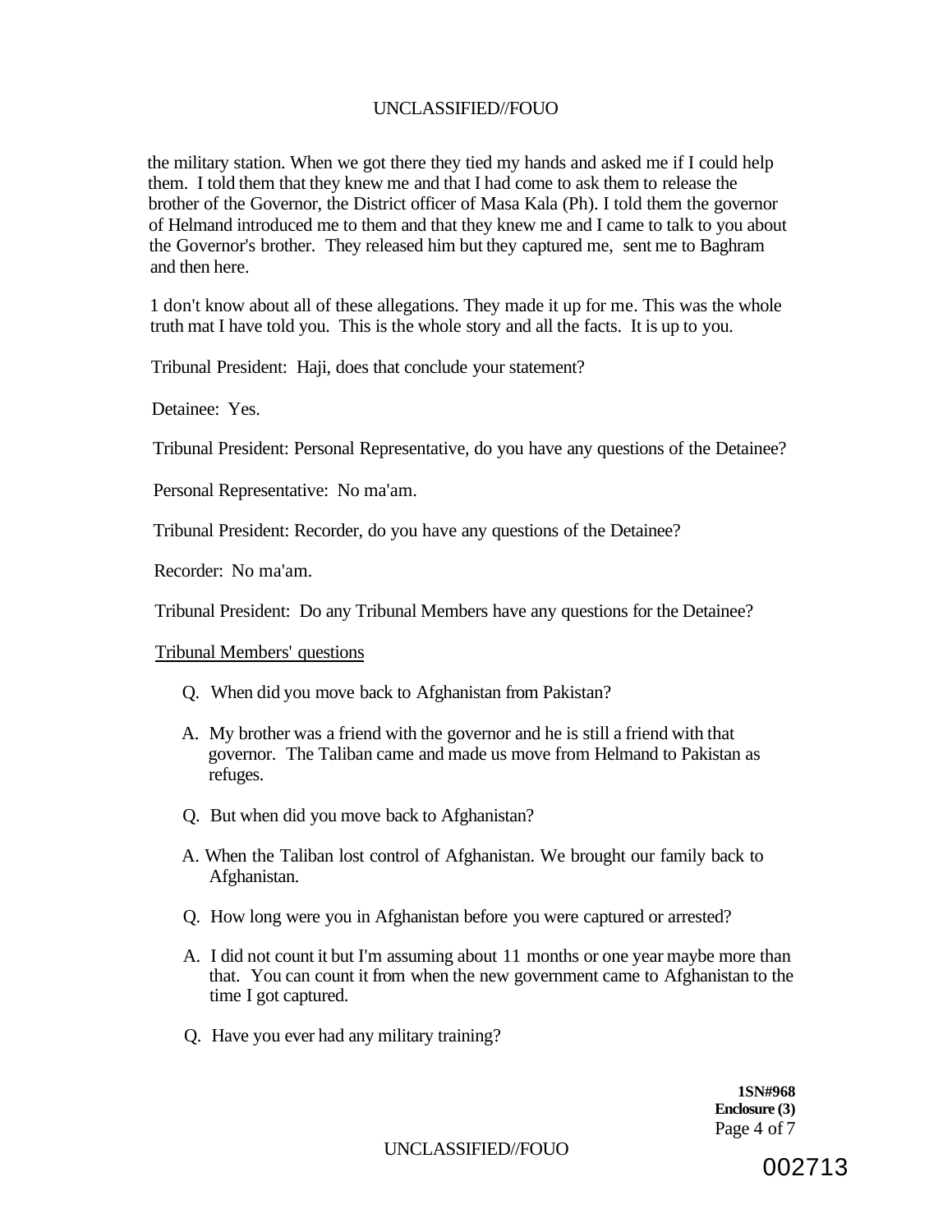- A. No, I have not had any military training. My brother had a shop and I was working in that shop with him before.
- Q. What kind of shop?
- A. A fabric store.
- Q. Did you ever own any guns?
- A. No, I don't have any personal weapons. But the government gave me two weapons and a telephone and it was all in my car what they gave to me.
- Q. I didn't understand. Weapons?
- A. I have the vehicles and the telephone and two weapons. I have the documents from the government that those things were given to me by the government. They have it here, the documents and the card. The reason they gave it to me was for the security of transportation.
- Q. Have you ever been a member of any political or social or religious group?
- A. No.
- Q. Is there anybody back in Afghanistan that wanted to see you captured; any enemies or anybody seeking revenge on you?
- A. I don't know. I'm not sure who would have pointed at me.
- Q. If your brother was able to testify on your behalf, what would he tell us?
- A. I'm not sure, I'm with my brother. I don't know he was supposed to tell you.
- Q. Then why did you want him to testify?
- A. I don't know what he would probably tell you but I wanted him to tell you about my capturing.
- Q. How long had you known this Governor?
- A. For a very long time, ever since I can remember. He is from our district I knew him before the Taliban came and I knew him after the Taliban, it's been a long time.
- Q. What's the name of the Governor?

**ISN# 968 Enclosure (3)**  Page 5 of7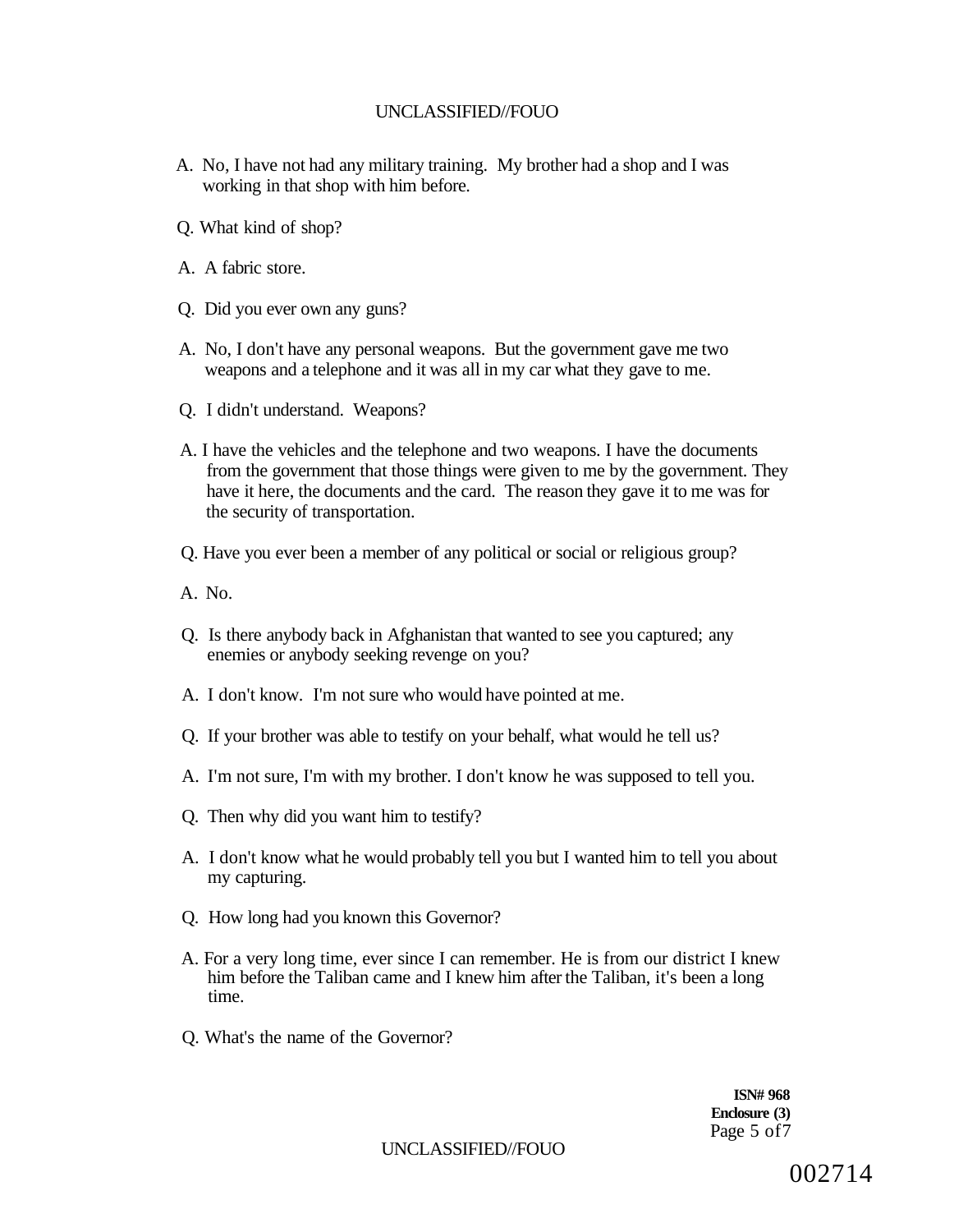- A. Sher Mohammed.
- Q. So you got the position as the Minister of Transportation just because you knew him or because you had some experience in that field?
- A. My brother is still with him. My brother is his driver. He knew my brother. He gave me the job because he knew me.
- Q. Back to the question about enemies. After being here for so long, what is your theory on who made up all of these allegations and why?
- A. I don't know because I'm in prison, I'm a prisoner. You probably know better than me and you may find it out, who did it and why they did it.

#### Tribunal President's questions

- Q. What type of weapons did the governor give you?
- A. TwoAK-47s.
- Q. Did the government give all of their administration staff weapons?
- A. I'm not sure but anywhere that they needed security. The reason he gave me the weapons was because of keeping the security of the transportation. There was money involved and a lot of travel and a lot of vehicles involved.
- Q. What were the responsibilities as the Minister of Transportation?
- A. I was taking care of the drivers when their vehicle was going from one point to another or one place to another place; I was giving them the documents.
- Q. Where were you captured?
- A. InGereshk.
- Q. Where in Gereshk?
- A. It was in front of my office. It was in front of my transportation office when I went to see them about that problem. It's a street between my office; they were on the other side of the street and my office is on the other side.
- Q. Can you clarify for me why you moved to Pakistan?
- A. When the Taliban came, my brother had a fight with them and had to flee from the Taliban.

**ISN#968 Enclosure (3)**  Page 6 of 7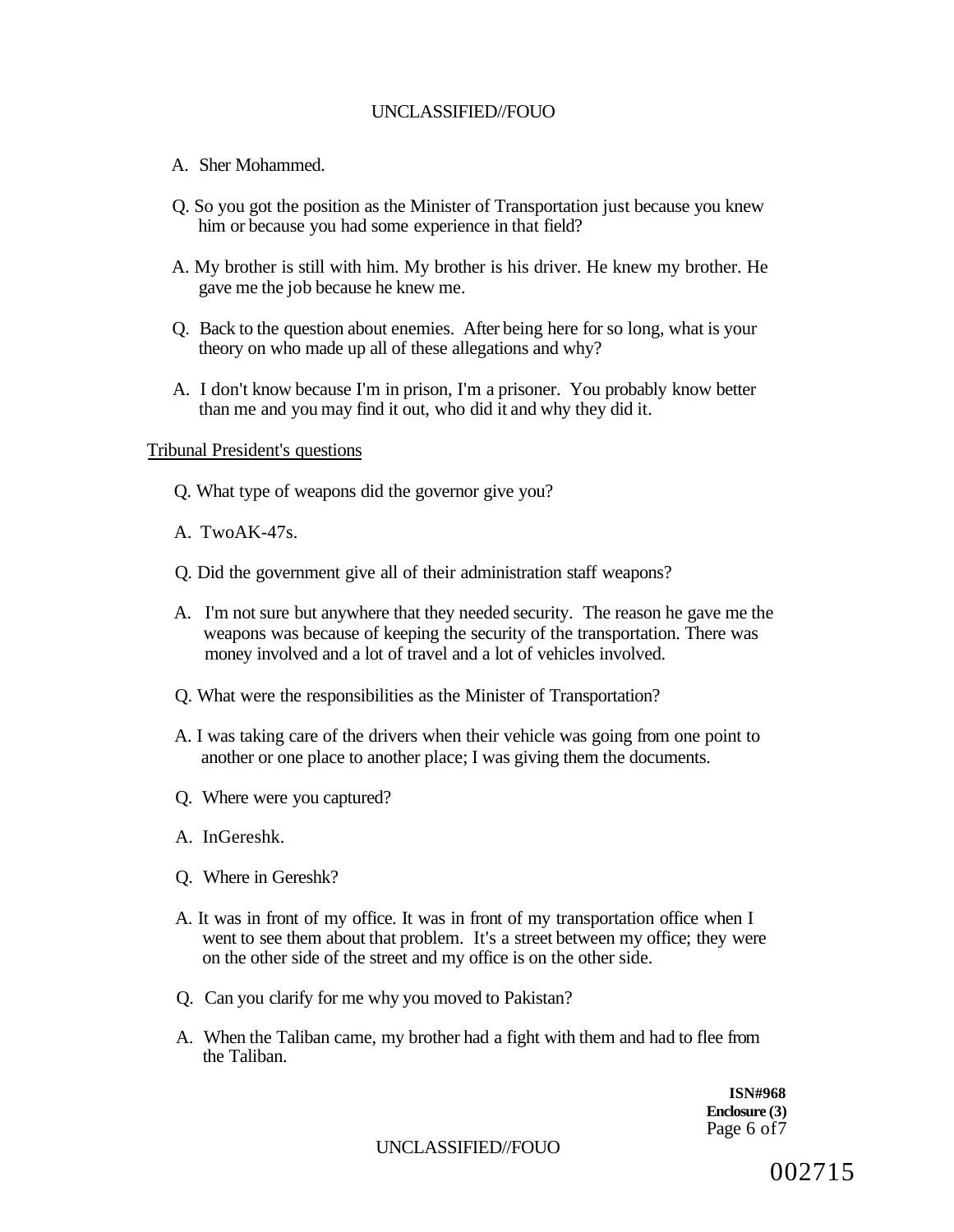- A. Because my brother was a friend of this new government he a bad relationship with the Taliban. He was against the Taliban. Because of my brother, they were afraid of him and would have done something to us if we had stayed.
- Q. How did you support yourself white you were in Pakistan?
- A. I had a shop. I was working in the shop.
- Q. What kind of shop?
- A. I had a fabric shop.
- Q. So when you went back to Afghanistan you gave up the shop and started working as the Minister of Transportation?
- A. My other brother was taking of the shop. He was working in the shop.

Tribunal President: That's all the questions I have.

#### *The Tribunal President confirmed that the Personal Representative had no further evidence to present and that the Detainee no previously approved witnesses to present to the Tribunal and closed the open session.*

#### *The Tribunal President explained the remainder of the Tribunal process to the Detainee and adjourned the open session.*

Detainee: Thank you very much.

# **AUTHENTICATION**

I certify the material contained in this transcript is a true and accurate summary of the testimony given during the proceedings.

Colonel, U.S. Army Tribunal President

> **ISN# 968 Enclosure (3)**  Page 7 of7 002716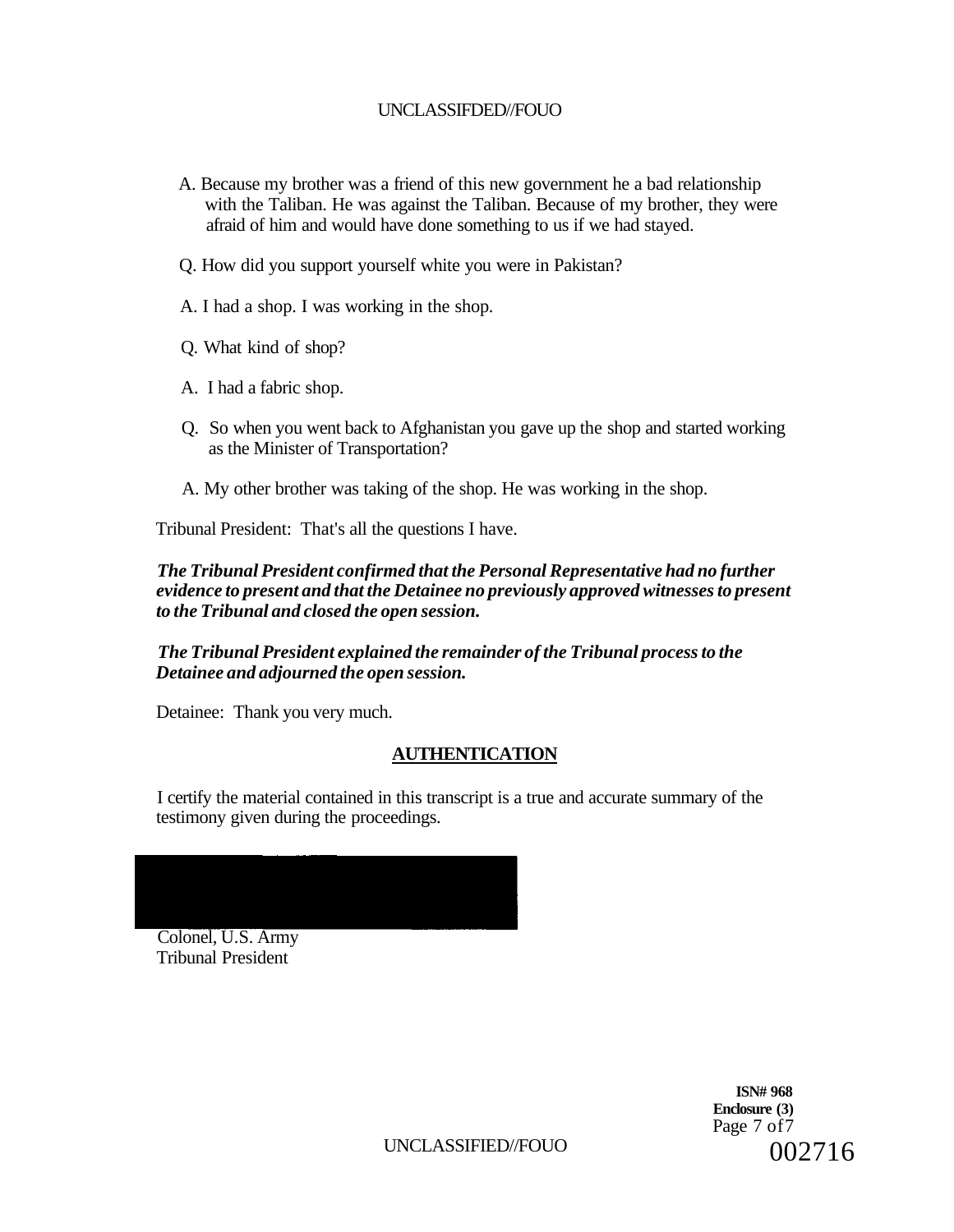## UNCLASSIFIED

#### **Summarized Detainee Statement**

The Detainee made no initial statement but indicated that he would answer any questions asked.

#### Answers **in response to questions by the Personal Representative:**

I am not a member of the Taliban and did not participate in *tins jihad* in Afghanistan. I did attend training camps and at one learned to shoot a Kalishnakov rifle. Then I got sick and received medical treatment at the camp. I learned to fire a weapon to defend myself, my brother, and my father. I doesn't have any enemies, but everyone is fighting with each other over there (in Pakistan). I did not attend the camp to learn how to fire the weapon for the purpose of committing or assisting in future hostile acts against the United States or its allies in the war on terrorism. I attended another camp to please and worship Allah and to tell people to follow the Quran, do their duties, and not to fight against each other. I do not own a rifle. I went to Afghanistan from Pakistan to serve. I was making beds and giving food and water to the Pakistanis there. I did not fight against anyone. Later an airplane came and there was a big light and people were dying. Then we started heading back toward our homes in Pakistan. We were captured by some ''English People" and were handcuffed. Then I was put in jail. I did not fire a weapon at any time against the U.S. or its allies.

#### Answers in **response to questions** by **the Recorder:**

I did not go to Afghanistan to train or to learn to fire a weapon. They did not send me to serve in Konduz. I went to preach. They were Pakistan people and they were coming and I came with them. The people I served were Pakistan people.

#### **Answers in response to questions by the Tribunal Members:**

**I** went to serve with the Pakistani people. I was serving with them. I did not see the fighting going on and I don't know why they were there. No, the Pakistanis were not fighting anyone. There was no fighting going on over there. After a while the planes came and there was a bombardment from the planes. There were many people over there like English people. They arrested me. Like the hospital here, there were hospitals there in Pakistan as well. I did not see the fighting. I went there to serve them and the planes came over and then came the bombs.

# **AUTHENTICATION**

I certify the material contained in this transcript is a true and accurate summary of the testimony given during the proceedings.

Col, USAF

**Tribunal President** 

ISN#142 Enclosure (3)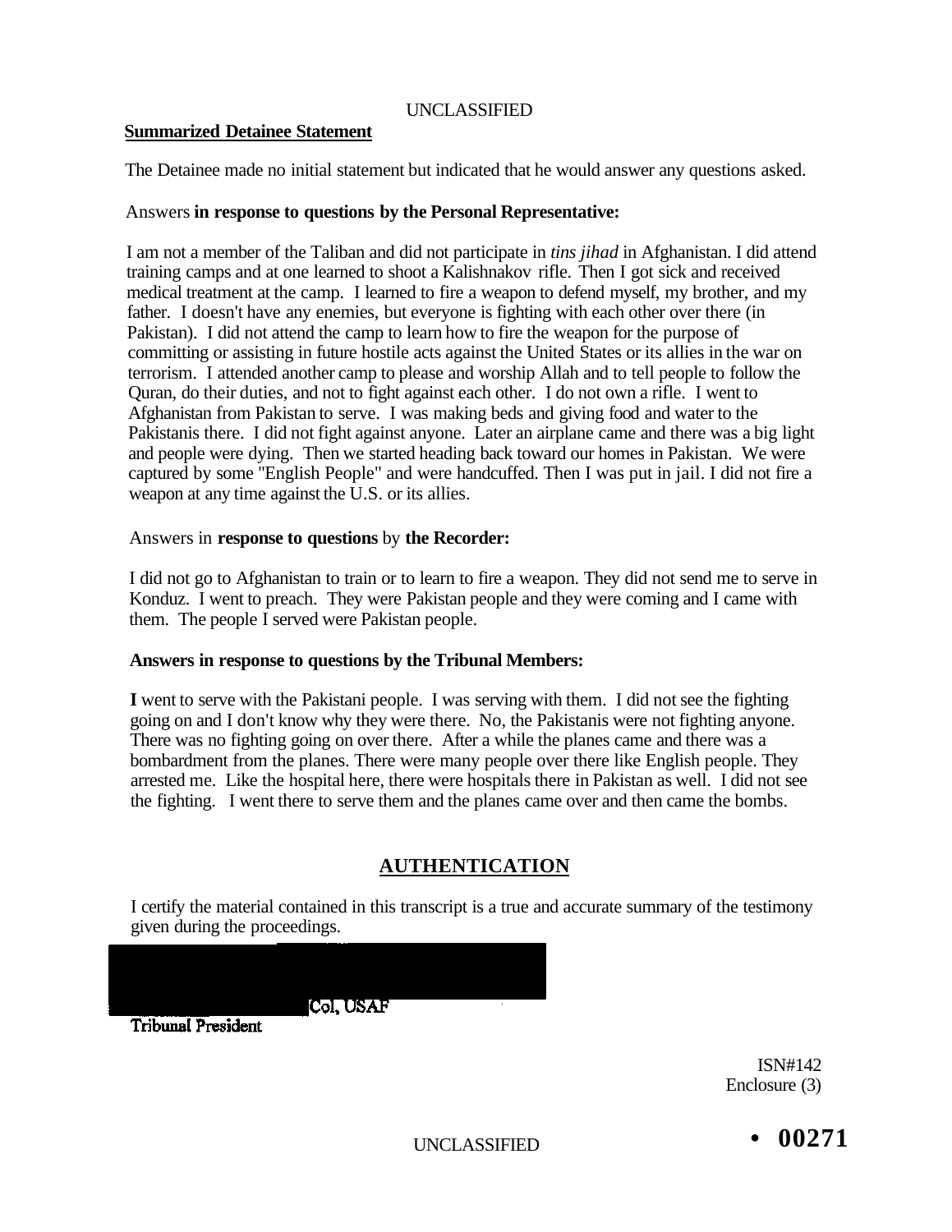#### **Summarized Detainee Statement**

Tribunal President: Fahed Abdullah Ahmad Ghazi, you may now present any evidence you have to the Tribunal. You have the assistance of your personal representative in doing so. Do you want to present any information to this Tribunal?

Detainee: In response to the evidence, I do not belong to the Al Qaida or any other organization. I would like my Personal Representative to provide you with the exhibit showing the results of my polygraph. I also want to speak in my own behalf about this case.

Tribunal President: Okay. Would you like to make a sworn statement under oath?

Detainee: I have no problem and I would like that.

Tribunal President: Recorder, please administer the oath to the detainee.

#### **The Recorder swore in the detainee.**

Tribunal President: Fahed Ghazi, you may begin your statement.

**The detainee was handed a translated copy of the Unclassified Summary of Evidence to use during the presentation of his statement He then addressed each point on the Unclassified Summary of Evidence in order. To put his comments into context, the points from the Unclassified Summary of Evidence are provided below in italics. The detainee's comments follow each point (summarized).** 

#### *a. The detainee is an Al Qaida fighter.*

In my defense, I never had any contacts or assignments with Al Qaida. To my knowledge, I have never had any contact with any Al Qaida members. I do not belong to Al Qaida. I took a polygraph and was asked more than 15 times about my participation with Al Qaida. I passed all of the tests and they showed I have no knowledge of Al Qaida and I am not a member of Al Qaida. When I left Yemen to go to Afghanistan, it was not to join Al Qaida or to become an Al Qaida member.

## *1. The detainee voluntarily traveled from Yemen to Afghanistan in 2001.*

I left Yemen for training purposes only. I was under the assumption from one of the scholars about being able to learn how to fight and defend myself and my honor. Since there were a lot of problems in Yemen and a chance I could be killed at anytime, I wanted to be trained on the weapons so I could defend myself. That was my purpose in leaving Yemen. I wanted to train in Yemen or join the Army or any other forces that could have trained me. But after I graduated from high school, I had no chance. The

> **ISN#026 Enclosure (3) Page 1 of6**

# **UNCLASSIMED <sup>Q</sup>**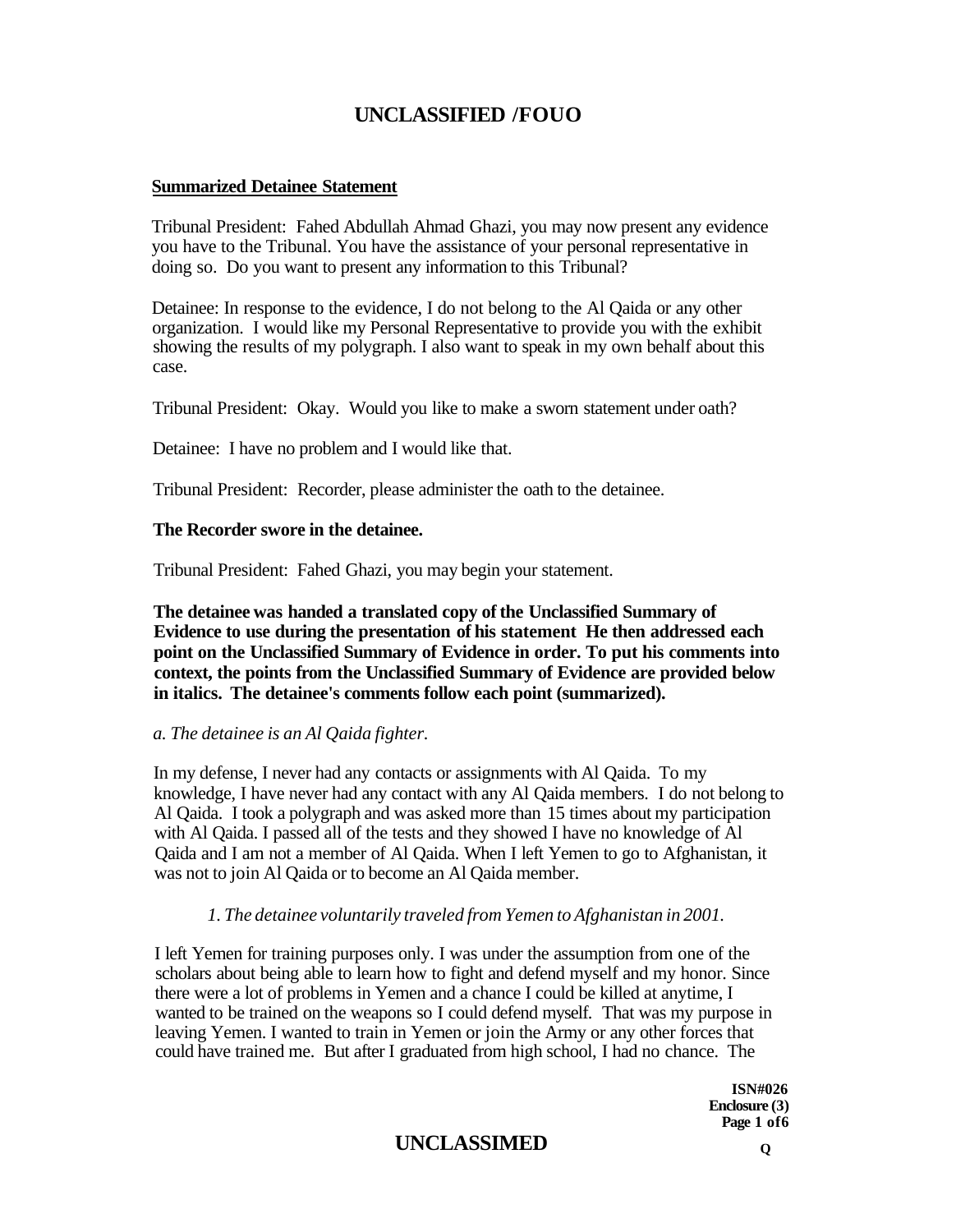Yemeni Government dismantled the Army, and got rid of the law requiring high school graduates to serve. If I officially joined the Yemeni Army, it would be a lifetime commitment. I had other plans to pursue higher education -1 didn't want a lifetime commitment. The only reason I wanted to train was to learn how to handle a weapon and how to defend myself. Since there was no draft for a short period of time, I could not join.

#### 2. *The detainee attended training at the Al Farouq training camp.*

When I arrived in Afghanistan, I had no knowledge of where to go or to what place to go to train. I was directed to the Al Farouq camp. I had no idea what Al Farouq was or who it belonged to. It was the only place I could find available and it was where the people told me to go *to* receive training. I did not know of any association between Al Farouq or any other organization.

*3. At the Al Farouq training camp, the detainee received training on the AK-47, explosives, the FK machine gun, and RPG 's.* 

I only spent 9 days in the Al Farouq training camp. It was impossible for me to train in 9 days on how to use the Kalashnikov, bombs, grenades, RPGs and any other sort of equipment. The only thing I touched or used during my 9 days was the Kalashnikov. That's it After my 9 days in Al Farouq camp, and after the knowledge of the bombings started, I had no chance afterward to train. I was moving from one area to another.

#### *4. After attending training at the Al Farouq training camp, the detainee was chosen to go to Tora Bora and become one of Usama Bin Laden's bodyguards.*

I was not in Tora Bora by choice. It was a recommendation from the people who knew the bombing was coming to my area. I kept moving from one area to another area until I ended up in Tora Bora. I was not chosen or picked to go there. I had no knowledge of how to get out of Afghanistan. The only choice I had was to listen to the people who led me from one place to another. I thought Tora Bora would be a safe haven on the way out of Afghanistan.

It would not make any sense to believe mat in 9 days, I would have achieved the knowledge or received sufficient training to join Usama Bin Laden or be his bodyguard. First, I did not have enough training. Second, I was only there for a few days, so there was not enough time to establish knowledge about me or trust. Third, I was only 17 years old. It would have been impossible for Usama Bin Laden to trust a 17-year-old with only 9 days of training to become a trusted bodyguard. This was one of the questions that was repeated on many occasions during my polygraph test. I answered this question tmthfully beyond a doubt. This should prove I was not lying and I have no knowledge or association with Usama Bin Laden whatsoever.

> ISN #026 Enclosure (3) Page 2 of 6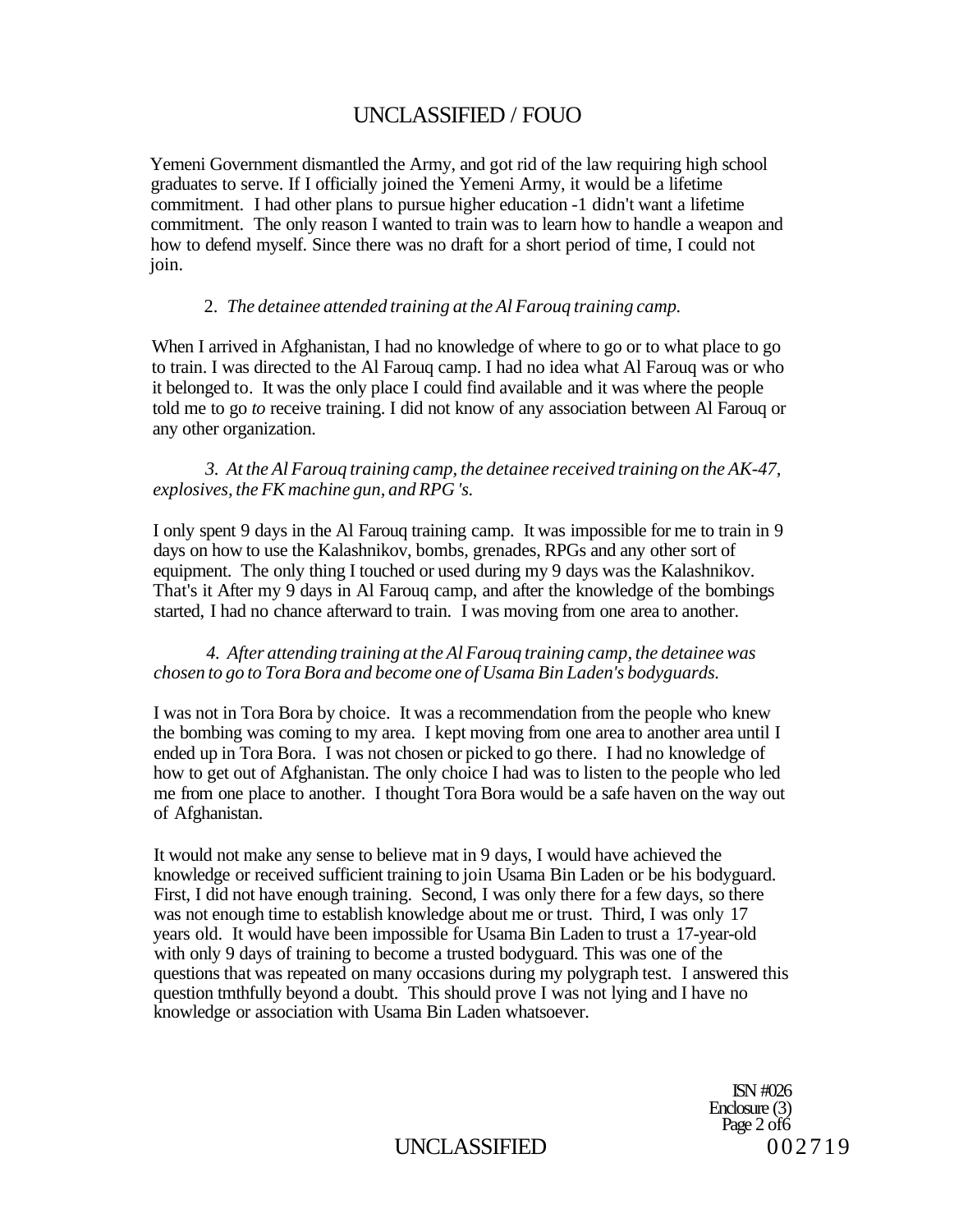#### *b. The detainee participated in military operations against the coalition.*

#### *1. The detainee fought in the KTAL region of Afghanistan.*

This does not make any sense to me. I never was assigned any weapon. All during the time I was moving from one area to another, I never had a weapon in my hand - nothing. That by itself should prove the only thing I had in mind was to get out of Afghanistan. If I had any intention to fight I would have had a weapon with me in my hand and I would have fought. I never did any of this. All I was thinking about was I was being led to get out of Afghanistan. I never heard of the KTAL area. I never was in that area. The first and only time 1 heard about this area was about 2 days ago when I met with my Personal Representative.

*2. The detainee attempted to flee Afghanistan following the US air strikes. He crossed the border into Pakistan, and surrendered to authorities, who accused him of being a terrorist trying to escape from Afghanistan.* 

This point is true. However, I was not running away. I was trying to make my way back home. The problem was I had many obstacles. My number one obstacle was I had no passport. My passport had been withheld. I had no money because my money was in the possession of other people. I had no way to speak the language. I needed a means to get to Pakistan. I tried my best by being patient in my attempts to leave and to get to Pakistan.

The accusation of my being a terrorist because I was trying to leave Afghanistan to get into Pakistan, this does not make any sense. My intention was to leave Afghanistan, to get into Pakistan so I could go back to Yemen. When I was in Pakistan, I turned myself in to the Pakistani Government officials. If I was a terrorist, why would I do that? I would have tried to stay as far away from them as I could. That is my statement.

#### **The Tribunal President then asked the detainee if that concluded his statement. The detainee added the following point (summarized):**

If you have any information that proves other than what I have told you, I would like to see it so I may defend myself. If there is any secure evidence or other authorized evidence, let me see it. If there is anything of that nature, I would like to see it so I can speak and talk about it, if you will allow it

**The Tribunal President explained that persons at a much higher level than anyone sitting** in **this room determined what evidence was classified. The President stated the detainee could not review the classified evidence, but that the Tribunal would review the classified evidence in its deliberations. The detainee indicated he understood. The Tribunal President then asked the detainee if he would answer any questions. The detainee responded that he would be happy to as long as he was** 

> **ISN #026 Enclosure (3) Page 3 of6**

# **UNCLASSIFIED**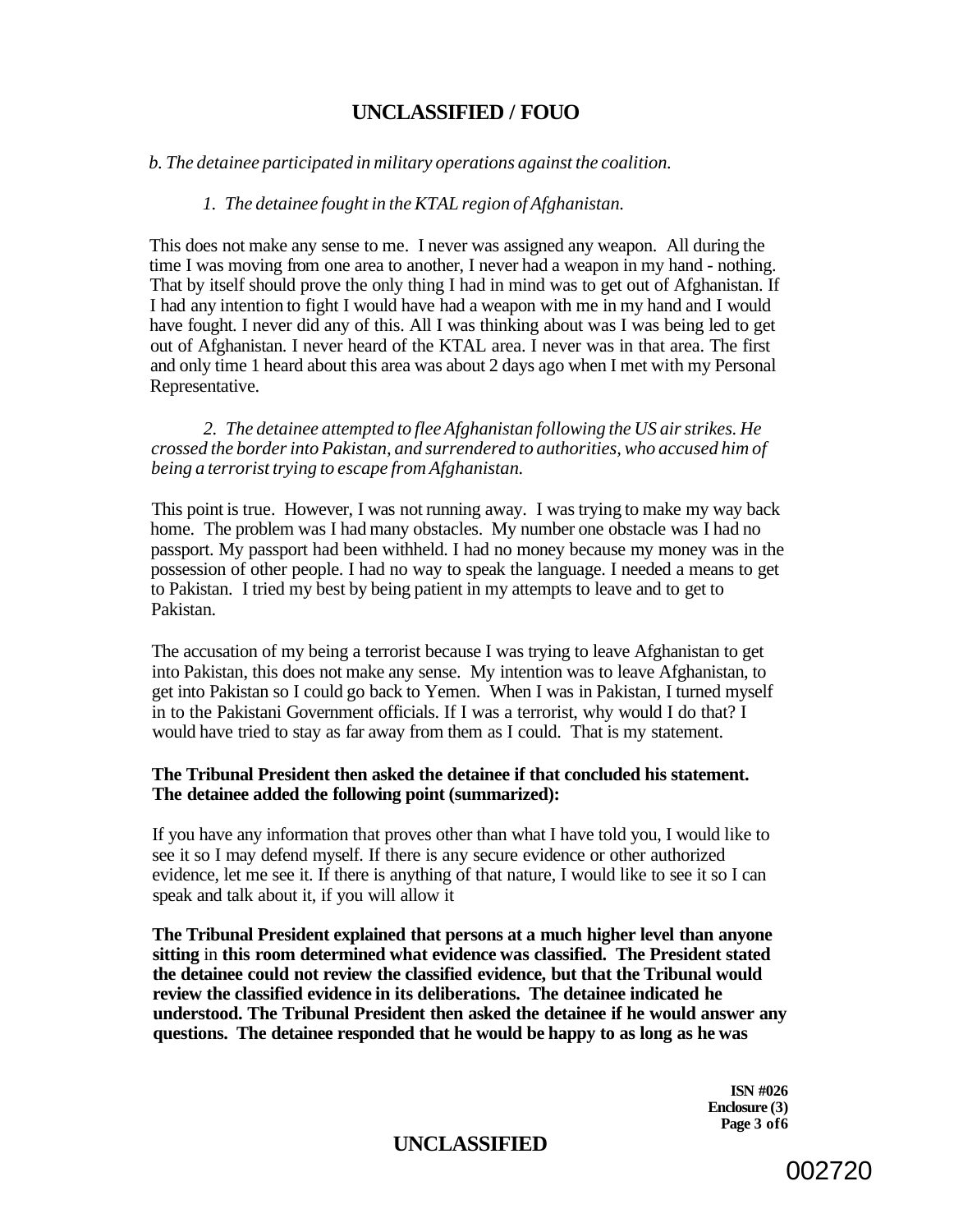**capable. The Personal Representative and the Recorder had no questions for the detainee. The Tribunal then questioned the detainee as summarized, below.** 

Tribunal Member: When did you travel from Yemen to Afghanistan in 2001? What month?

Detainee: I left Yemen on the  $19*$  of August 2001. I can accurately say it was the  $19<sup>th</sup>$  of August

Tribunal Member: Did the bombing start while you were attending training in Al Farouq?

Detainee: No.

Tribunal Member: So you had already completed the training before the bombing started?

Detainee: After the September  $11<sup>ft</sup>$  incident took place, they disassembled the camp. They told everyone to leave the camp. So before I finished my training, we were ordered to leave the camp. They expected the bombing to start.

Tribunal Member: Where did you go?

Detainee: I left for Kabul.

Tribunal Member: Who did you go with?

Detainee: The trainer and some of they guys that were training with me. Is this going to be another interrogation? Is this part of the proceeding?

Tribunal Member: I am not interested in individual names. This is not an interrogation. You are free to answer or not answer any questions.

Detainee: That's fine.

Tribunal Member: I am just trying to understand all the facts.

Detainee: That's good.

Tribunal Member: When you went to Kabul, were you armed or unarmed?

Detainee: I had no weapon.

Tribunal Member: Was the group you were traveling with just individuals, or was it Taliban soldiers?

> **ISN #026 Enclosure (3) Page 4 of6**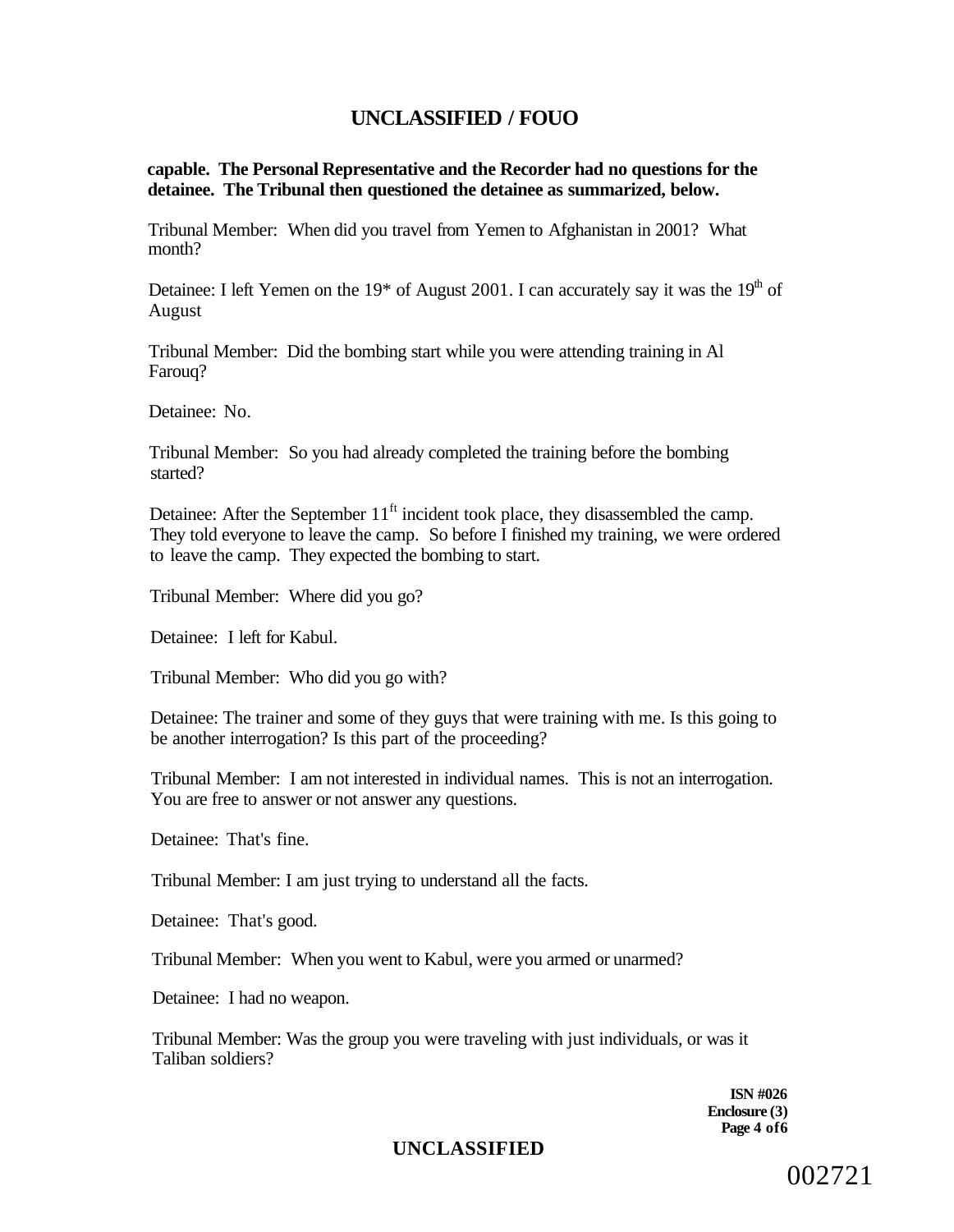Detainee: The five people who were with me were training; they were the same as I. They came from overseas to train. They did not belong to the Taliban.

Tribunal Member: In the time from Kabul until you turned yourself in, in Pakistan, did you ever participate in any fighting?

Detainee: No.

Tribunal Member: Did any of the people you were traveling with participate in any fighting?

Detainee: The only person who had a weapon on him was the trainer. He did not fight. He was just carrying a weapon.

Tribunal Member: How did you turn yourself in to the Pakistanis?

Detainee: When the bombing started in Tora Bora, it was extensive bombing overnight, a lot of people died. I did not know what to do. The best thing I could think of at the time was to run for my life. After I started walking, headed towards the snow mountains, I met some people who were also running away. I asked them where they were going. They said they were going to Pakistan. I asked them can they guide me or help me to get to Pakistan. When I reached the border of Pakistan, I turned myself in.

Tribunal Member: Did you ever associate or travel with any Taliban soldiers?

Detainee: There were no Taliban soldiers. They were just regular people.

**The Tribunal had no further questions for the detainee, and the Tribunal President asked the detainee if he had any further evidence to present The detainee had no further evidence. A brief discussion followed with the detainee regarding how the classified session would be conducted and the Administrative Review Board process. That concluded the statement of the detainee.** 

**The Personal Representative then offered into evidence Exhibit D-b, which the detainee had earlier asked his Personal Representative to introduce. Because the detainee did not know what the exhibit was, he asked the Tribunal President whether the evidence offered by the Personal Representative was against him or on his behalf. The Tribunal President responded that the exhibit was a summary of his polygraph examination, and the detainee indicated, "Okay. That concluded the detainee's presentation of evidence.** 

> **ISN#026 Enclosure (3) Page 5 of6**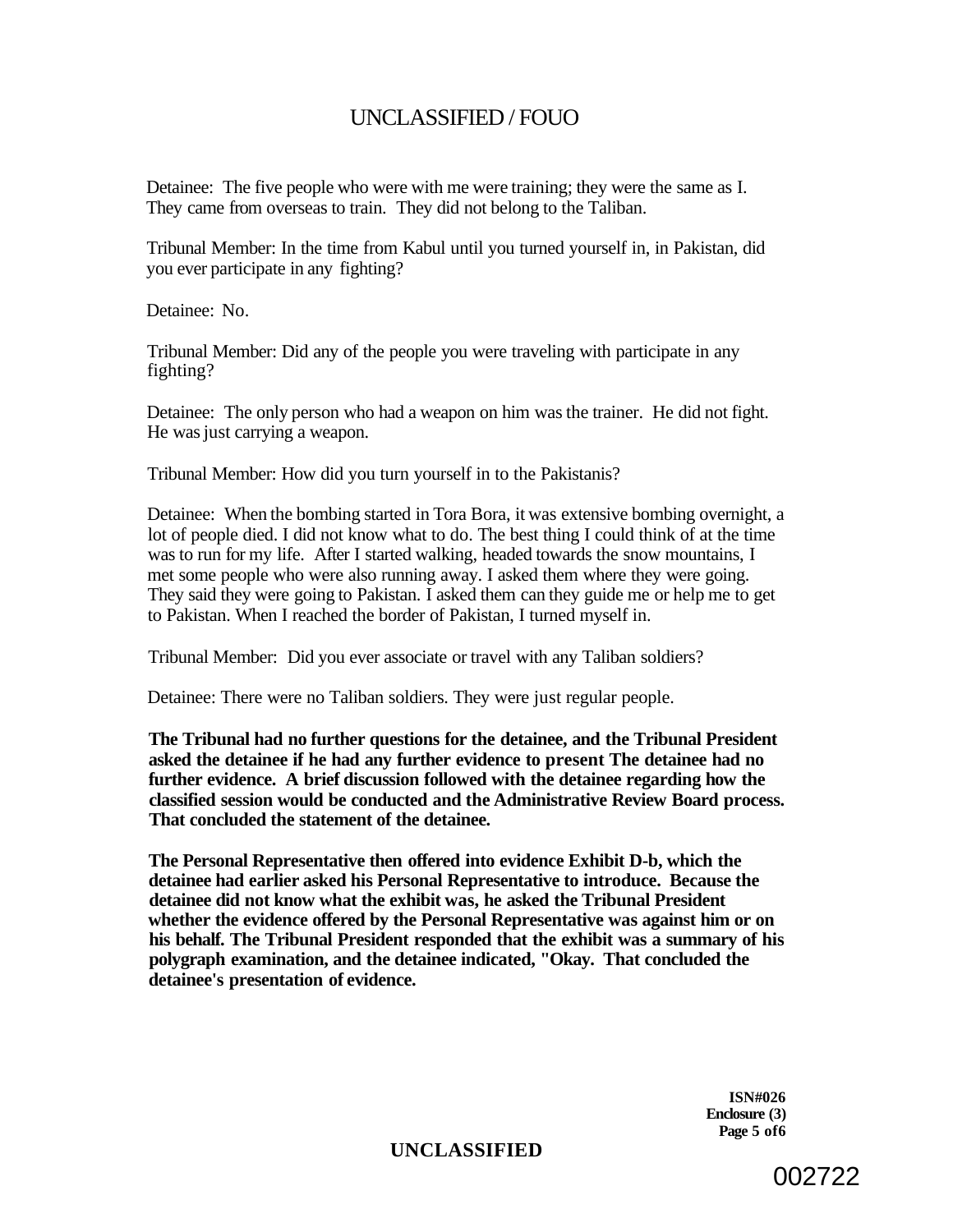# **AUTHENTICATION**

I certify the material contained in this transcript is a true and accurate summary of the testimony given during the proceedings.



**Tribunal President** 

**ISN #026 Enclosure (3) Page 6 of6** 

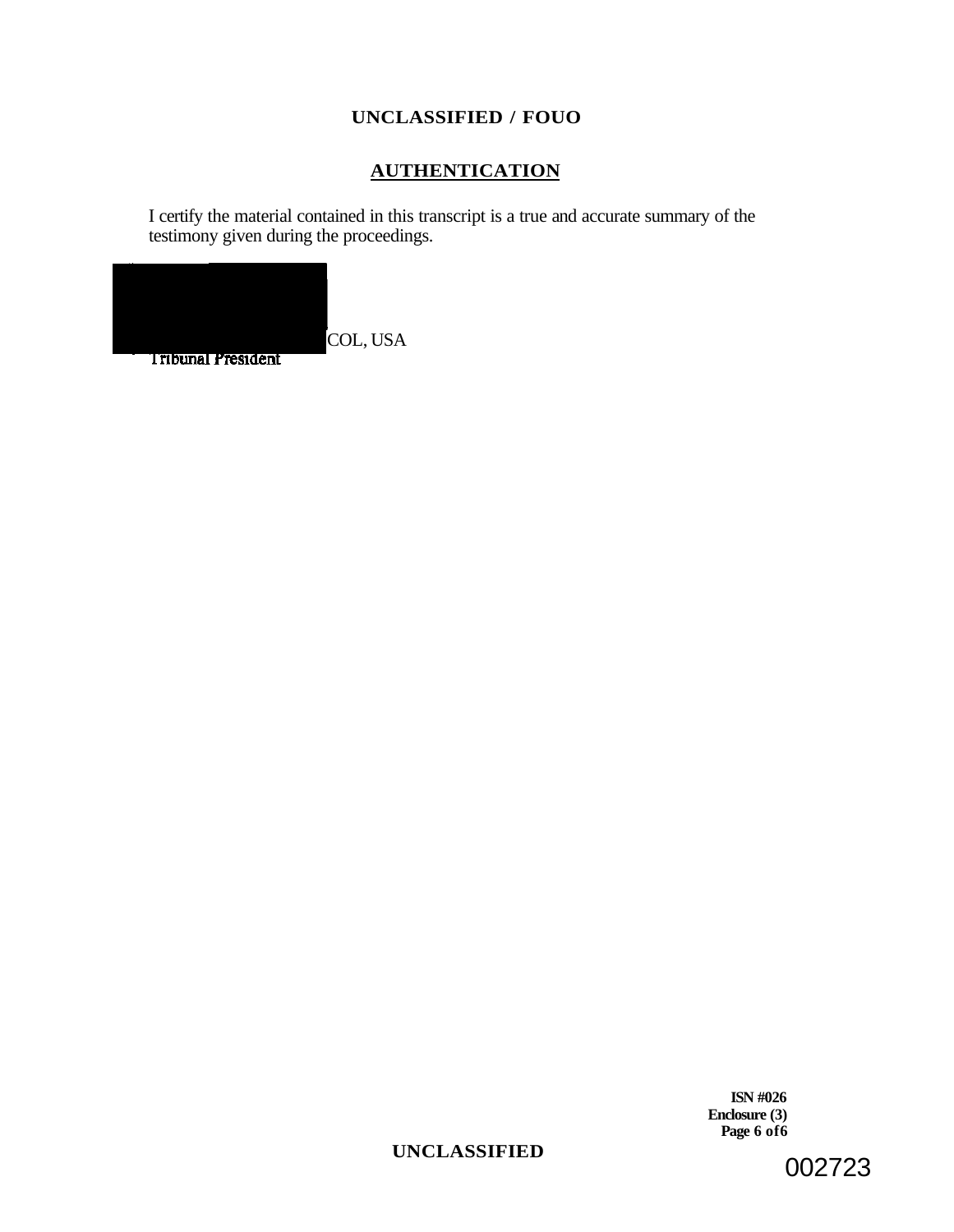#### **Summarized Detainee Statement**

Tribunal President: Abdul Sattar, you may now present any evidence you have to the Tribunal. You have the assistance of your personal representative in doing so. Do you want to present any information to this Tribunal?

Detainee: I have no evidence.

Tribunal President: Does the Detainee care to make a statement?

Detainee: The other day my Personal Representative told me about the evidence. I told him that I had an objection on one point. After that, I have no objection or anything about the other points.

Tribunal President: This is the point in the Tribunal when the detainee gets to address any objections. If the detainee would like to make a statement, it can either be a sworn statement or unsworn statement.

Detainee: I don't swear. I won't take the oath.

Tribunal President: Okay, so there will be no oath. Is there a statement or no statement?

Detainee: I will talk but there will be no statement.

Tribunal President: He may speak now. This is his time.

Detainee: Do I have to speak about the holy war in Afghanistan?

Tribunal President: He does not have to speak about that. He does not have to talk about anything.

Detainee: Then why do I have to make a statement? About what?

Tribunal President: He does not have to make a statement. This is simply his opportunity to make a statement in his defense.

Detainee: I don't want to say anything about it.

Tribunal President: Okay, very well.

ISN#010 Enclosure (3) Page 1 of 2 Q02724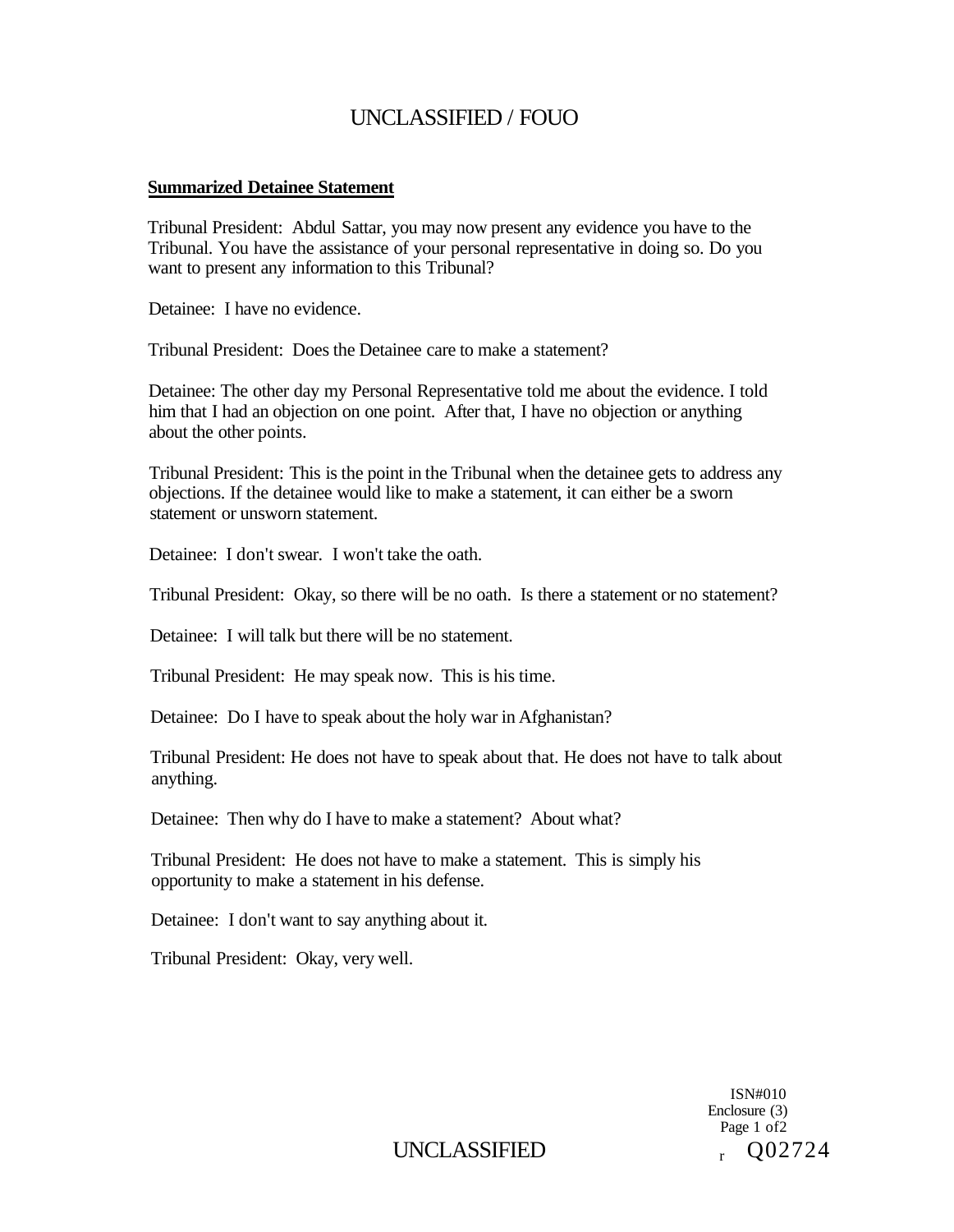Personal Representative to the detainee: We spoke about the group, H.U.M. In the evidence we went over it said HUM was linked to Al Qaida. Did you have any statement about that?

Tribunal President: Before the detainee answers, the detainee must understand that he does not have to answer questions. This is only if he cares to answer any questions.

Detainee: I have no proofto show you that HUM has links to Al Qaida. But if you have the proof, please tell me. You say I am linked with Al Qaida, but I did not even hear about Al Qaida until I came over here [to Guantanamo Bay].

Tribunal Member: When were you captured?

Detainee: I don't remember the month, but I remember the year. It was 2001.

Tribunal President: Abdul Sattar, do you have any other evidence to present to this Tribunal?

Detainee: No.

Tribunal Member: The detainee indicated during his initial remarks that he mentioned to his Personal Representative one item, in the unclassified summary that he objected to. Have we addressed that one item?

Personal Representative: Yes Sir. That was his contention that he knows no links between the H.U.M. and Al Qaida.

#### **AUTHENTICATION**

I certify the material contained in this transcript is a true and accurate summary of the testimony given during the proceedings.

Colonel, US Army .<br>Tribunal President

> ISN#010 Enclosure (3) Page 2 of 2

UNCLASSIFIED 00 2725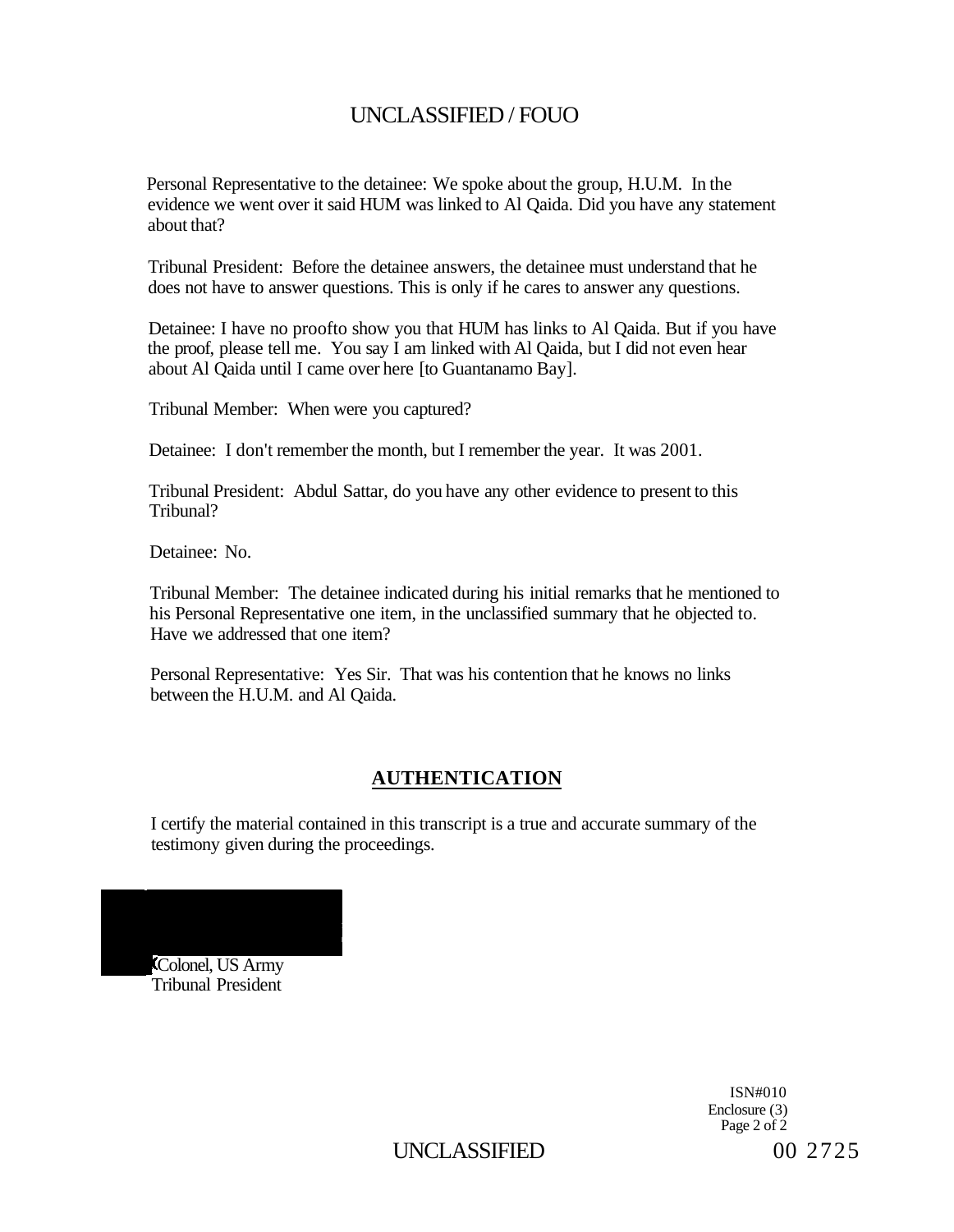# **UNCLASSIFIED**

#### **Summarized Unsworn Detainee Statement**

I have given all of my written information to my Personal Representative. Yes, I went to Afghanistan to fight the Jihad. I did not carry an AK-47 and I did not fight, but I did go to fight.

In the place I stayed in Kabul, there weren't specific facilities. Not everyone had an AK-47.

From Kabul, we went to Konduz. There we did everything freely, walking and talking. People were given guard duties. I told them I would do it when it was my turn. I did it voluntarily, and was not forced. I was there approximately 20 days and had guard duty 2 or 3 times.

When 1 was leaving Konduz, we got captured. I never said I was willing to fight jihad in the future.

There was no fighting in Konduz when I was there. We were there, just learning and not fighting.

The one thing I want to say is that I did not fight Americans before and won't in the future. These are not personal matters against Americans, so why would I fight them? I did not say that I would fight against them in the future. If you desire to make me an enemy combatant, it is in your hands.

#### **Summarized Answers in Response to Questions bv the Personal Representative**

- Q. You said you never fought Americans. Were you aware that the Americans were in the fight prior to your capture?
- A. No. I did know about the Americans until we got to Konduz. We found out because they bombarded a couple of places.

#### **Summarized Answers In Response to Questions by the Tribunal Members**

- Q. When you traveled from Pakistan to Kabul, did you travel by yourself or with a group?
- A. I went alone.
- Q. When you were in Afghanistan, did you receive military training?
- A. No, I did not receive any military training.

**ISN#017 Enclosure (3) Page 1 of2**